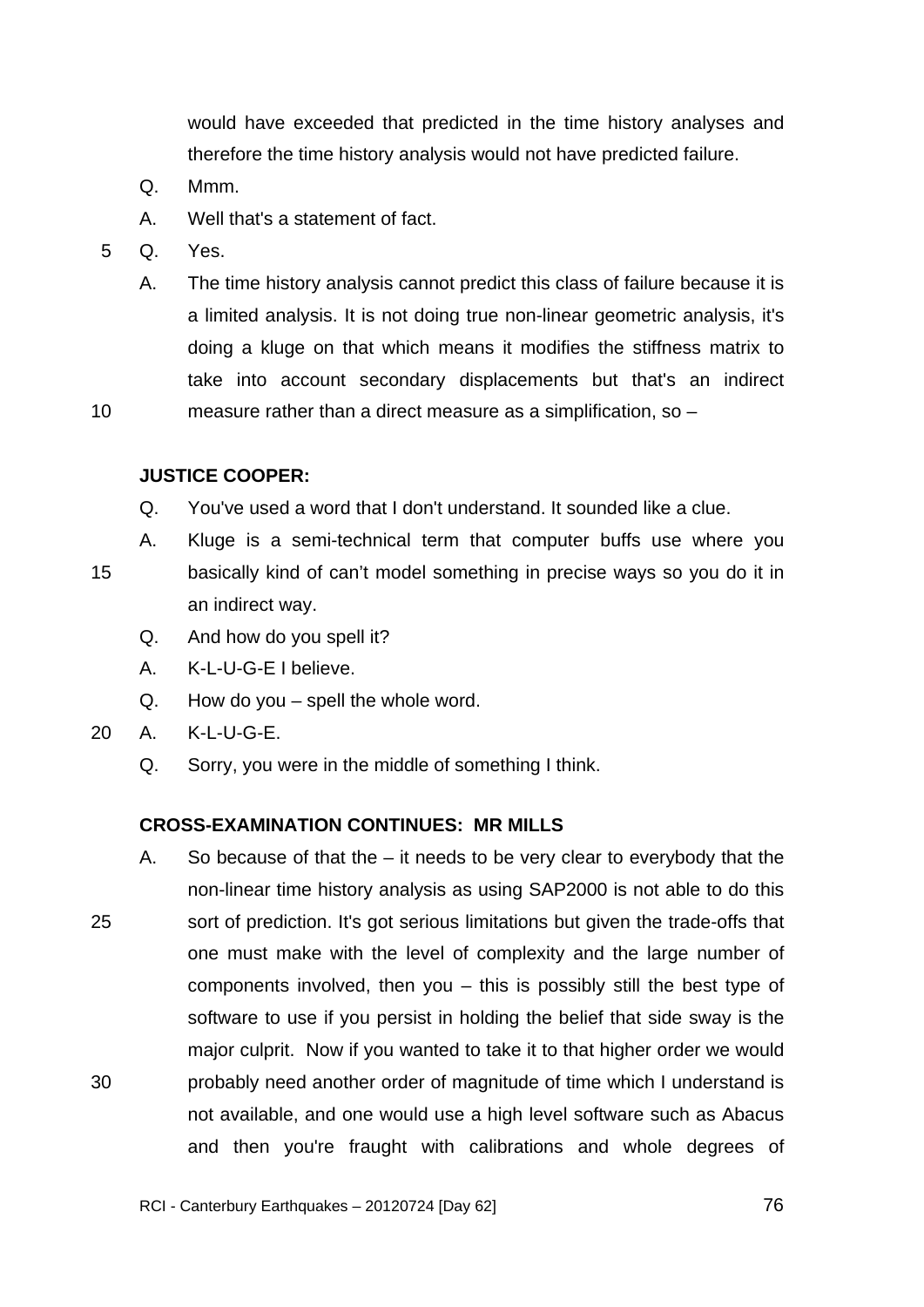complexity to do with convergence and so on and so forth, so you go to those levels of analyses as a very last resort. If one was to look at how the analysis was done for the World Trade Centre, it took many, many years and eventually something like that would have been used.

- 5 Q. All right, but can I just ask, you said that you didn't agree with this as a matter of fact that was your first point wasn't it?
	- A. Right.
	- Q. But you said you didn't think that you were that far apart.
	- A. Well, yeah, and I can explain this a little bit more -
- 10 Q. Yes please.
	- A.  $-$  also using some of his diagrams so we may want to come to  $-$
	- Q. Well I don't, I didn't intend it to take up that amount of time because I know we're up against the time with you leaving. I was just really trying to identify the extent to which you are apart on this. Is there a way of cutting through that a bit?
	- A. Yes, okay, let me be more direct then, I was trying to use some of his own evidence to destroy his own argument, but then if I can use my own that's probably sufficient.
	- Q. Mhm.

- 20 A. Basically if we go to the dark green lines on any one of my four diagrams.
	- Q. Want to tell us what those are?
- 25 30 A. Well the figure 3 point – your page 1.87 for example or let's try another one. Now I did point this out making my presentation earlier so if we can enlarge the lower figure and so I have the mouse pointing at the fourth floor, and up at this level here in this column as it's shown you're going to get a bending moment with tension on this side so it's going to come out here, if you were drawing the bending moment diagram, so I'm tracing what the moment diagram would look like with the mouse, okay so it's going to be out here, it's going to come out and then it's going to curl around and then come back here like this. Now the way I've traced that is that you have a high moment at this end which is called fixity.
	- Q. The end being the upper end of the green line?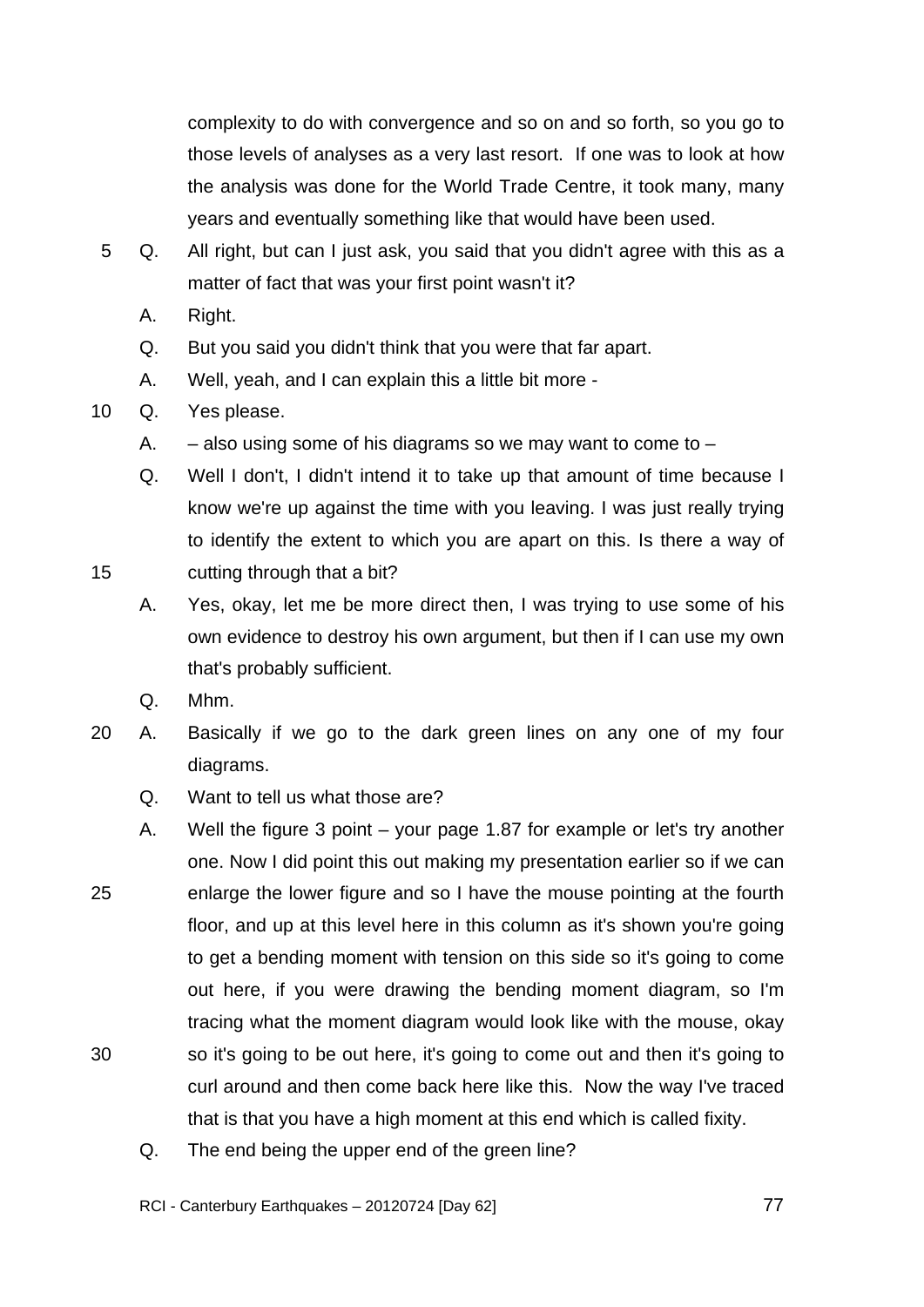- A. The upper end of the green line, and then through this joint here.
- Q. Which is your second joint down from the top of the green line?
- A. Yes, that's a so-called inflexion point, that goes right through the joint itself and then out here there's another moment which is a high moment, same as this magnitude up here, but has at the slope of the moment diagram in here it's got no – there's no slope on it so in other words the line just in this region is vertical.

# **JUSTICE COOPER:**

10 Q. So that's off the page.

A. Off the page yes, so what that symbolically means is that when it's flat like that there's no shear through this connection and then there's a mirror image of that about this plane and then it comes back down here. So basically what this means is you can have this well reinforced, and regardless of what's going on here, it doesn't need to have good or bad detailing in that connection. It can be anything you like, in fact if it's good it doesn't really, it's silent on the matter. The point is that it's the slenderness of this piece of member in here that really is what counts.

1425

5

15

#### 20 **CROSS-EXAMINATION CONTINUES: MR MILLS**

- Q. Yes.
- 25 30 A. And so that's more to do with the size of the column and how badly damaged it has been because if it's damaged the effective stiffness, the EI value, essentially decreases after increasing number of cycles of loading. So, for example, if the columns themselves between say this level and this level went out to a ductility factor of about four, for example, using the so-called Takeda model which generally what can be used for that class of structural element. Now that's an element in the software programme, Sir, of SAP 2000. When you use that class of element when it unloads the unloading stiffness would be governed by about the spare root of the ductility factor so if it goes out to a ductility of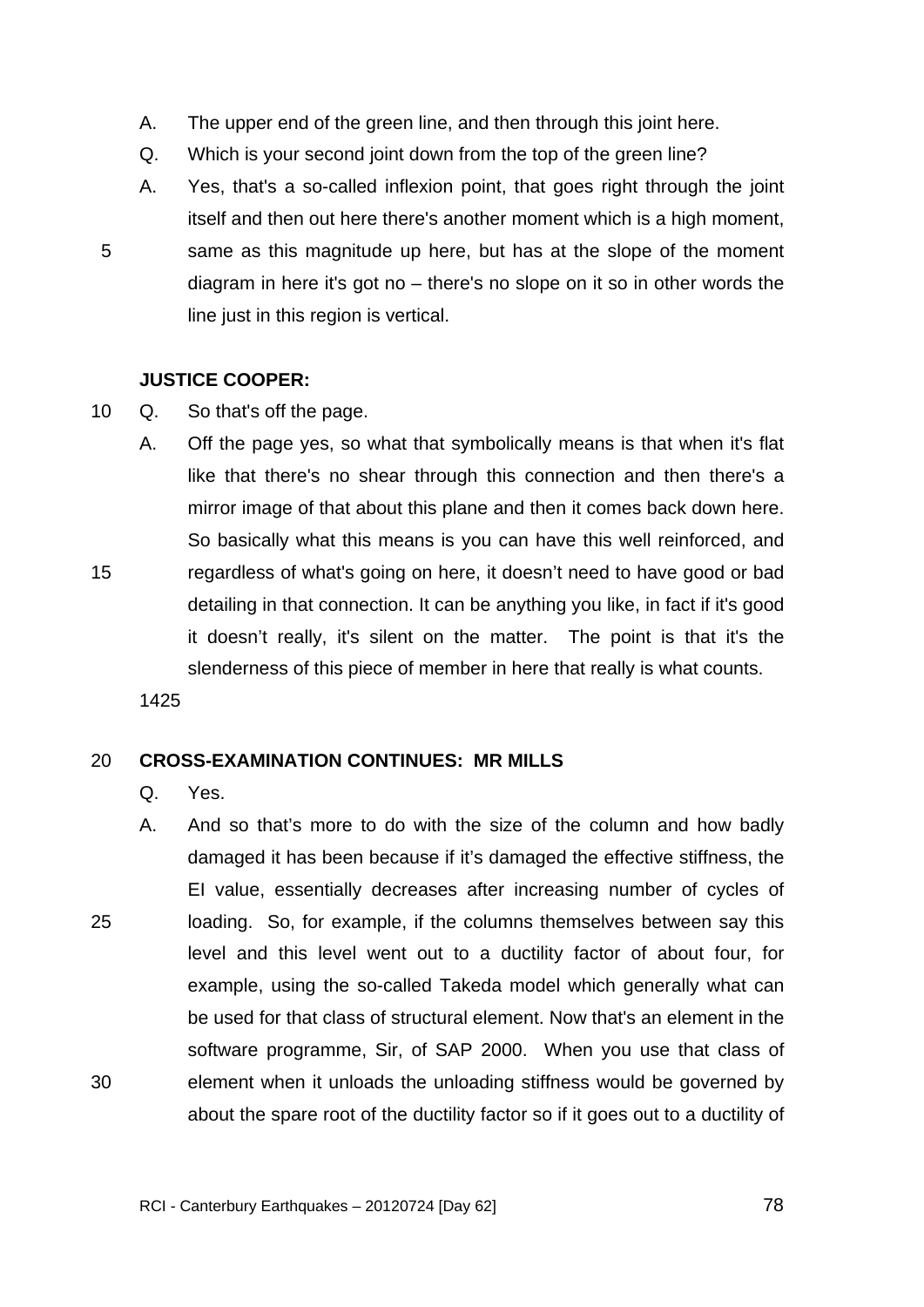4, the square root of 4 is 2, 1 over 2 is one half. So it becomes, in effect one half as stiff which means –

# **COMMISSIONER FENWICK:**

10

15

- 5 Q. Excuse me Dr Mander, this is a column in the structural roots with shear walls. How do you get to a ductility of 4 in the column when they're restrained by shear walls.
	- A. I'm just illustrating a point that –
	- Q. Well I think you've got to illustrate the point with connection to the CTV building not an arbitrary building.
	- A. Okay, so admittedly the ductility amplitudes may not have been as high although the latest results are showing out to about 3% drift and we would assume is a yield drift of about a half percent. I don't think an inter-storey drift as registered in the columns of about 3% is beyond the pale so what that essentially means is that the column itself will become unstable. Just using the Euler buckling formula.
- 20 25 Q. Excuse me again Dr Mander. The typical strength of the column at the moment in the lower floors as I understand is about 200 and something kilonewton metres and the dead load axial load I believe does not, steady state, axial load does not rise above about 1500 kilonewtons. So that implies you can have round about 300mm before you get to that instability state. Vertical excitation, just before you get onto this, will not help you because it's impulsive what increases in one way will reduce it in the next point one of a second. So how are you getting Euler buckling if you have got this full strength well confined the whole way down. You've got to account for that order of deformation. Don't give me a theoretical answer.
	- A. I understand that. It's going to deform and then because of geometric shortening the floors are going to come down which in turn is going to put distress on the neighbouring columns and I agree that it is more difficult for it to happen with well confined elements because it's not going to fail so suddenly but it could eventually fail so I suppose –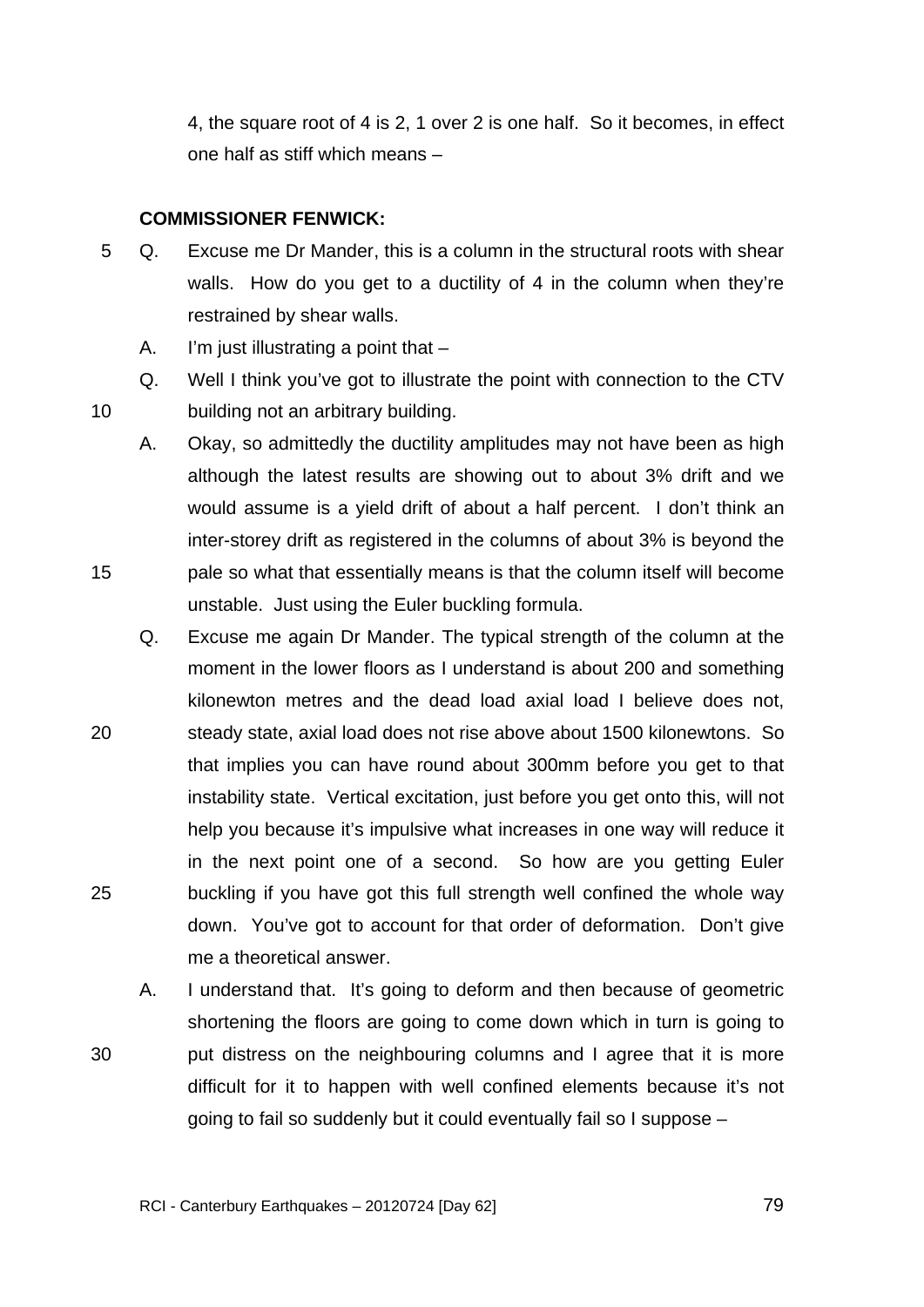TRANS.20120724.80

- Q. Professor Mander, let's go back. You're saying it's going to shorten, and I agree it will, by how much do you think it's going to shorten and will that not be able to be taken up by the transverse beams to stop the load transfer you're talking about. Let's keep this real please.
- 10 15 5 A. Okay well yes that's certainly possible. Admittedly it won't shorten a great deal but nevertheless I still believe that the displacements need not be all that large even if they are confined but they can be problematic and in the case of the confined columns if the cover concrete is coming off and particularly well in the outermost bulge in my diagram there that's when you're under high moment and high axial load, albeit momentarily, the stiffness is going to be somewhat reduced because if it's well detailed there will be plastic hinges at the end. Once the cover comes off then again the EI effect for the section is somewhat reduced compared with what the gross one is, coupled with the softening of cyclic loading effects so I don't believe that it can be ruled out as a impossibility.
	- Q. Professor Mander, just again, you're saying all this softening. You agree these columns run to quite high axial loads?
	- A. Yes.
- 20 Q. Where's the softening come from?
	- A. The softening comes from the repeated loading, cyclic loading of the structural elements, that they do soften under cyclic loading.
	- Q. How much?
	- A. Well there's the –
- 25 Q. the ends you're pointing there.
	- A. There's the inherent P-Delta itself as well which, of course, is tantamount to buckling. Like, as I said, I think this is quite similar to just plain P-Delta between one storey and the next but it is a buckling failure which doesn't necessarily rely on bulk side-sway.

#### 30 **CROSS-EXAMINATION CONTINUES: MR MILLS**

Q. Well we didn't get a level of consensus between you and Professor Priestley but I'll move on from that. Just then one final issue just to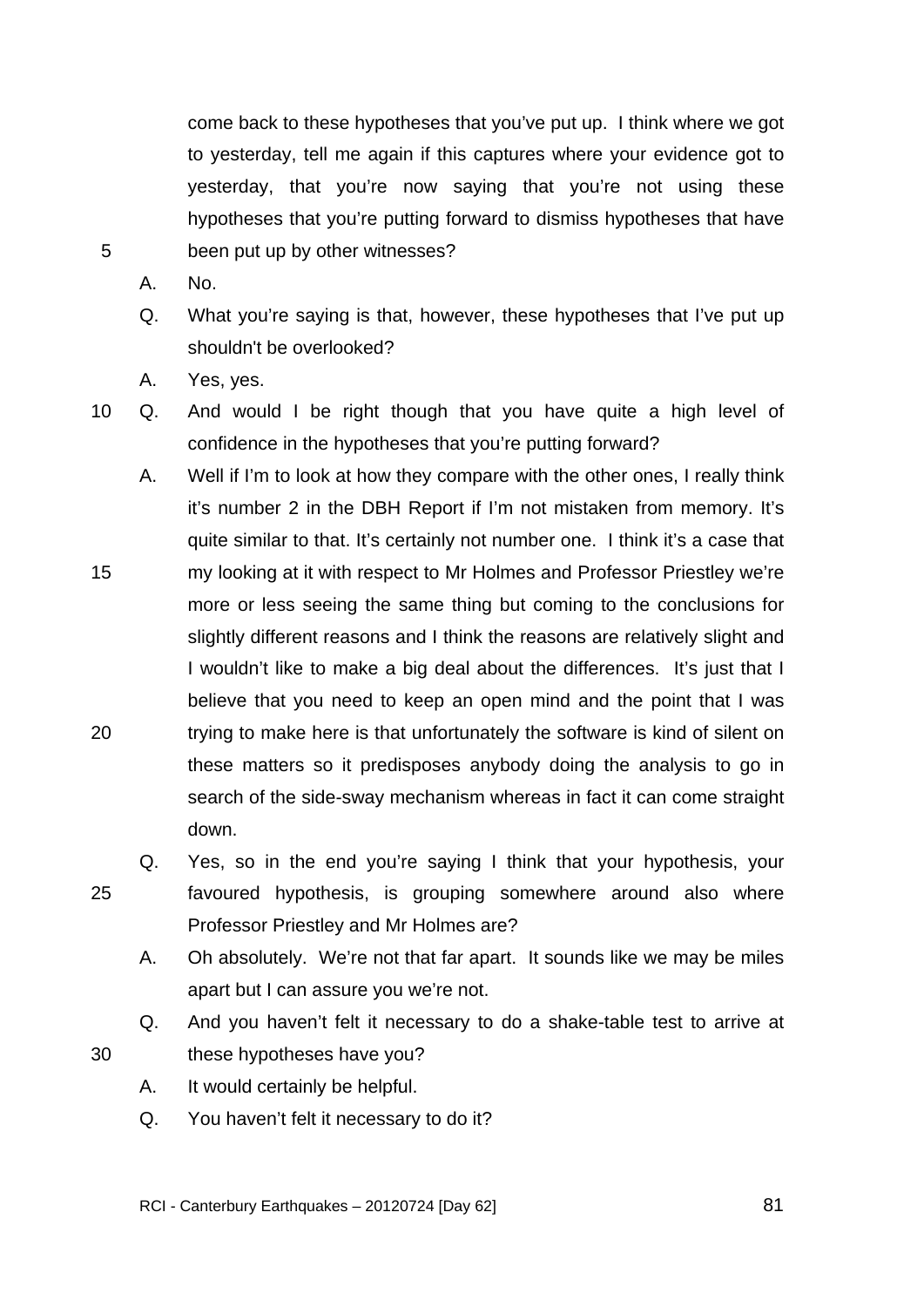A. No I haven't done it but if one really wants to learn about what happens, it's a good way to go.

## **CROSS-EXAMINATION: MR ELLIOTT**

5 Q. Professor Mander my questions relate to the issue of design objective and I'm just going to refer you to a couple of passages from your evidence.

Firstly, WIT.MANDER.0001.89. So referring there to paragraph 4.2. Your statement is that when the Darfield earthquake struck it imposed ground accelerations that were essentially similar to the design limits for which the structure of the building had been designed. As a consequence, the structure was damaged. Such damage would be expected by design and the structure did not collapse and met its design objective of ensuring life safety.

15 20 Secondly, WIT.MANDER.0001.45 and if the third paragraph could be enlarged please, the one below the indented section. So your comment there is, "Compared to code-based design motion the CTV building site withstood much higher than expected horizontal ground motions. Any structure to survive such a high level of shaking is a bonus. It was certainly not a requirement at the time the CTV building was designed and constructed."

> I'm going to ask you some questions about those statements. Firstly you're aware you that Alan Reay Consulting Limited lodged a letter containing a schedule of comments with the Department of Building and Housing in December 2011?

A. Yes.

1435

25

- Q. Did you see that before you prepared your submissions?
- 30 A. I have seen it and I don't recall if it was before or after. Either case I didn't find it particularly helpful or useful to me at the time. I tried to form my own view independently.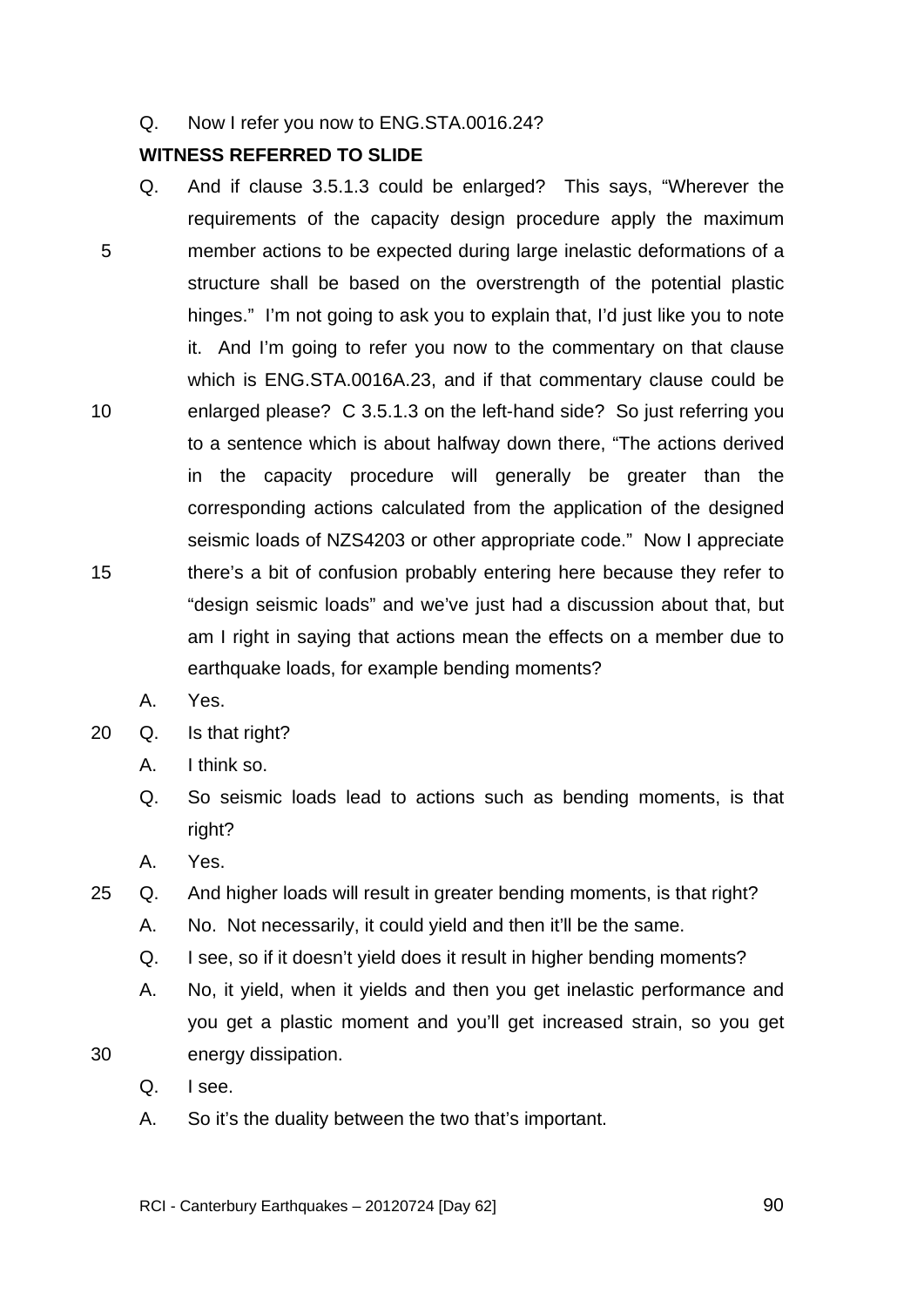- Q. Well I'm just really asking you to explain what you would say this sentence means, the actions et cetera. Does it mean that when capacity design applies the designer must consider member actions which may be greater than those which may result from the imposition of loads set out in NZS4203? I suppose the answer must be yes?
- A. Yes that's correct.

15

- Q. So does it follow from that that the designer is called upon to consider implications on members of ground accelerations greater than design level ground accelerations?
- 10 A. No absolutely not, it doesn't mean that.
	- Q. Can you explain why?

A. This is the interplay between loads and overstrength have to do with getting an accidental undesirable failure. Okay, so for example the principal design preset in New Zealand codes is that you, the designer conceives a desirable failure mechanism and the favoured one is a beam side sway mechanism, and so the beams become the weak link in the chain and you design the beams accordingly for their specified strength.

- 20 Q. Yes.
- 25 30 A. And sometimes some members will have an under capacity in their design and then what you do is you remove that and then you put in deliberately higher strengths to get the probably upper bound level of the capacity, then you use that information of the beam overstrength to design the column. So you really only look at the earthquake loads once and the earthquake loads, well you put those on the structure, you determine your bending, design bending moments as per the earthquake loads. There are two of them as you point out, there's one that's above the normal load of the self-weight and you, like different codes around the world use different factors, but commonly it's about – it's some measure of the live load plus the dead load, and it's all about getting what probably might happen with concurrence with an earthquake so it's not likely that you're going to get the extreme gravity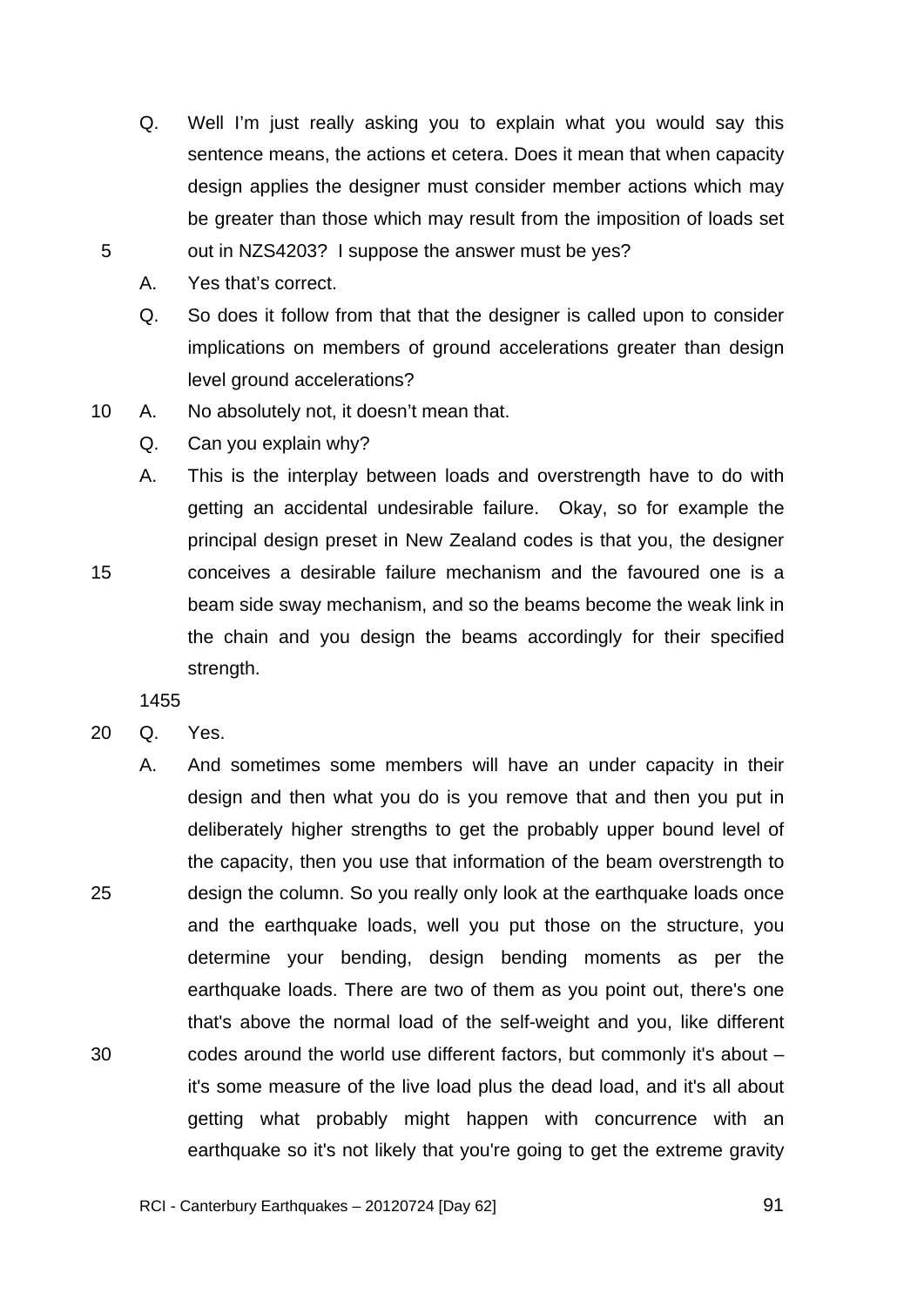load that you would get with an earthquake but you will get, there will be some probable load that's an upper bound, and then you also consider a lower bound case where you take not even the full gravity load. You take about 90 percent of it because that's on the premise that a builder can build the building as per spec but not all the fittings are in there so you're only about 90 percent of the load. So those are your two conditions and you only apply those to the earthquake loading which then are used to factor up the bending moments, well you get your bending moments, you design your reinforcing steel for those bending moments and we've had a lot of discussion about specified material properties but in the case of the steel you take the specified strength, in this case it would have been 380 megapascal yield strength, but then you amplify it knowing full well that that is like at the fifth percentile and that is a high probability, well 95 percent chance that it'll be stronger than that so you take a probable higher strength and then you use that information where you factor it up to get the overstrength of the beams and then use that to design the columns for moments. So that would desize the longitudinal column steel and then you factor that up yet again to make sure that it doesn't fail in shear.

20 Q. Right, so what you're describing there is a capacity design procedure.

A. It is.

5

10

15

Q. Now I just want to ask you some questions about that because you referred to that in your presentation.

A. Right.

30 25 Q. You've gone through it quite quickly, especially for a lay person so I'm just going to step you through it. Now to talk about capacity design though can we just identify what a plastic hinge is and I'll ask you to confirm what it is by reference to a definition in the code which is BUI.STA.0016.28. What about .22? I'll just read it to you, it's one sentence long professor. "Plastic hinge region, regions in a member as defined in this code where significant rotations due to inelastic strains can develop under flexural actions." So I take it you'd agree with that definition of plastic hinge?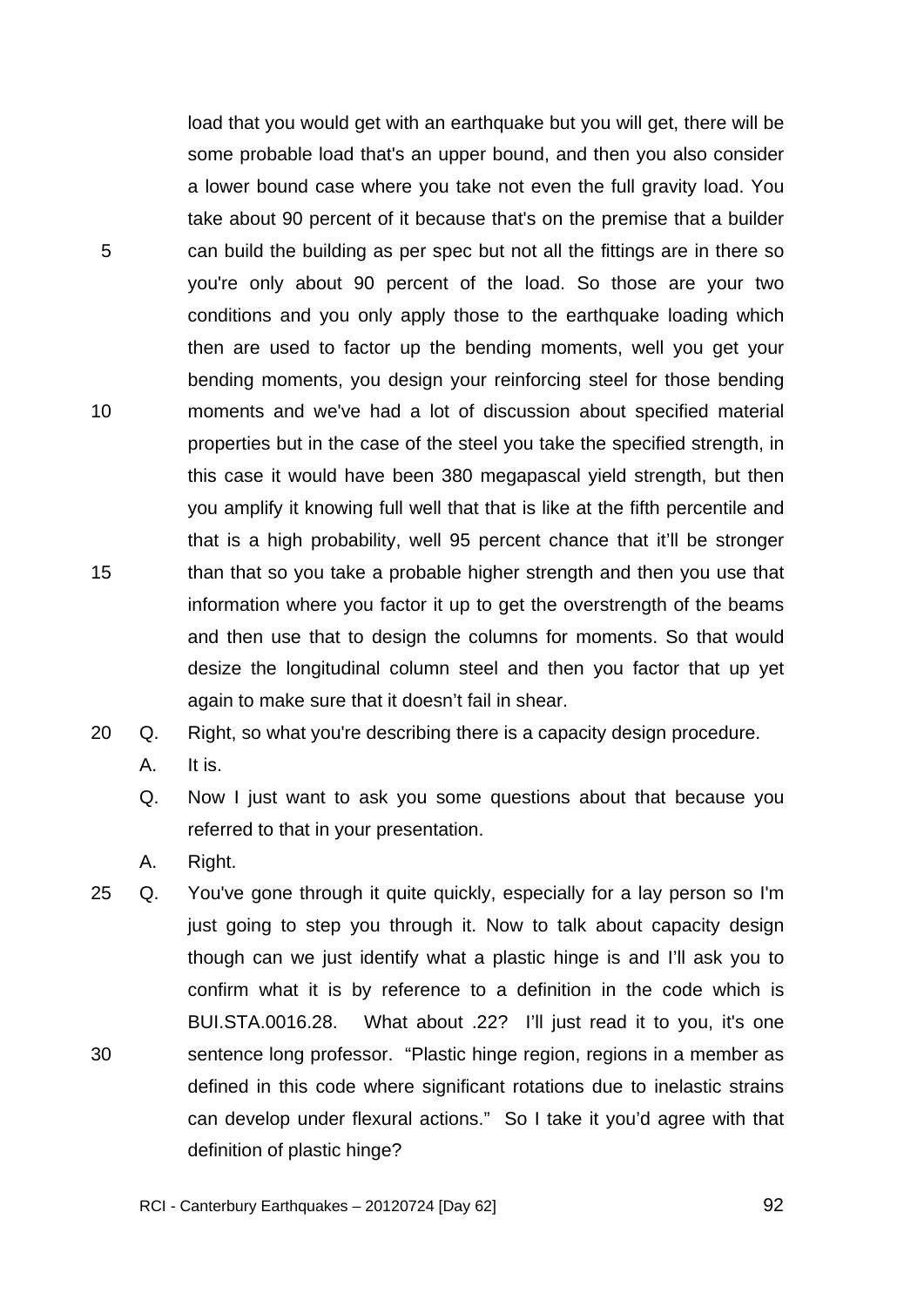- A. Yes.
- Q. So it's a point at which there can be rotations, they are inelastic and they develop under flexural action?
- A. Yes.
- 5 Q. Agreed. And you've actually shown I think potential plastic hinge regions in the CTV by reference to a diagram in your evidence?
	- A. Yes.
	- Q. WIT.MANDER.0001.65. So by reference to that diagram you've identified them as being at the tops and bottoms of columns?
- 10 A. Yes.
	- Q. And the ends of beams?
	- A. Not all beams.
	- Q. Some beams?
	- A. Yes.

25

30

- 15 Q. And the base of the wall in this case?
	- A. Base of the wall definitely and also the base of the columns too.
	- Q. So in this particular building which you've portrayed here, given that there was I think a structural type factor S=1, is it right that the building was designed so that ductile yielding would take place at levels below design level shaking?
	- A. I don't believe that's the intention. I believe the intention was that the walls were designed to carry the load and then the columns checked that they won't go inelastic. Now if I'm right in thinking where you're heading with this is that there is no reserve capacity, that's the problem and I think that's part of the – well it's part of the main problem is that once you get beyond the design level of loads there's no reserves in terms of squeezing energy out specifically.
	- Q. Well that is something that I wanted to ask you about, but the other issue is just the compatibility of a capacity design procedure with the approach that seems to have been adopted with this building.
	- A. Right.
	- Q. That's, they're the two issues I'm looking to explore.
	- A. Right, okay.

RCI - Canterbury Earthquakes – 20120724 [Day 62]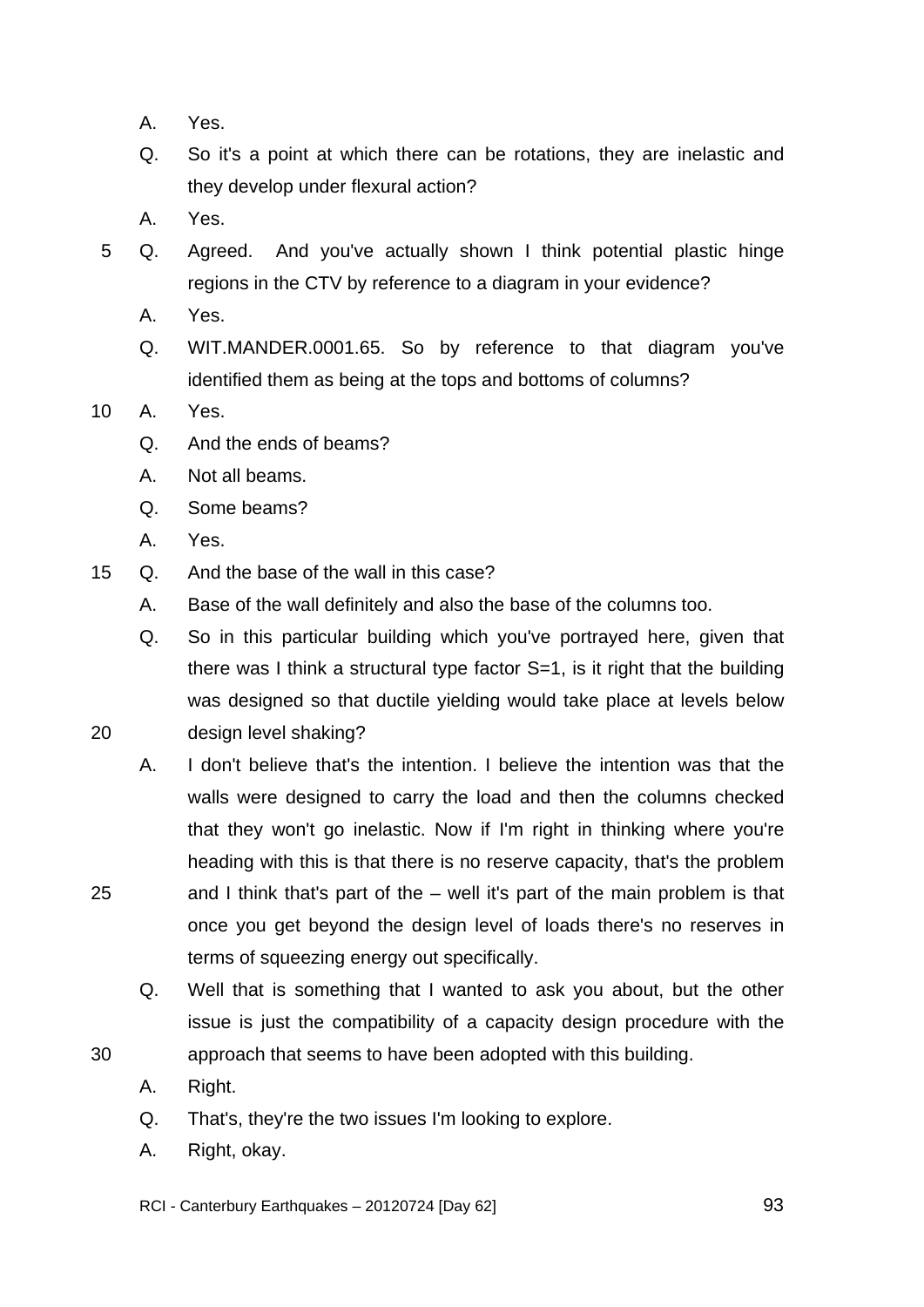- Q. And just looking at that latter one dealing with capacity design procedure, am I right in saying that that was a capacity, was a provision that was introduced into NZS4203 1984?
- A. Yes.
- 5 Q. And I just refer you to STA.00015.11 which is a section of the introduction to NZS4203. If the third paragraph could be highlighted please, the one beginning 'An important new provision'. I'll just ask you to read that.
	- A. Okay.
- 15 10 Q. So just in relation to that last sentence you'd agree that that notes the level of seismic coefficients have not been altered, that's right isn't it, and then there's a comment secondly that levels are considered satisfactory only where the relevant design standards provide an acceptable degree of ductility. That latter reference to ductility must relate to those parts of the building called upon to resist earthquake loads mustn't it?
	- A. Yes.
	- Q. So it therefore must have included reference beams and columns mustn't it?
- 20 A. One would hope so.
	- Q. Just while we're on that section, if the next paragraph could be highlighted please. I'll just ask you to read that to yourself please.
	- A. Yes.
	- Q. So you'd agree that that points out to the designer that the precise properties of construction materials are unknown?
	- A. Mhm.

- Q. Agreed, that properties of structural elements made from them are not clearly known?
- A. Yes.
- 30 Q. Agreed?
	- A. Yes.
	- Q. That the interaction of these elements in a building frame is uncertain. Is that right?
	- RCI Canterbury Earthquakes 20120724 [Day 62]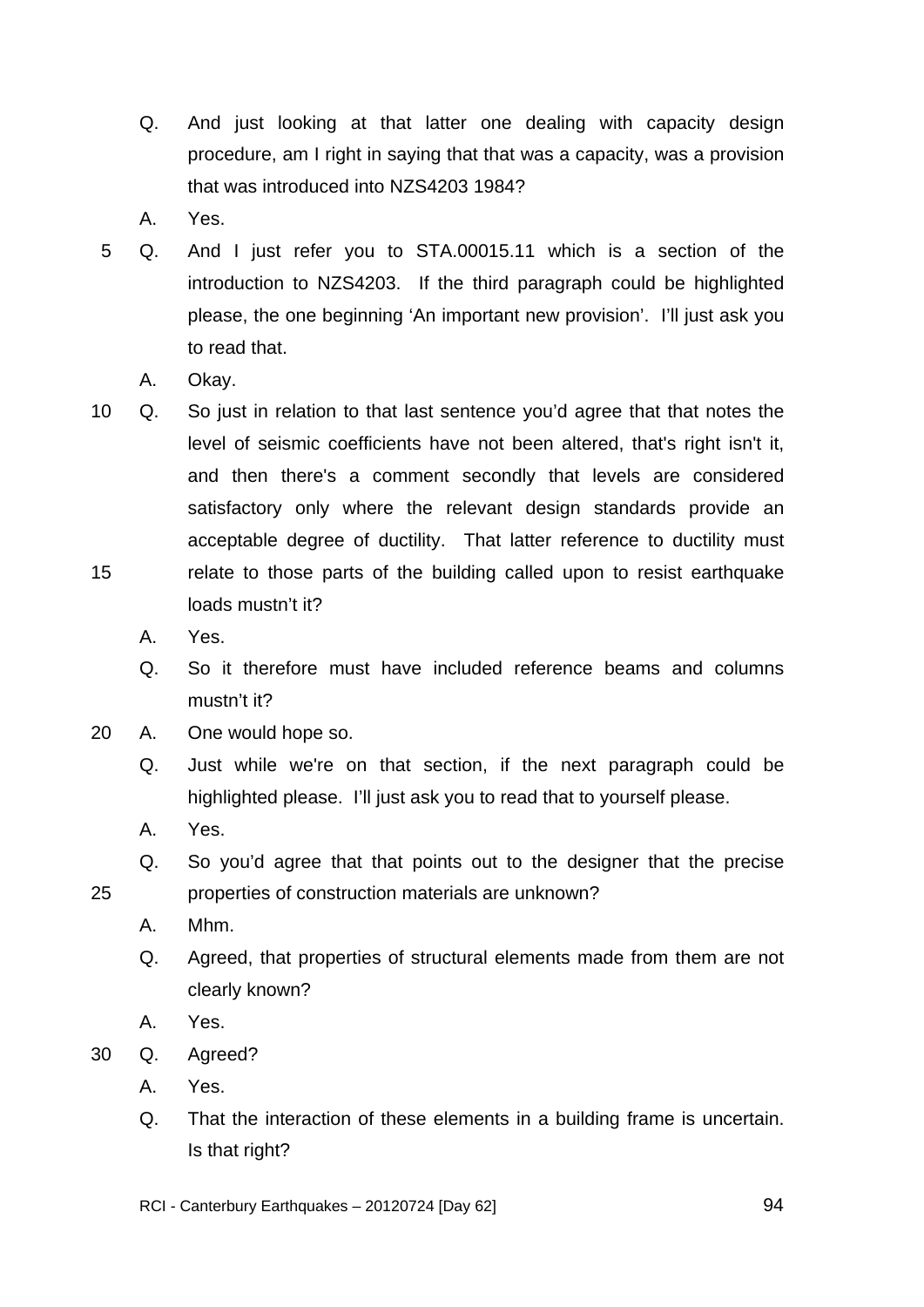- A. Yes.
- Q. And that design involves imprecision, agreed?
- A. Ah, yes.
- Q. So would you agree that what that paragraph is doing is urging a designer to take a cautious approach to building design?
- A. Yes.

Q. And especially in light of the previous paragraph, isn't it urging the designer to be cautious about making decisions about which parts of a building should be designed for ductility or not?

10 A. Yes.

1505

- Q. So the purpose of capacity design, do you agree, is that brittle failure modes are prevented and ductile behaviour is ensured in a major earthquake?
- 15 A. Yes.
	- Q. And that in capacity design what one is seeking to do is to design the structure so that inelastic deformation occurs in defined locations?
	- A. Yes.
	- Q. And those inelastic deformations are taking place in the plastic hinge regions?
	- A. Yes.

20

- Q. So in capacity design the designer is asking in which of those potential plastic hinges do I want inelastic deformations to take place in an earthquake. Is that right?
- 25 A. Yes that's correct.
	- Q. And I think as you were describing before, perhaps in more detail than I understood, were you saying all structural elements outside of those plastic hinges are designed to have greater strength than the nominated plastic hinge area?
- 30 A. Yes, they are typically 40% stronger.
	- Q. But it's also true that the nominated plastic hinge region must be robust enough to ensure the building will not fail –
	- A. Yes.

RCI - Canterbury Earthquakes – 20120724 [Day 62]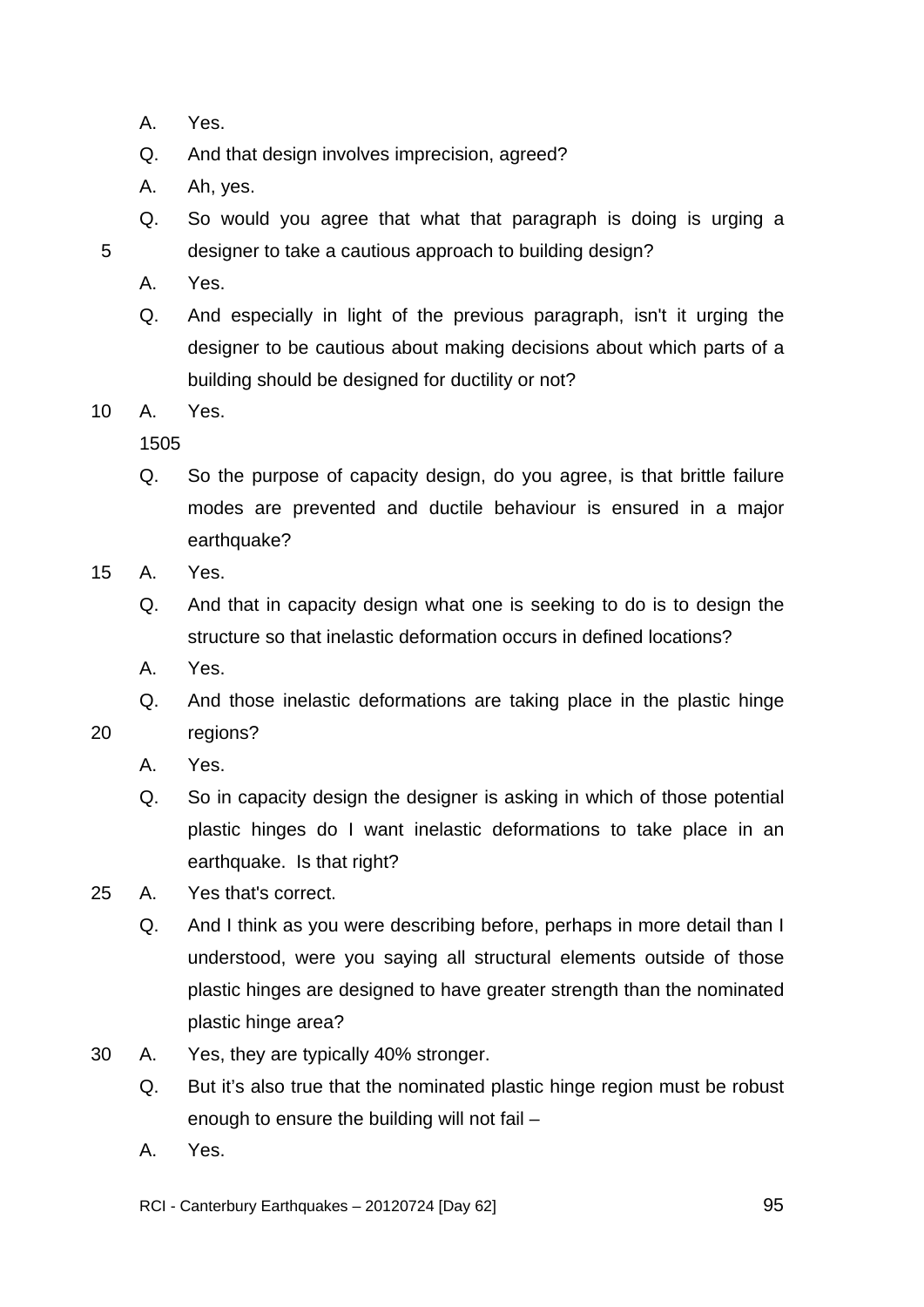- $Q. in a way that causes injury or death?$
- A. Yes.
- Q. Do you agree that a designer should be determined to tell the structure what to do in an earthquake?
- 5 A. Yes that is a Tom Paulay statement that we
	- Q. That's where it came from, and do you agree that that should ensure excellent inelastic response provided that as a complementary task all critical regions are judiciously detailed?
	- A. That sounds like it's straight out of his book, yes I agree.
- 10 Q. And it's the capacity design is doing exactly that isn't it, the designer telling the structure what to do in an earthquake?
	- A. Yes.
	- Q. In your statement you set out the strength hierarchy of the CTV building –
- 15 A. Yes.
	- Q. in which you said the wall was strongest, followed by beam flexure, followed by column flexure, followed by joint shear and that hierarchy would have been the reverse of what a designer would be looking to do in applying capacity design?
- 20 A. Yes.
	- Q. So it's evident that what the designers of the CTV building were telling it to do in the face of earthquake forces above code level was to fail in the beam column joints first and then fail in the columns, which is exactly what happened?
- 25 A. Um, I don't know if I would be so strong as to say they were telling that. I've got no idea what was in their head when they came up with that reasoning.
	- Q. That's the effect of their design isn't it?
	- A. But it looks like that, yes.
- 30 Q. You talk about what the strength hierarchy would normally be and you refer to beam bending, followed by column bending, followed by joint shear, followed by foundation from weak to strong. Is that right?
	- A. Yes.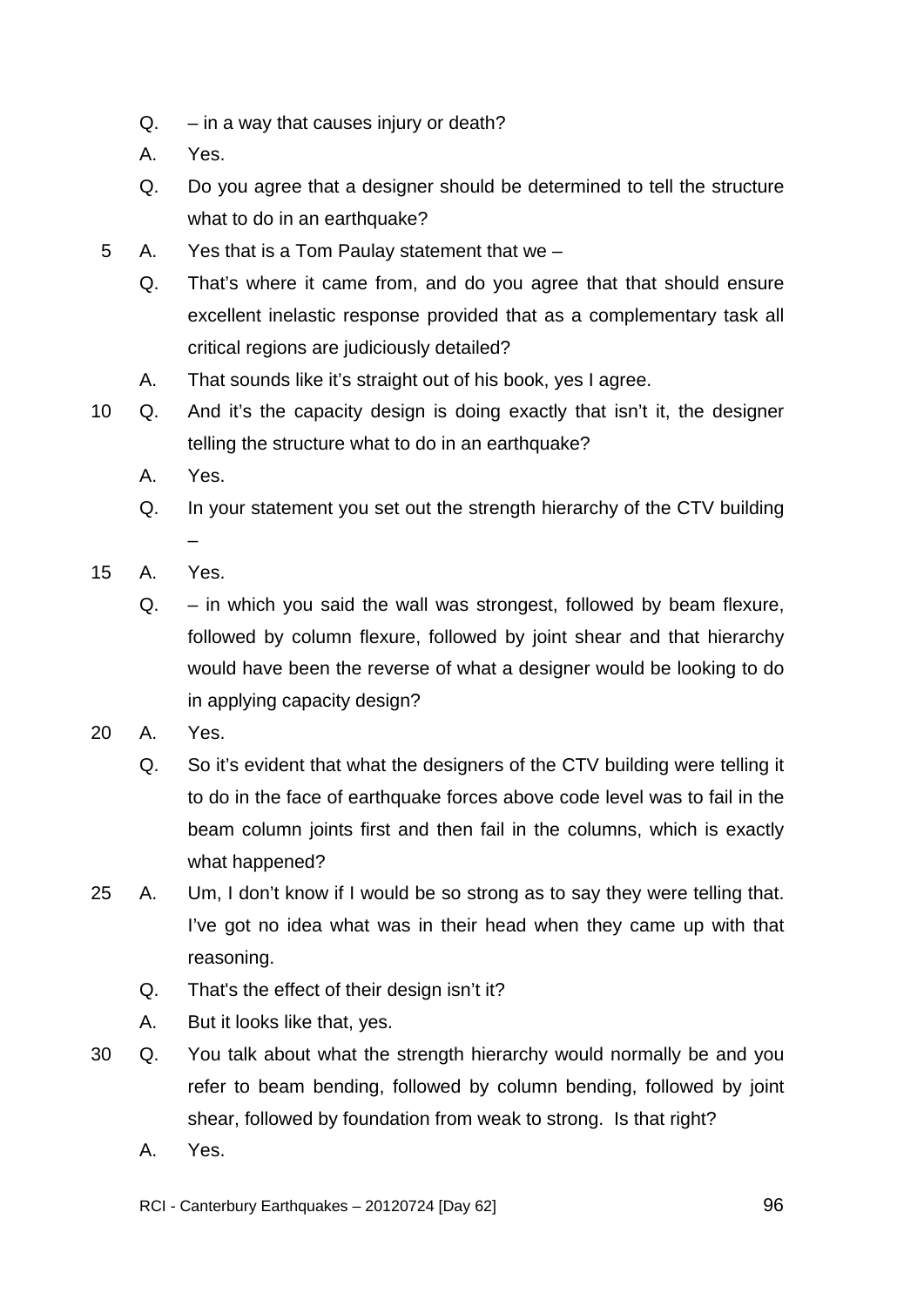- Q. That is consistent with capacity design isn't it?
- A. It is.
- Q. And as part of the process one is wanting to ensure that the plastic hinge regions where the inelastic deformations will take place would be in the beams?
- A. Yes.

- Q. And the reason for that is because if the beam hinges then there's a much better chance of people surviving than if the columns hinge first isn't it?
- 15 20 10 A. Not necessarily. This is a debatable point. It's just that when you have a beam side-sway mechanism you typically have a lot more column, I mean you have a large number of plastic hinges participating in the seismic response so I don't want people to think that the diagram that I drew earlier with the hinges at the column ends is actually valid and that would be an okay way to design and detail a building. The difficulty is, and sometimes this happens with a modern rendition of pre-cast concrete structures where you want to have a very long pre-cast concrete units and beams so they're brought in and essentially all columns are used as props but you detail them accordingly for ductility so it's a bit like rotating the whole paradigm around  $90^\circ$  and so whereas you would normally get hinges at the beam ends you then have them on the column ends and that's actually valid. It's not often done but I have seen it done and the key and the trick is, of course, to make sure that you do have a sufficient amount of transverse reinforcement.
- 25 Q. That's right isn't it in that case?
	- A. Yes.
	- Q. If a designer was sitting down deciding where do I want my plastic hinges to be and I won't have transverse reinforcement, would you want them to be in the beams or the columns?
- 30 A. Well that's an interesting question because in a later code I believe, or may even be in about this time, one of the practices that was permitted that wasn't permitted in the earlier rendition that New Zealanders were using which was really the ACI 318.71 or 77, as I recall, and that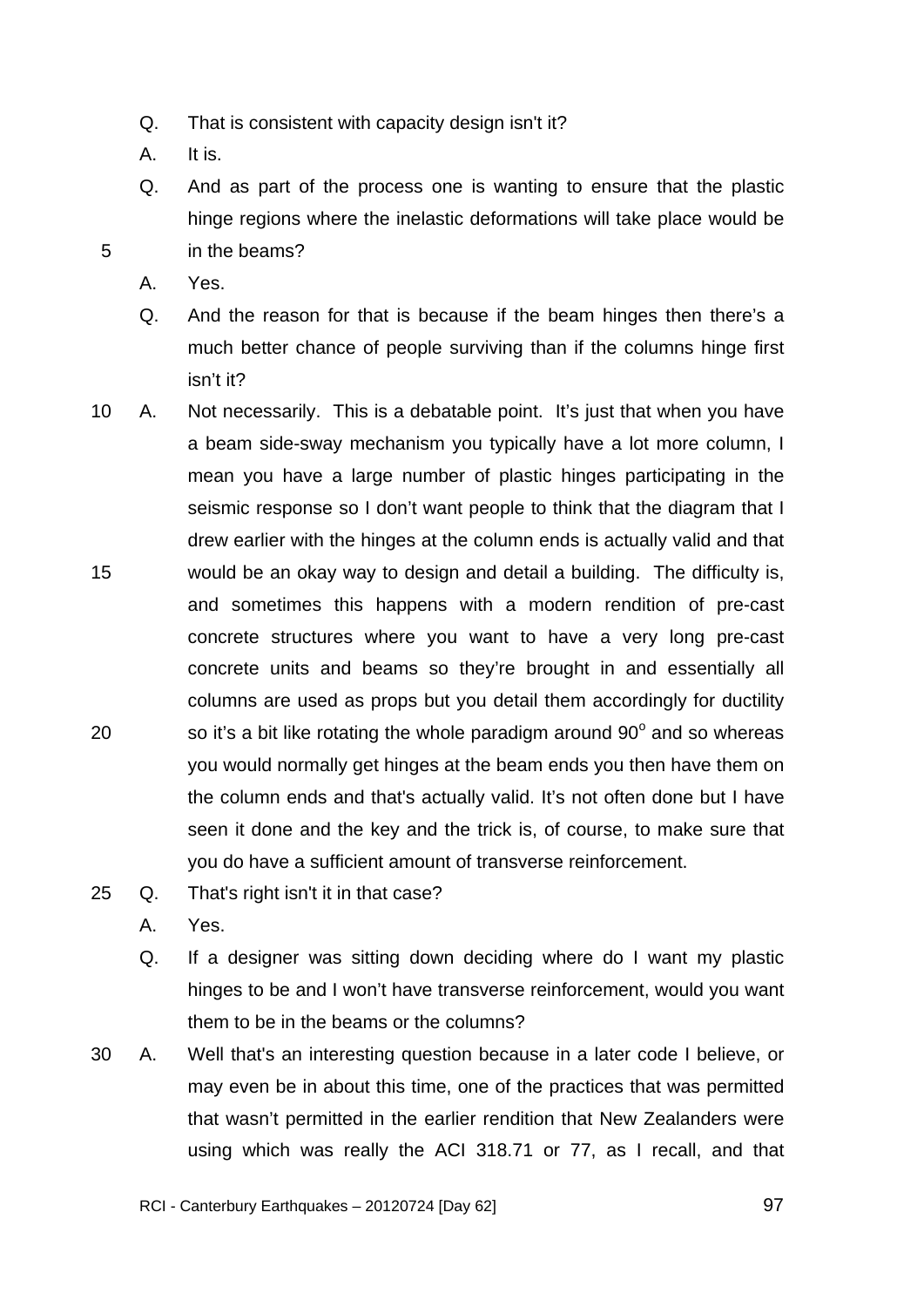particular code from which NZS 3101 grew out from was not overtly clear on capacity design. That is really a New Zealand phenomena that was developed at Beca Carter by John Hollings.

- Q. In the 1960s?
- 10 15 5 A. Yes, so the Californian well American practice, more specifically California where most of this was being used, would permit columns to be detailed with large amounts of transverse reinforcement. There is an equation in there. As I recall it was equation A1 in the Appendix of that code which said that the columns had to be six-fifths of the beam of the girders, framing into the joint. Now that didn't guarantee that was not capacity design either by stealth or anything else. It was notionally stronger but not significantly stronger and so in the American practice both the beams and the columns had to be designed for a high degree of ductility. The New Zealand Code actually relaxed that on recommendations and research from Professor Paulay that permitted having lapsed glasses at the floor level and this was again for ease of construction but in order to do that –
	- Q. You're talking about a later code?
	- A. I'm not sure actually.
- 20 Q. If you're not sure then I think...
	- A. Well I believe it's relevant though because having like you said that the columns had to be stronger or detailed, I think it's a matter that you could make the columns actually stronger to avoid having some of that transverse steel.
- 25 Q. Well put it this way, if you were sitting down using capacity design to design a building like this and you had a choice between your columns or your beams having inelastic deformations and you were conscious of life safety, which of the two would you prefer the inelastic deformations to be at – it must be the beams mustn't it?
- 30 A. No. It's tempting to say that but I would always say and it's very easy for structural engineers to be neglectful of how the construction is taking place and I think that's important to bring into it is the method of construction, construction is important in that the architect or the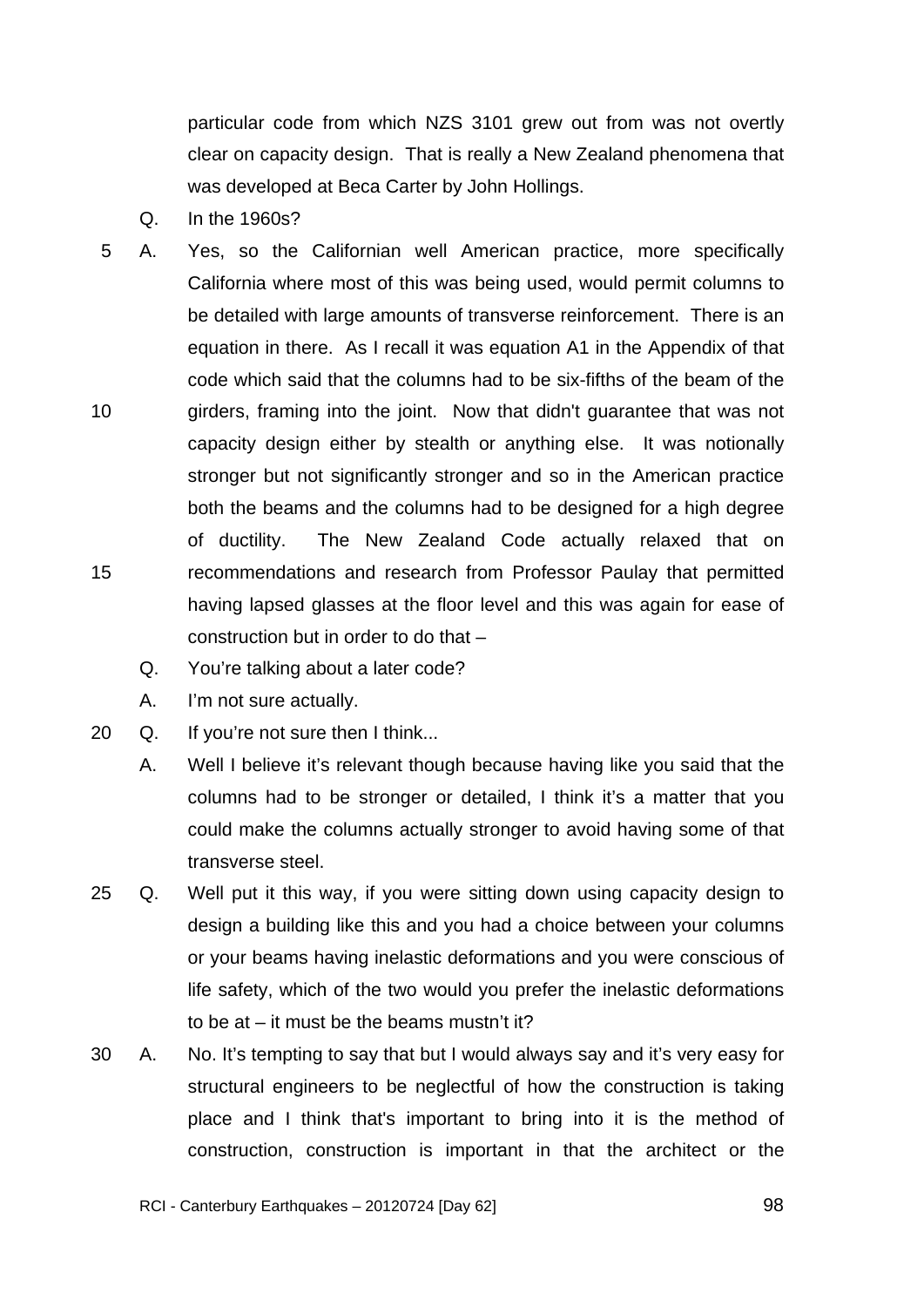constructor may have a desire to have these very long span units where it's very difficult to actually build beam hinges that are of a modest strength like the gravity load effects dominate the behaviour and in turn you end up getting extraordinarily unnecessarily strong columns from a gravity point of view just to make this whole strong column weak beam paradigm work and you get into major problems when the spans get up to and beyond 10 or 12 metres so it's okay to have the opposite view. It's okay, in other words, to detail the columns providing they are detailed for a high level of ductility but I would agree that in the first instance it is desirable to have weak beams strong columns because if you have a failure it is likely to be a localised failure rather than a general failure.

## **COMMISSIONER FENWICK:**

- 15 Q. Can I just interrupt here. I think what you're saying, as I understand it, if you have a moment frame building of several storeys then you should go for beam yielding and the columns and the joint zones should be stronger?
	- A. Yes.
- 20 Q. But if you have a structural wall building then it's acceptable for plastic hinges to form in the columns because the wall will control the deformation levels and therefore whether they form in the beams or the columns is a bit immaterial. Is that -
	- A. Well that's also true, that's also true, yes I agree with that.
- 25 1515

5

10

## **CROSS-EXAMINATION CONTINUES: MR ELLIOTT**

- Q. Well considering a building like the CTV where we had this dual system – just try and confine your answer to that type of building.
- A. Right.
- 30 Q. Would you agree that the designer approaching that building and using capacity design would need to consider the building as a whole and not just different parts of it in isolation?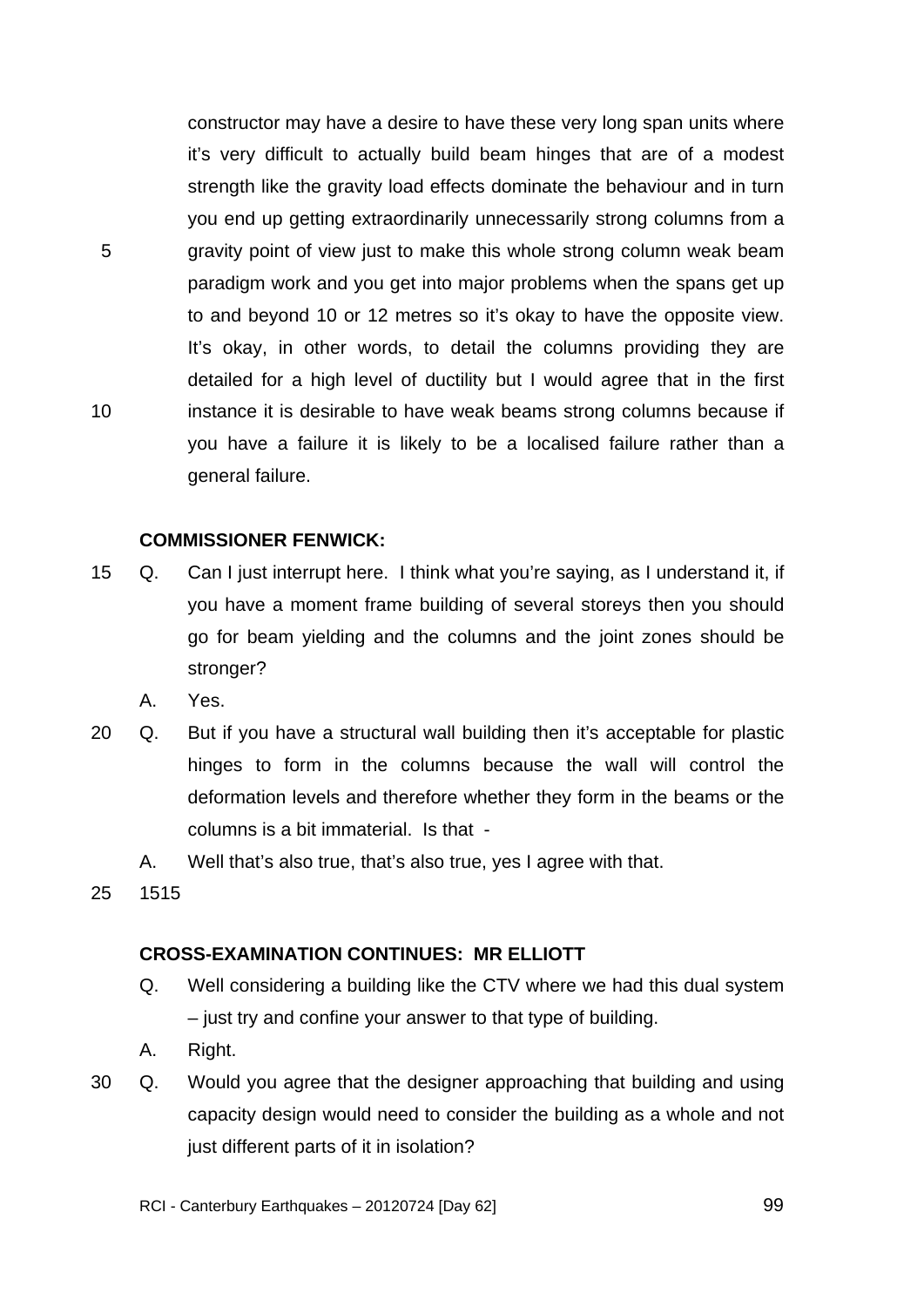- A. Yes.
- Q. And that because it was a dual system they would need to treat the columns and beams as part of the lateral load resisting structure.
- A. Yes, yes.
- 5 Q. It would be artificial just to say well we'll use capacity design at the north core and/or the south wall and ignore, put to one side, the beams and columns wouldn't it?
	- A. I believe so.

# **WITNESS REFERRED TO DOCUMENT ENG.STA.0016.24 – CLAUSE**

- 10 **3.5.3.2** 
	- Q. I just want to ask you about this clause and its implications, if you'd just like to read it to yourself. So this is in the context of what's described as a severe earthquake and you agree the cause is saying that the structure shall be assumed to be forced into lateral deformations.
- 15 A. Yes.
	- Q. And that the lateral deformations are assumed to be sufficient to create plastic hinges.
	- A. Yes.
	- Q. And that those plastic hinges are considered to be reversible. Agreed?
- 20 A. Yes.
	- Q. And reversible means the hinge goes in both directions in the same plane, is that right?
	- A. Yes.
- 25 Q. So severe earthquake could mean two different things I suppose. I'll just ask you about both possibilities. If severe earthquake in this context meant an earthquake above design level then the code is telling the designer to make various assumptions about the performance of the building above design level, is that right?
	- A. If it means that.
- 30 Q. If a severe earthquake means a design level quake it's saying that one must assume there'll be plastic hinges which are reversible in the building, is that right?
	- A. Yes.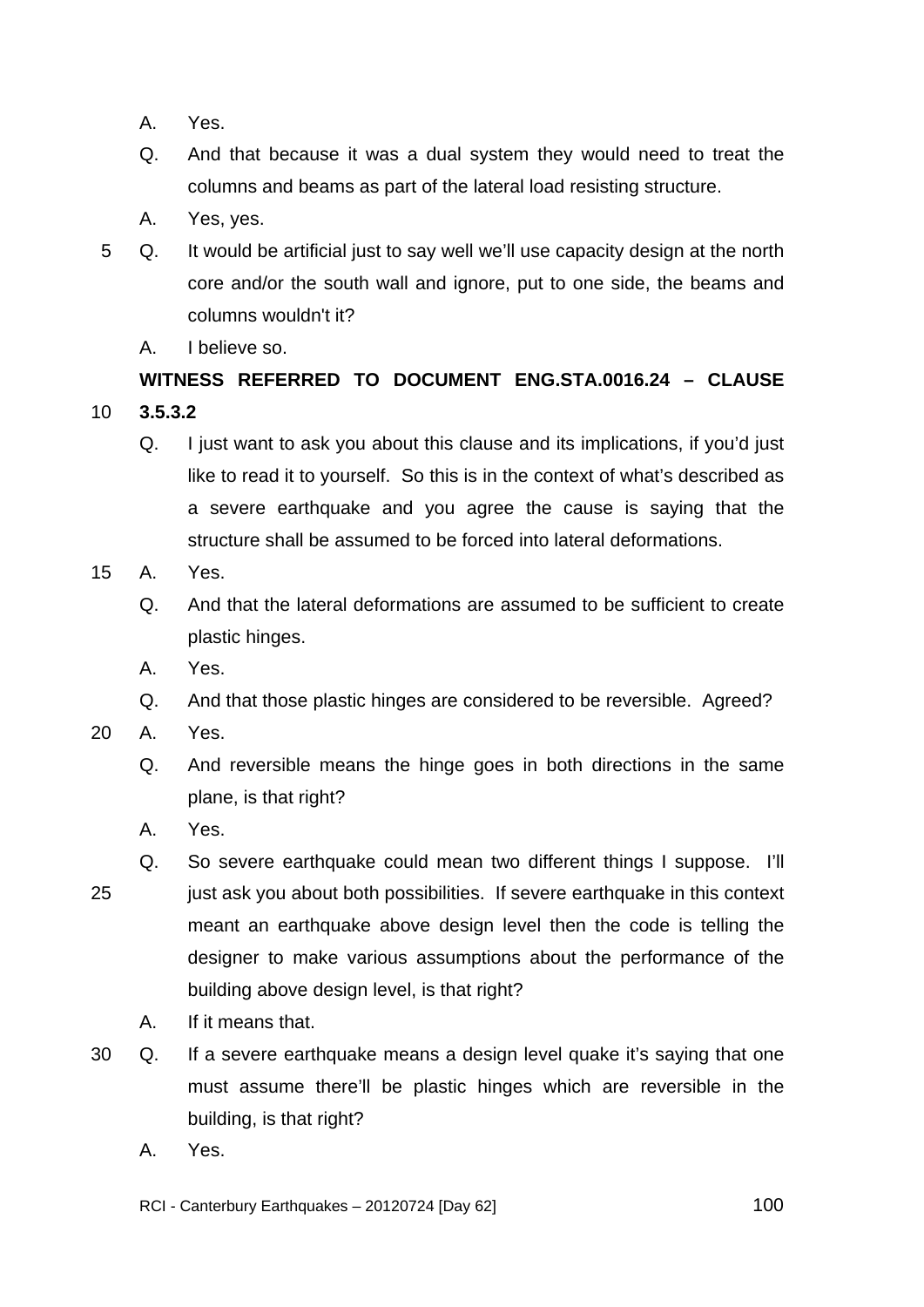- Q. And isn't it saying, therefore, given that we've identified plastic hinges, that the designer must have assumed that the columns would form plastic hinges which are reversible as well?
- A. Yes.
- 5 Q. So it's telling the designer to assume that the columns will need to be ductile.
	- A. Indirectly it is.
	- Q. Indirectly, mmm. You'd be aware that the seismic provisions of the code in relation to columns identify potential plastic hinge regions in the ends of columns.
	- A. Yes.

- Q. And that the clause in the Code, in fact 6.5.4.3 sets out transverse reinforcement provisions in potential plastic hinge regions and columns.
- A. Yes.
- 15 Q. And you'd be aware that s 9.5 of NZS3101 relates to joints designed for seismic loading?
	- A. Say that one again please?
	- Q. I can show you if you like but s 9.5 of NZS3101 relates to joints designed for seismic loading.
- 20 A. Yes, yes, okay.
	- Q. And you'd be aware that one of the clauses there, in fact, 9.5.6.1 says that horizontal transverse confinement in beam column joints designed for seismic loading shall not be less than the transverse requirements specified for columns. Are you aware of that?
- 25 A. I'm aware of that.
	- Q. So if capacity design applied to the structure, just to summarise the position, you'd agree that the designers of the building would have been required to consider the behaviour the building as a whole, when exposed to earthquake loads, that's right?
- 30 A. Yes.
	- Q. You've agreed that designers of the building would have assumed or should have assumed that the columns would be called upon to resist lateral earthquake loads in at least the east-west direction.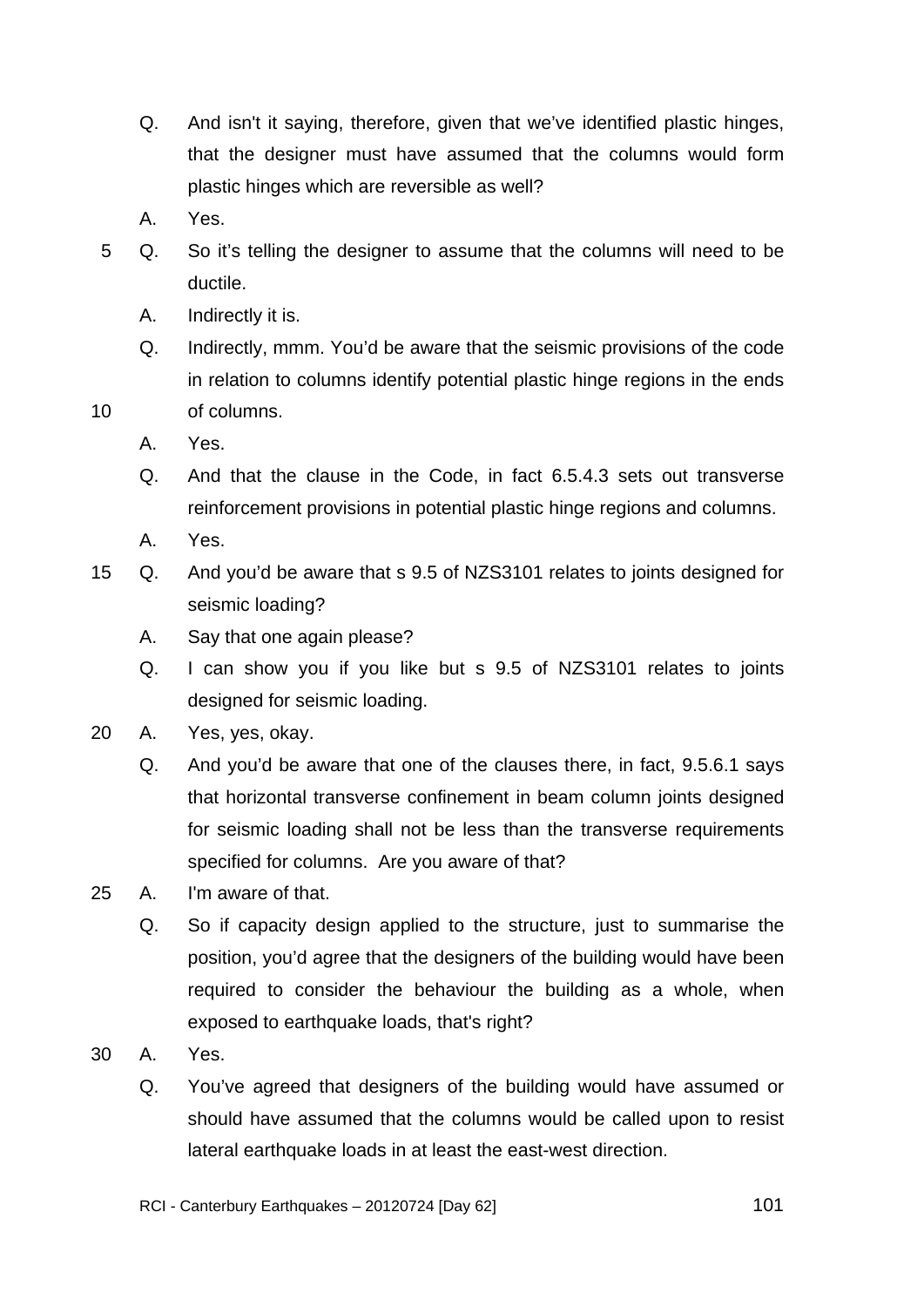- A. Yes.
- Q. And that the designers should have regarded the columns as being a risk to life safety in the event of failure.
- A. Yes.
- 5 Q. And shouldn't the designers have identified the ends of columns, as you've done, as potential plastic hinge regions?
	- A. Yeah I think they should have.
	- Q. And, in fact, they should have assumed that reversible plastic hinges would form in those parts of the columns in a severe earthquake.
- 10 A. Yes.

- Q. So it's true, isn't it, that they should have specified the transverse reinforcement set out in the Code for those plastic hinge regions?
- A. I believe so.
- Q. And they should also have designed for the same confinement in the beam column connections.
- A. Yes.
- Q. And there would be no reason to limit the ductility of columns due to any limitation on inter-storey displacement would there?
- A. Sorry repeat that.
- 20 Q. There would be no reason for a person to go looking for some reason to limit the ductility of columns by virtue of any inter-storey displacement.
	- A. No you don't have to do a deflection check to my knowledge for that.
	- Q. You've referred to Euler buckling assuming that the columns in the beam column connections had the type of seismic transverse reinforcement that we've just discussed would that type of reinforcement have made the building more or less susceptible to Euler buckling?
		- A. It would delay the complete catastrophic collapse due to Euler buckling but it wouldn't necessarily inhibit the onset if the columns were slender enough.
- 30 Q. So it would make it less susceptible to collapse in that it delays the collapse.
	- A. It delays it.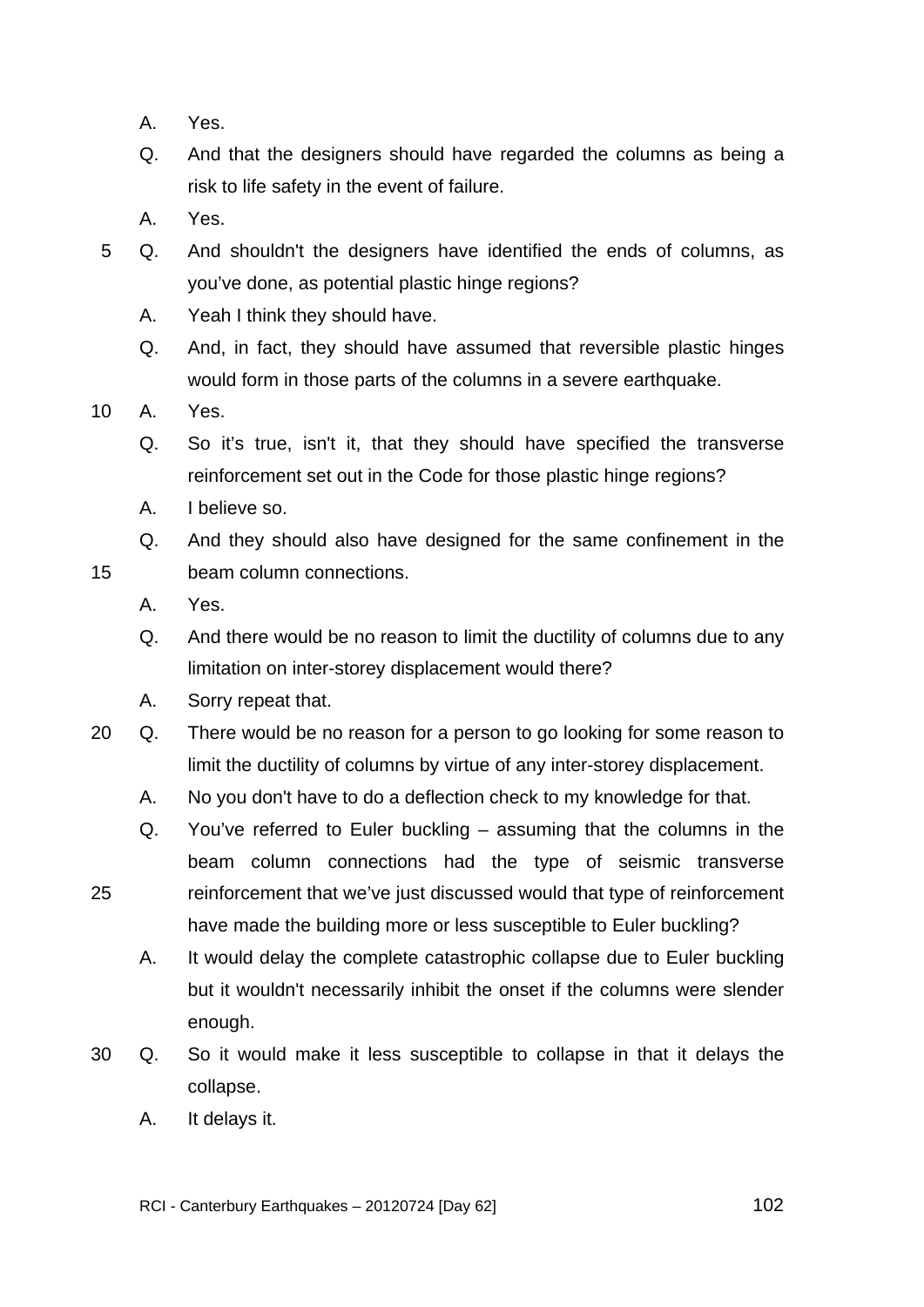- Q. You've said that, well perhaps you haven't said, Euler buckling refers to a formula by a person named Euler, is that right? He was around in the 1700s is that right?
- A. He was.
- 5 Q. And you've said that Euler buckling could have occurred without large displacements.
	- A. Well it's a what we call an igon value problem. That means that when the stiffness of the member, combined with axial load, is insufficient to resist a large degree of axial force then the column will, well it will collapse. It can't, it ceases to take that load so instead of getting overloaded it's going to buckle.
	- Q. The point I was getting to is, on the basis that what you said is correct that it can occur without large lateral displacements. That would illustrate that lateral displacements are not something which should be determinative of whether to apply ductile detailing to a column or not.
	- A. Sorry you'll have to put that one by me again.
	- Q. Well doesn't the fact that Euler buckling can occur without large lateral displacements illustrate that lateral displacements should not be determinative of whether to apply ductile detailing to a column.
- 20 A. No that doesn't. The two are unconnected in my view. One has to do with the size of the column and then the other has to do with the expected deformation or required deformation capability of the column.
	- Q. You've referred to a loophole in the Code and I think we need to identify where that loophole is so that it can be confronted. Leading into that I think, based on what you've said, you've identified there are provisions
		- in the code for non-ductile detailing the columns. That's right isn't it?
		- A. Right.

30

25

10

15

Q. Now what do you say to the suggestion that in a six level commercial structure like this which is designed for ductile flexural yielding, that there is no place in that type of structure for non-ductile columns per se?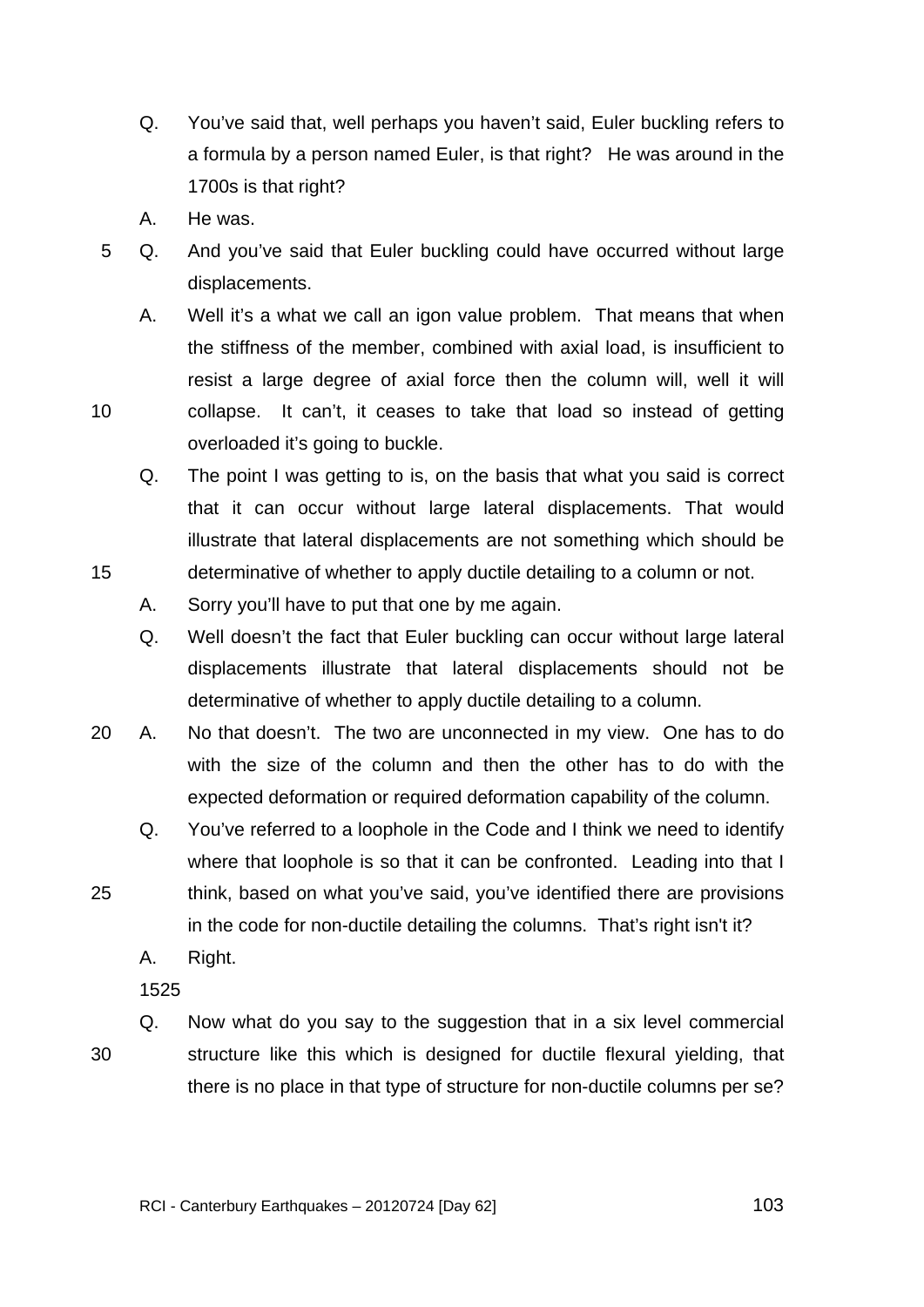TRANS.20120724.104

- A. I would agree with that, again this I believe is the best practice thing. It goes, it may include but it goes beyond the code in that I think, you know, that's just the right thing to do, personally, personally.
- Q. Yes, non-ductile detailing for columns may have a place in a building with one or two levels, would that be right? A smaller building?
- A. Maybe, I know historically the intention was for more than two storeys because in two storeys whether you get a column side sway mechanism or beam side sway mechanism they essentially amount to much the same thing so it really doesn't matter which way round you put it, but whatever happens if, if you're weakening members to survive the earthquake and it has to be done through inelastic performance, so something has to go inelastic, therefore somewhere you will need closely spaced transverse reinforcement.
- 15 Q. So I'm just going to ask you to identify the loophole that you referred to earlier on and I think I know where you might have been referring to so I'll just see if I can take you to it?
	- A. Okay.

5

10

- Q. You're referring to the secondary element provisions in NZS3101 are you?
- 20 A. Yes, yes, yes.
	- Q. Well just to take you there, firstly can I just show you the ENG.STA.0018.18?

# **WITNESS REFERRED TO SLIDE**

- 25 Q. I'll just refer you to the definition of elements, if that can be highlighted, elements including primary and secondary elements. Would you just like to read that to yourself please?
	- A. Yes.

30

Q. I'm just going to ask you to keep that definition in mind as we embark upon this discussion of this particular section, particularly noting that the primary elements there includes beams, columns, shear walls. So the provision that I think you're referring to as this loophole is ENG.STA.0016.28.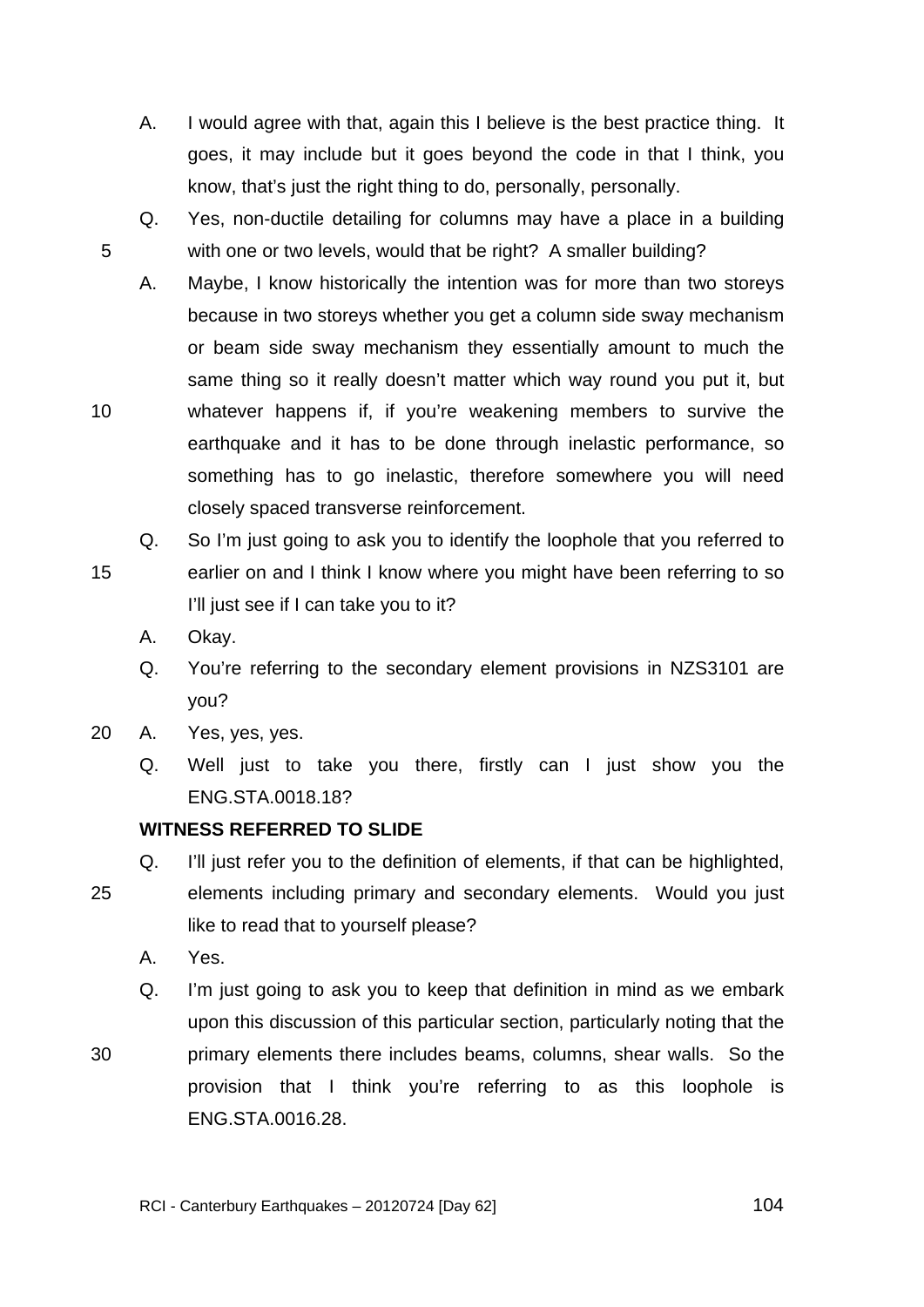# **HEARING ADJOURNS: 3.29 PM**

#### 5

10

# **HEARING RESUMES: 3.46 PM**

## **CROSS-EXAMINATION CONTINUES: MR ELLIOTT**

Q. Professor, given the time I just have three very brief issue which I can deal with. Firstly it was just to confirm that the loop hole, what you referred to as the loop hole is a reference to clause 3.5.14.3 of

NZS3101 part one, is that right?

- A. It appears to be so but I can't confirm without having seen the calculations right now as to whether or not the designer would have cited that as the reason for using it, but…
- 15 Q. In terms of your reference though to a loop hole that is what you
	- A. Well it possibly is yes.
	- Q. Secondly just refer you to a section in your statement WIT.MANDER -

#### **JUSTICE COOPER:**

- 20 Q. Just let me clarify that last answer you are saying it possibly was a loop hole or you would say – are you saying it was able to be used properly in that way?
	- A. I don't believe so no but what I meant I'm not sure what the clause is where the deflection check is mentioned, if it is related to this or not.
- 25 Q. You're not sure?
	- A. Whether the clause that relates to this deflection check. I would probably start there and work backwards, change backwards.
	- Q. I'm still not following you. Just complete the sentence because you're speaking in a kind of shorthand.
- 30 A. The clause that requires the deflection check that the designer would have used to justify the pathway they took, I'm not sure what that is connected to in the document, in the code.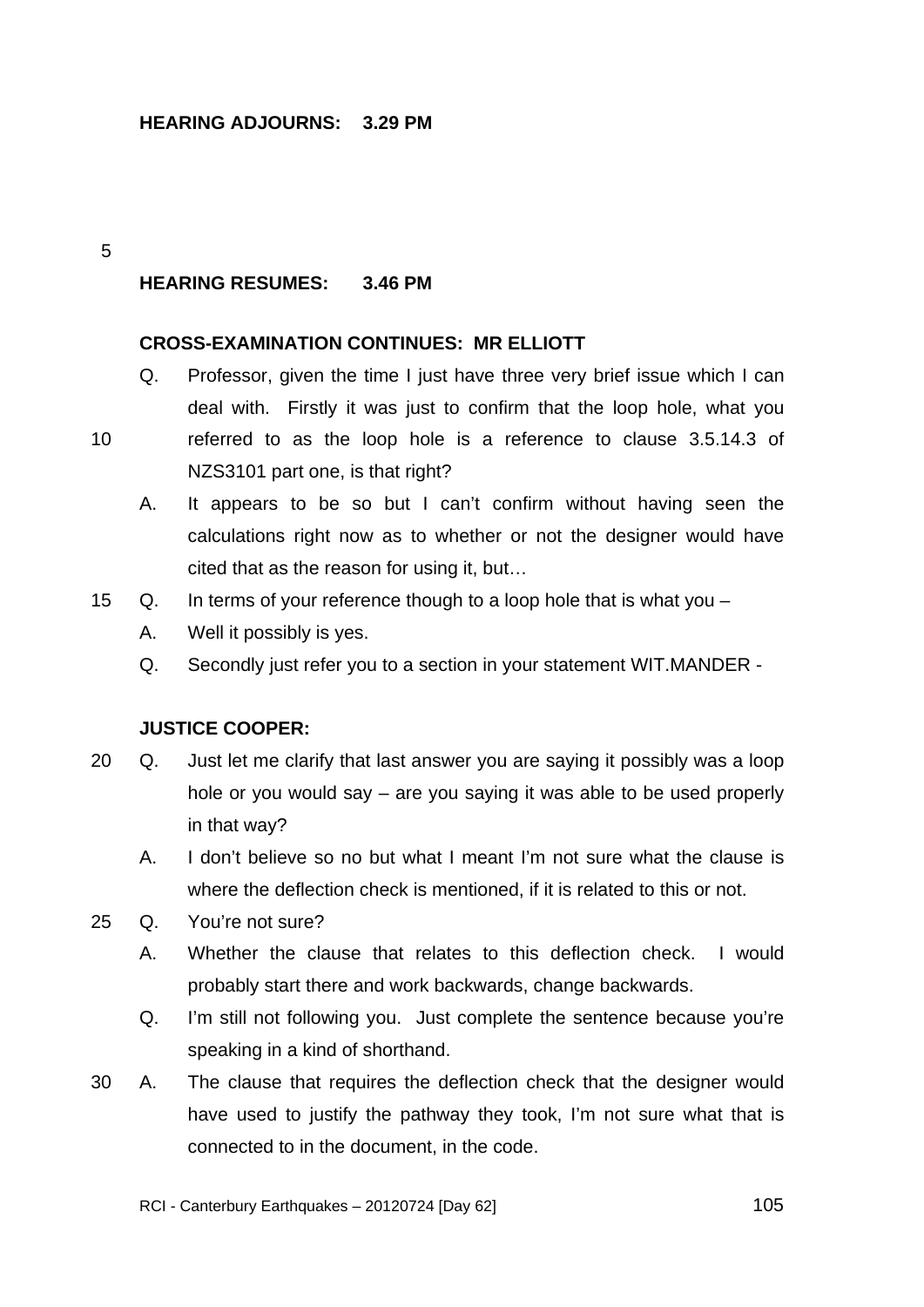Q. Well can we display this provision in the code because it's seems to be the end point of a line of questioning Mr Elliott.

# **MR ELLIOTT:**

5 Yes Your Honour but I'm conscious that it blends into code compliance.

# **JUSTICE COOPER:**

Yes but the witness can legitimately ask to see the provision.

#### 10 **CROSS-EXAMINATION CONTINUES: MR ELLIOTT**

Q. ENG.STA.0016.28. At the bottom right-hand corner 3.5.14.3.

# **JUSTICE COOPER:**

- Q. Is that the clause you're referring to Professor Mander?
- 15 A. Yes and that relates back to group two elements.
	- Q. They have to be in that category for it to apply.
	- A. Yes.
	- $Q.$  So what do you conclude in relation to  $-$

# **CROSS-EXAMINATION CONTINUES: MR ELLIOTT**

- 20 A. Could you confirm or otherwise for me that what you're talking about is group two because I don't recall.
	- Q. The heading to the section in which that appears as secondary structural elements if we –
	- A. Group two does it say that?
- 25 Q. Well it says group two at the top of the clause.
	- A. Okay. This one does but the one that you read before.
	- Q. We could show you the whole page if that would help.
	- A. Well okay. Yes, yes, okay. They're using, they would be evidently using that escape route shall we say, invoking what they chose to do.

30

# **JUSTICE COOPER:**

RCI - Canterbury Earthquakes – 20120724 [Day 62]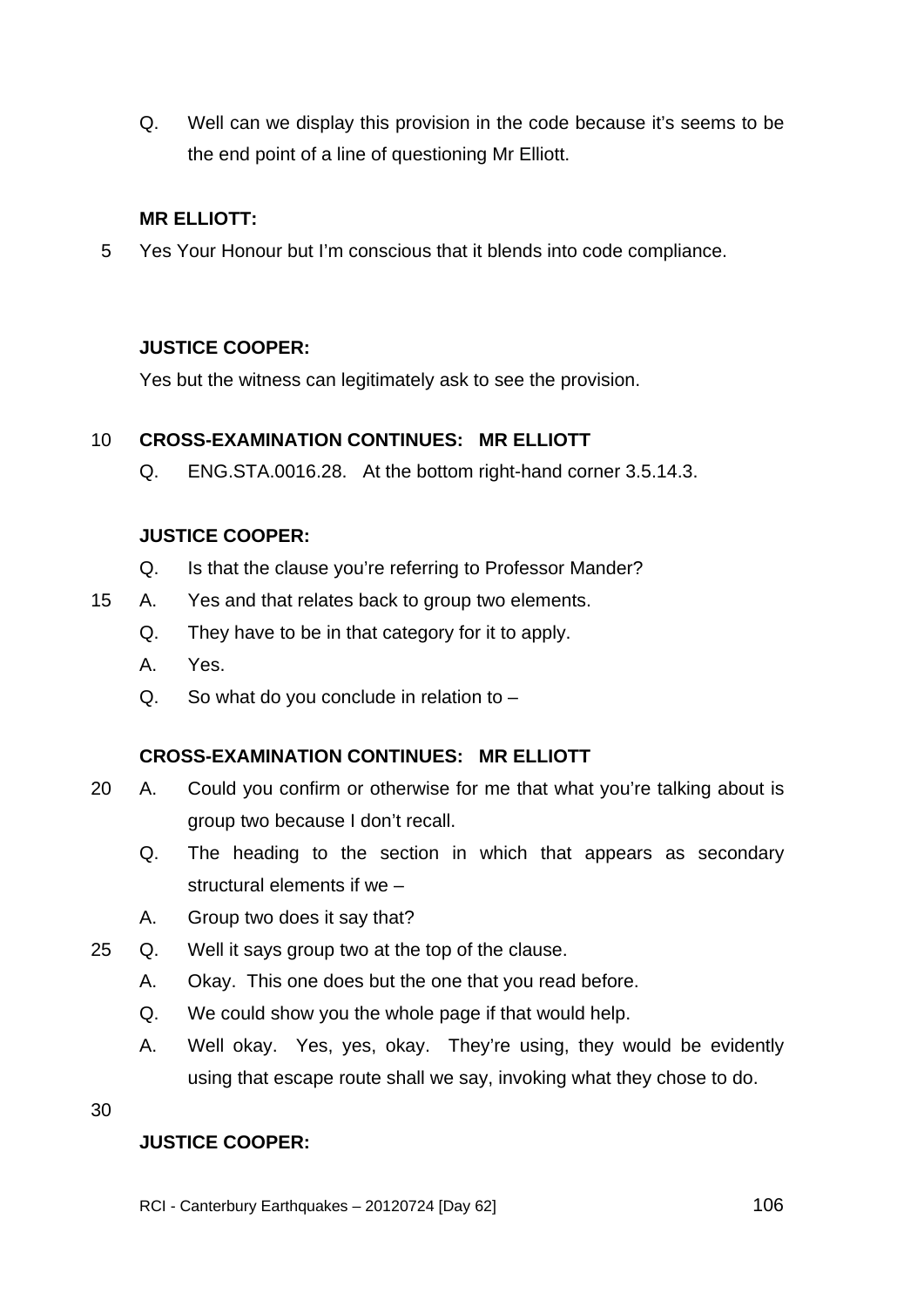- Q. But you don't agree with that approach?
- A. No.

# **CROSS-EXAMINATION CONTINUES: MR ELLIOTT**

- 5 10 Q. Secondly I was going to refer you to a section in your statement WIT.MANDER.0001.48. The paragraph beginning, "Although confined concrete columns..." you'll see there's a sentence in there, "It appears the deviance from ductile detailing in the concrete columns was contentious at the time the CTV building designer sought the building permit from the Council." You mentioned earlier on in evidence that you've read documents on the secure website of the Commission?
	- A. Yes.
	- Q. Now have you read the letter from Mr Tapper to Alan Reay Consulting Limited?
	- A. Yes.

20

- 15 Q. That letter does not raise deviance from ductile detailing in the columns as one of the issues does it?
	- A. I would need to see that again.
	- Q. Can I ask you this question: the statement that you've made that deviance was contentious, did you learn that from Dr Reay or from some other source?
- 25 A. No I was going on the evidence on the secure website. As I say I haven't really had any conversations with him over this so I can certainly vouch the fact that he hasn't primed the pump at all. What alerted my conscious to the contentiousness was the fact that the widow of one of the other gentlemen involved, I don't recall, has submitted some information and then there's the other fellow who I don't, again I'm terrible with names I'm sorry but you'll know who I mean, he worked for the Council and then he became the county engineer for Waimairi and then or was it Riccarton and then he was taking a lunchtime stroll looking at the building.
	- Q. So just to summarise you've inferred from documents that you've read that this was the case?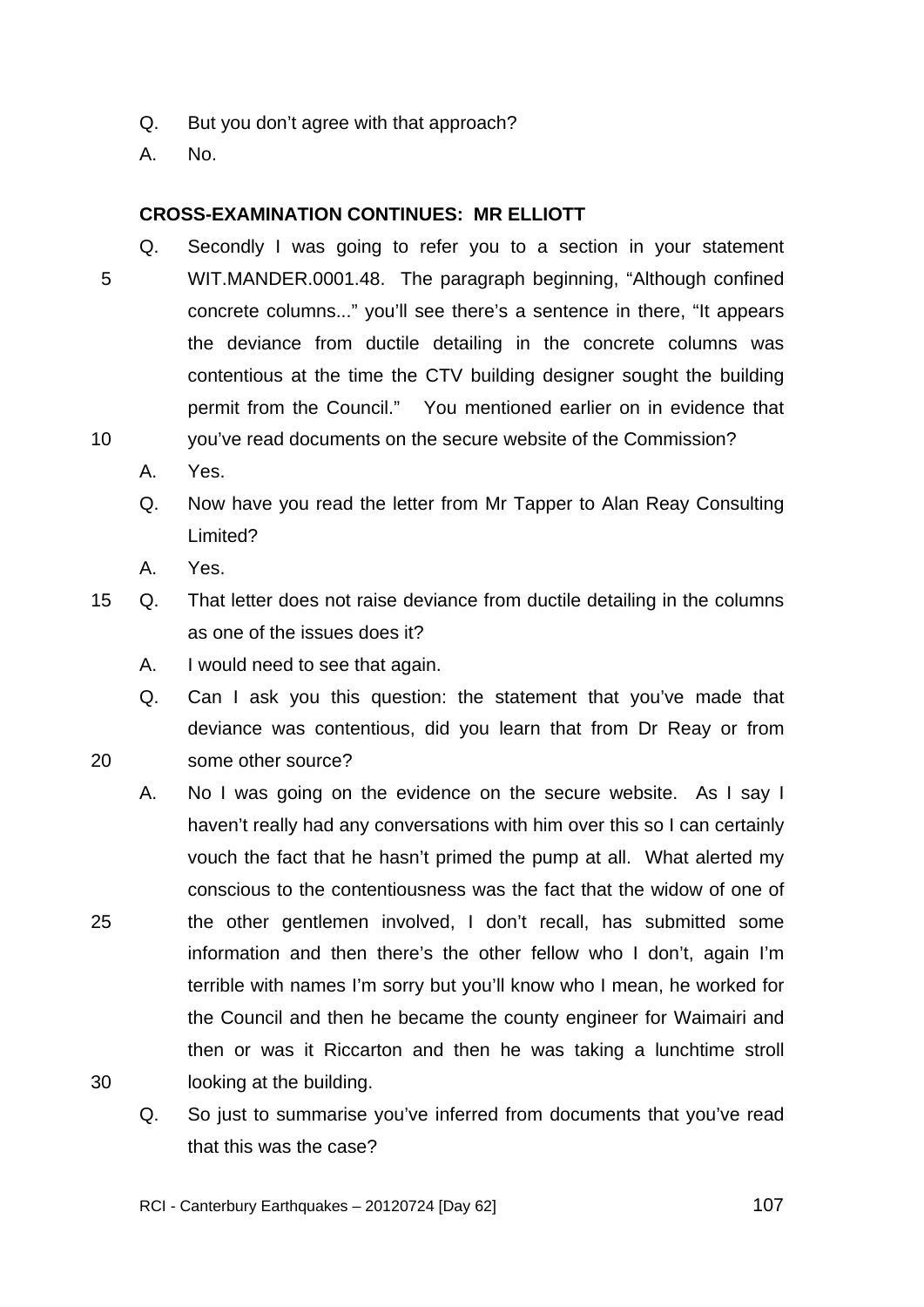A. Yes.

5

- Q. Finally it's a particular question on behalf of the families of those who died. You made a comment in your evidence that ARCL can feel vindicated because the structure survived the design level Darfield earthquake without collapse. You would agree that there's nothing in the performance of the building in the Christchurch earthquake for Dr Reay's firm to feel vindicated about?
- A. Sorry for which earthquake? You mentioned Christchurch.
- Q. The February earthquake?
- 10 A. February earthquake no, no.

# **RE-EXAMINATION: MR RENNIE – NIL**

# **JUSTICE COOPER:**

Professor Mander, there will be questions from the Commissioners. That will be something for you to look forward to when you return.

# **WITNESS STOOD DOWN**

**HEARING ADJOURNS: 3.55 PM** 

20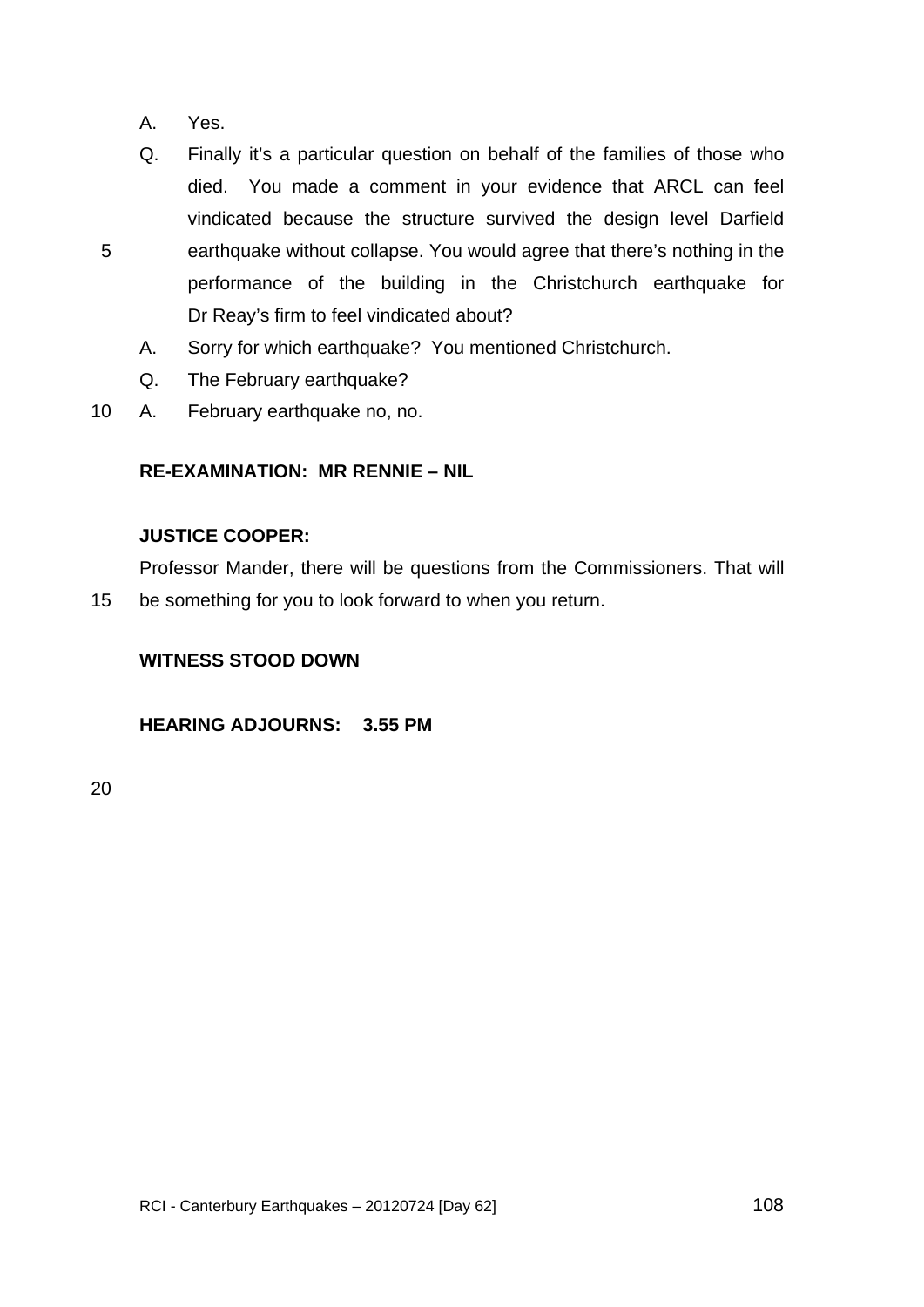## **HEARING RESUMES: 3.58 PM**

### **MR RENNIE:**

5 The next witness is Dr Bradley and Dr Bradley has a short brief to read and then a PowerPoint to speak to. The matters addressed in the PowerPoint Sir, have as one might expect in a matter of this nature a considerable amount of numerical detail and we have actually uploaded as BRADLEY4.1 the material that the doctor will be speaking to in relation to the PowerPoint but he'll be addressing the PowerPoint Sir.

10

### **JUSTICE COOPER:**

Can I just ask, just to make sure that I am keeping up with this, sorry, I will let you.

#### <span id="page-108-0"></span>15 **MR RENNIE CALLS**

## **BRENDON ARCHIE BRADLEY (SWORN)**

## **JUSTICE COOPER:**

 $20<sub>2</sub>$ I am just going to have a discussion with Mr Rennie. Now there's a statement of evidence?

## **MR RENNIE:**

That's 3.1 Sir.

#### 25 **JUSTICE COOPER:**

Yes, and then there's a supplementary statement?

## **MR RENNIE:**

That's the point I was just referring to Sir.

30

## **JUSTICE COOPER:**

That's 4.1?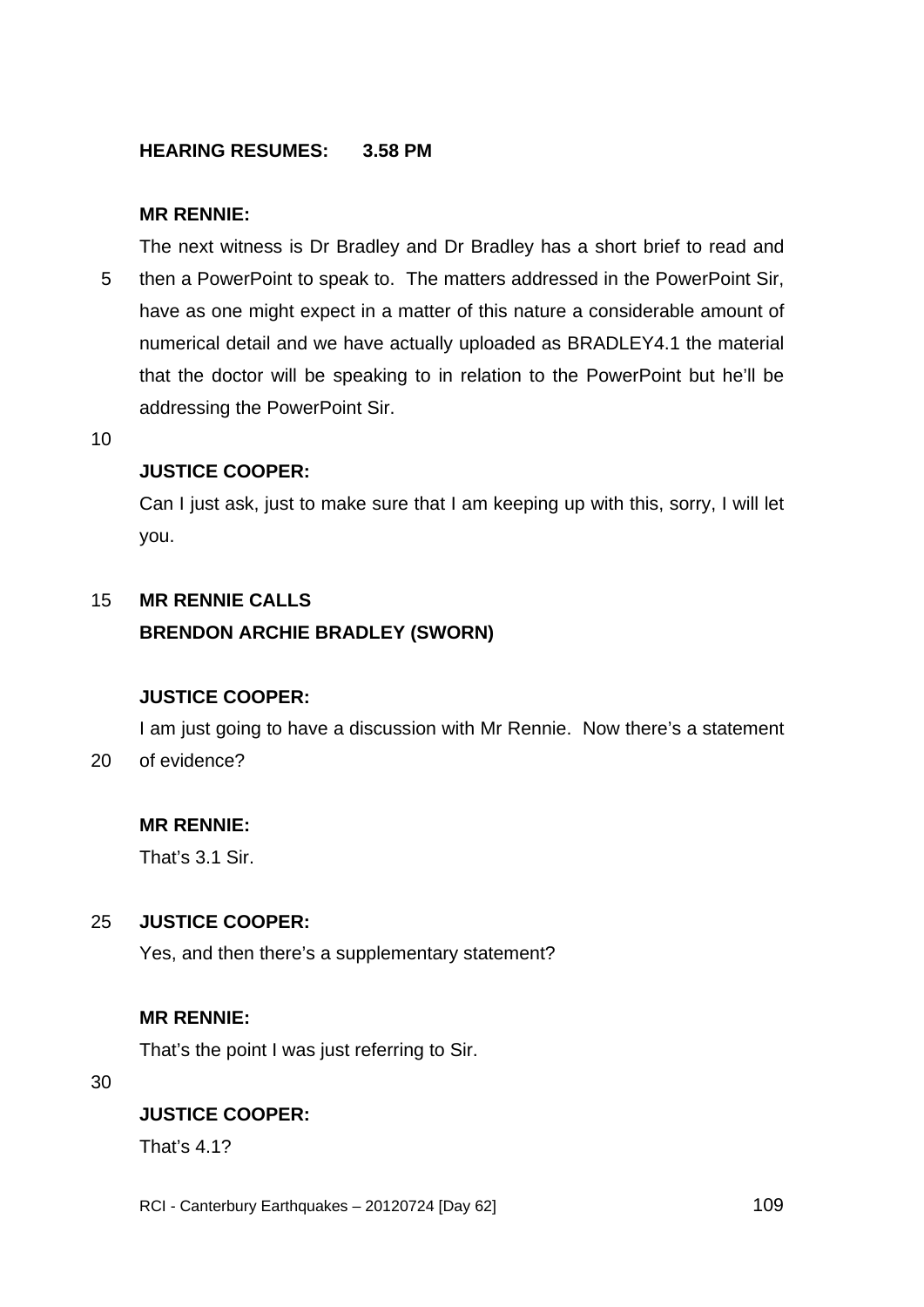### **MR RENNIE:**

That's document 4.1 and that is a written version of what Dr Bradley will be speaking to on the PowerPoint, and we provided that because he will be citing

5 figures and formulae and so forth and it seemed that that was an effective way of making sure that you had available to you –

### **JUSTICE COOPER:**

10 Well just let's just check this because the document which starts at 4.1 is 10 paragraphs of text and it has one of these response spectra graphs and various other things but there's only two pages of attachments.

### **MR RENNIE:**

15 The spectra graphs Sir are slides 7, 8 and 9 of his evidence, of his **PowerPoint** 

## **JUSTICE COOPER:**

Well there you are. We may not be on the same wavelength here. Can I just say this, I've got another supplementary statement which has the suffix 4.5?

### 20

### **MR RENNIE:**

Yes Sir.

### **JUSTICE COOPER:**

25 And that is more extensive and have more –

### **MR RENNIE:**

That reflects slides 10 through 14 of the PowerPoint.

#### 30 **JUSTICE COOPER:**

You don't make it easy. I know you're trying to but we've got sort of statements of evidence put together, collated from various sources. Now can I ask you another question so that we get a full grasp of what we're dealing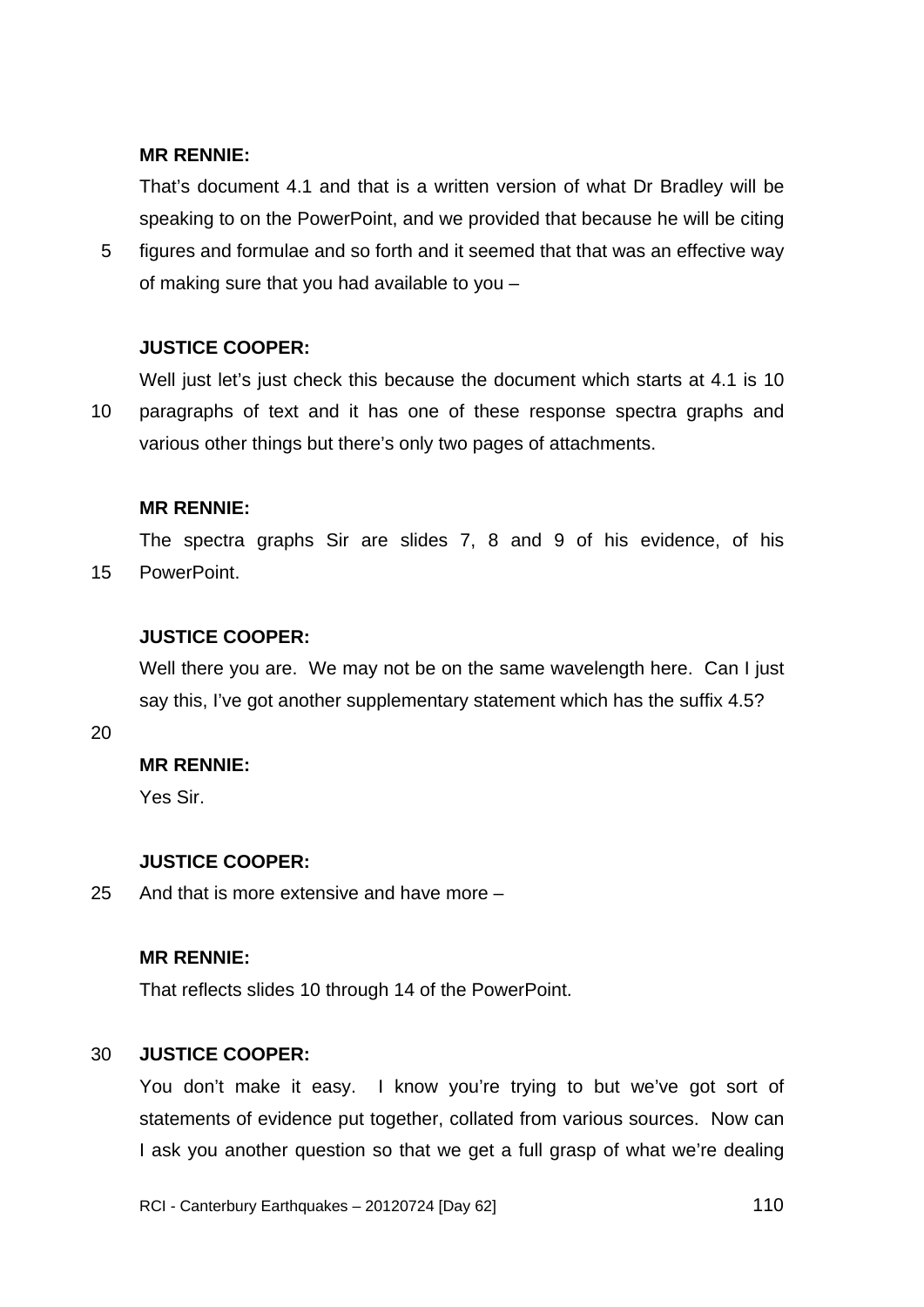with here. We've got documents which consist of graphs and depictions of various earthquake-related matters which have the suffix 524.1?

### **MR RENNIE:**

5 Yes Sir that is the PowerPoint Sir which the first slide had previously appeared in is what it's intended Dr Bradley speak to.

### **JUSTICE COOPER:**

And then another set which is numbered 524A.1 and following?

10

### **MR RENNIE:**

My understanding Sir is that 524A is the current total set of the PowerPoint. So you may well have had an earlier version. We've got into this situation Sir by seeking to, I hesitate to use the word "abbreviate" in the circumstances but

15 that was the objective Sir of how the doctor was going to present his evidence in the first place.

## **JUSTICE COOPER:**

20 Well could I just ask the general assemblage of counsel whether we can dispose of the one, the set which is marked, which has the suffix 524.1 and replace it with 524A.1? Is there anybody there?

### **MR MILLS:**

It's certainly the version that I've got.

25

# **JUSTICE COOPER:**

You've got 524A.1 and you think that's the one we should be using?

### **MR RENNIE:**

30 Correct Sir.

## **JUSTICE COOPER:**

Right well now –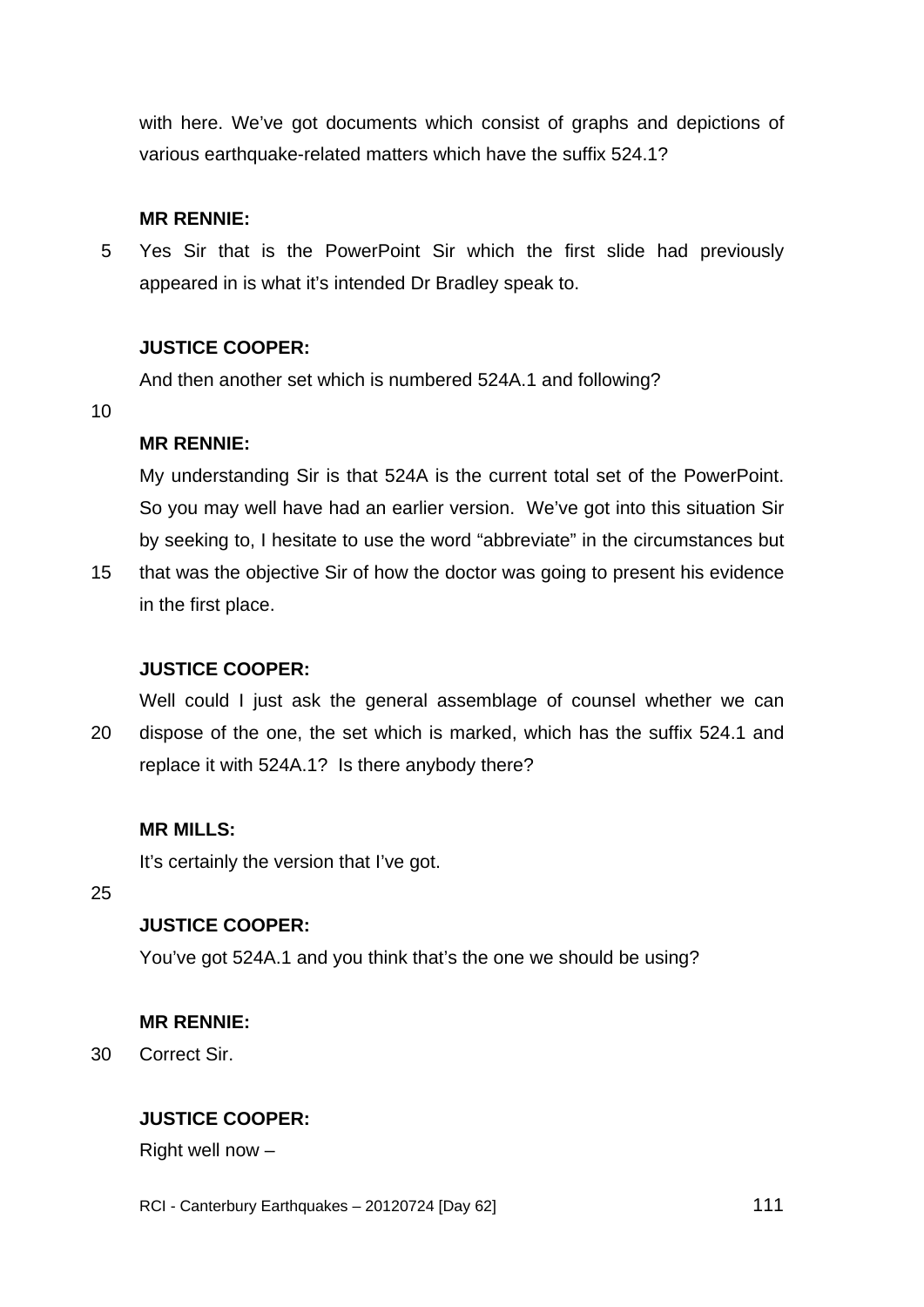### **MR RENNIE:**

Particularly because it's the one the doctor plans to use Sir.

#### 5 **JUSTICE COOPER:**

Right, well the other ones might then, but well we can't dispose of the other one though can we because it's more extensive? It's got, it goes to 24 pages whereas the A.1 document goes to 18 pages?

#### 10 **MR RENNIE:**

Yes, and the reason for that Sir was that there was at the point that that was filed some contention in respect of a couple of matters which are not now in contention and they have been dropped from that PowerPoint.

#### 15 **JUSTICE COOPER:**

Okay.

## **MR RENNIE:**

And that is why I'm saying Sir that –

20

## **JUSTICE COOPER:**

Well I'm going to put a line, and ink line through 524.1 and I'm going to say it's been superceded.

#### 25 **MR RENNIE:**

That's absolutely correct Sir.

## **JUSTICE COOPER:**

So apart from that the position appears to be straightforward Mr Rennie?

30

### **MR RENNIE:**

I've become sufficiently risk averse Sir that I don't think I'd even agree with that.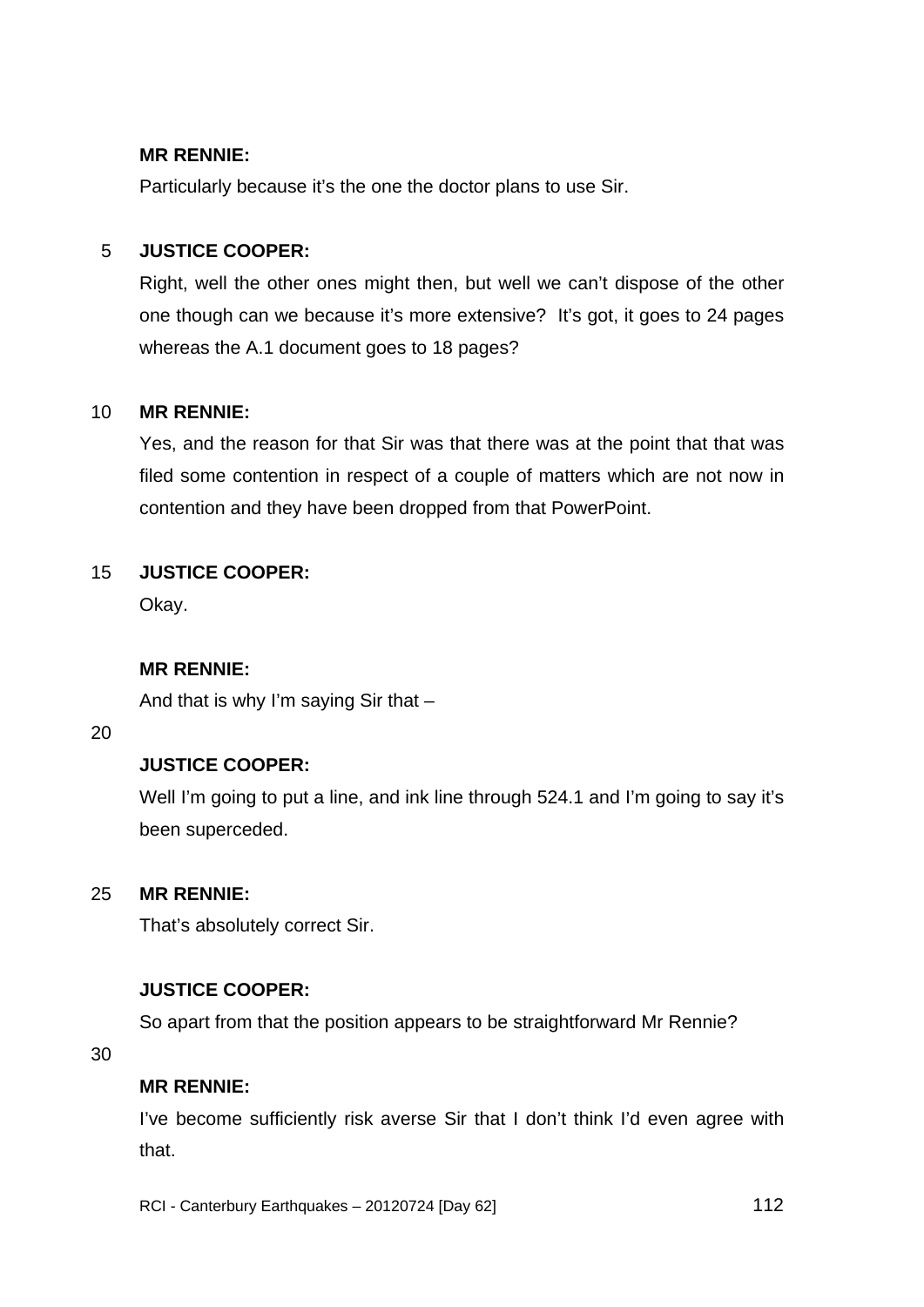### **EXAMINATION: MR RENNIE**

- Q. Now doctor, you full name is Brendon Archie Bradley, you reside in Christchurch and you're a lecturer at the University of Canterbury and you also run your own seismic engineering consultancy business?
- 5 A. Correct.
	- Q. In accordance with the requirements of r 9.43 High Court Rules you confirm that you've read the Code Of Conduct For Expert Witnesses and that your evidence complies with the code's requirements?
	- A. Correct.
- 10 Q. Matters on which you express an opinion are within your field of expertise?
	- A. Correct.
	- Q. You have no interest or relationships with any parties to these proceedings?
- 15 A. Correct.

25

30

- Q. Would you now read from paragraph 5 of your brief of evidence please?
- A. I hold a Bachelor of Engineering, Honours, University of Canterbury, 2006 and a Doctorate of Philosophy in Civil Engineering, University of Canterbury, 2009.
- 20 I am a member of the New Zealand Society for Earthquake Engineering and other relevant professional bodies.

Since 2010 I have lectured at the University of Canterbury, Department of Civil and Natural Resources Engineering, in courses involving structural dynamics, earthquake mechanics and mathematics, geotechnical earthquake engineering and seismic hazard and risk analysis among others.

For 13 months during 2010 and 2011 I was a JSPS Postdoctoral Fellow in geotechnical earthquake engineering at Chuo University – Faculty of Science and Engineering. Between 2009 and 2010 I was employed by GNS Science as a seismic hazard modeller where I was engaged in research and consulting seismic hazard and risk analysis, tsunami reconnaissance, development of displacement-based fragility functions for earthquake and tsunami.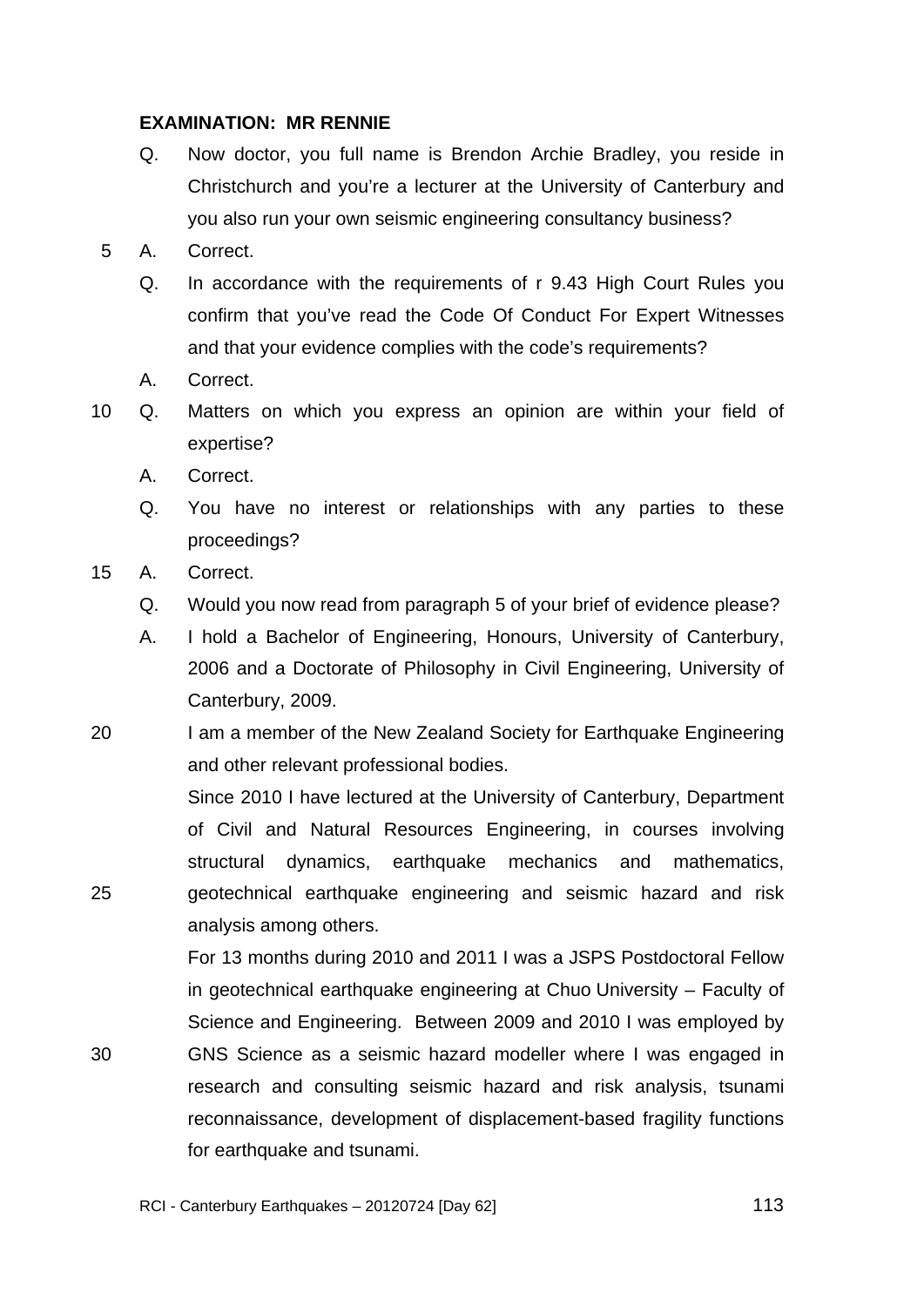In 2010 I founded Bradley Seismic Limited, a consultancy firm through which I provide research and consultancy services and seismic hazard and risk analysis, structural and geotechnical seismic response analysis.

- 5 Throughout my education and professional career I have been awarded numerous scholarships and prizes, as detailed in my resumé. I have authored or co-authored 39 published journal articles, as well as numerous conference articles, books and book chapters and other publications, all of which are detailed in my resumé.
- 10 My expertise covers seismic hazard analysis, ground motion prediction and analysis and structure-specific seismic loss assessments. My full resumé is attached and marked A.
- 15 I have been instructed by Buddle Findlay on behalf of Alan Reay Consultants Limited, ARCL, to provide independent expert advice on issues relevant to the collapse of the CTV building on 22<sup>nd</sup> of February 2011 following and earthquake of magnitude 6.3. In particular I have been asked to comment on the following issues: A –
	- Q. Just pause there doctor because A which is concrete is for a later part of the hearing. Today I think you're dealing with B.
		- A. So I should not read A?
		- Q. Just go to B.
		- A. That's fine. B, analysis of ground motion aspects of the Canterbury earthquakes.
- 25 The principal sources of information I have referred to and relied upon in preparing this evidence are referenced in my reports annexed.
	- 1610

20

- Q. Now we'll just pass over for the same reason the concrete material at paragraphs 15 to 18 and come on to 19.
- 30 A. Analyses of ground motions. My report 'Ground Motion Aspects of the 22<sup>nd</sup> of February 2011 Christchurch Earthquake Related to the Canterbury Television Building' is annexed and marked D.
	- Q. Now you intend to present that report in PowerPoint form?

RCI - Canterbury Earthquakes – 20120724 [Day 62]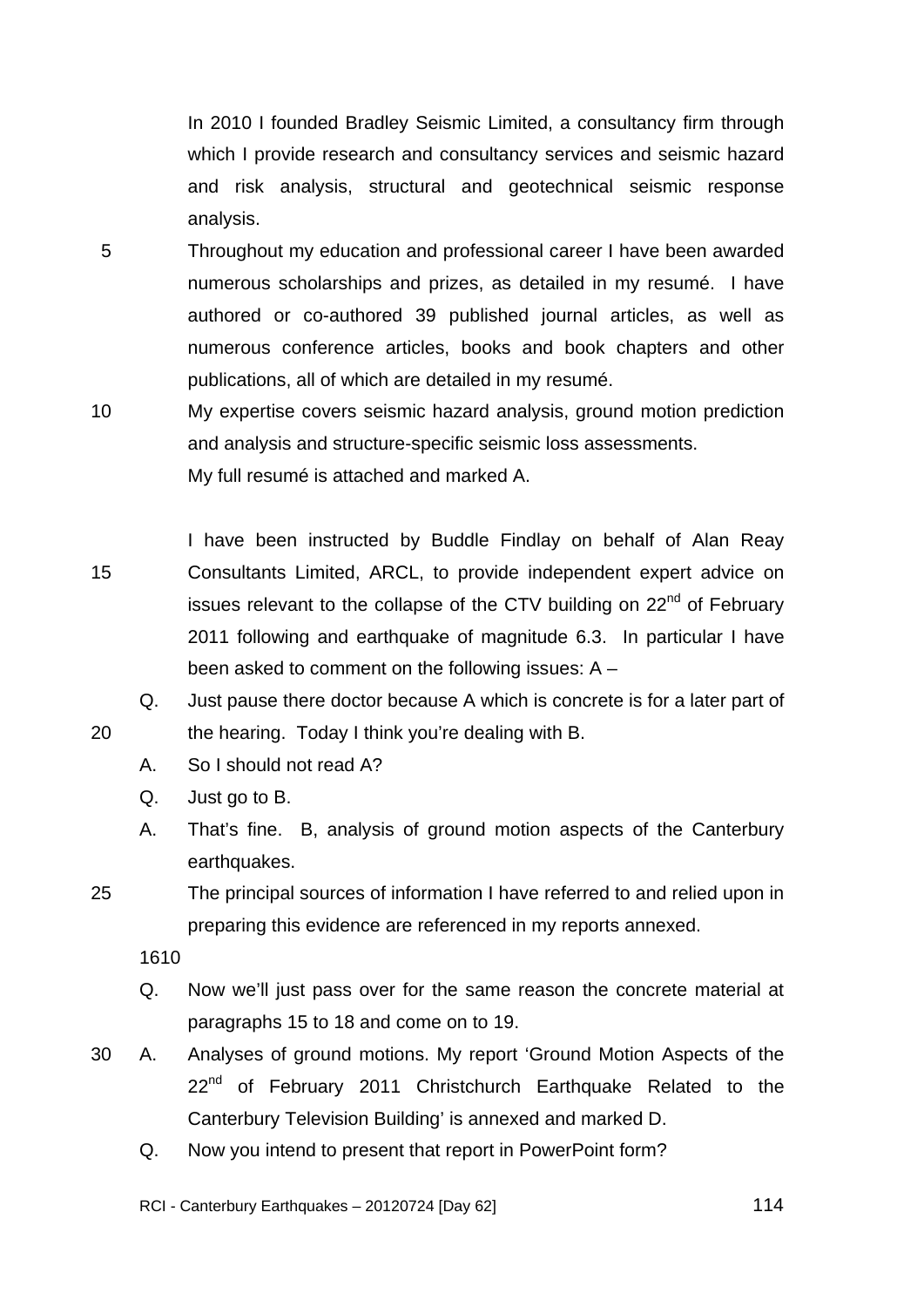- A. That's correct.
- Q. And can we go to slide 1 please, and starting from slide 1 I think we now need to go to slide 2 and would you just take it from there please doctor?
- 10 15 5 A. So this is reading from that report but I won't read every section of it, so related to this slide comes under section 2.1 of my report and to summarise that section, no instrumental records of the ground motions at the CTV site were obtained from the  $4<sup>th</sup>$  of September 2010 Darfield and 22<sup>nd</sup> of February 2011 Christchurch earthquakes. However numerous ground motions were observed in the general vicinity of the CTV site. The four closest strong motion stations which are part of the permanent Geonet instrumentation network are shown on this slide as well as their approximate source to site distances which range from 720 metres, the closest station which is denoted as CCCC to 1850 metres to the farthest station denoted as CBGS.

### **JUSTICE COOPER:**

- Q. That CCCC site which is Catholic Cathedral College as I understand it, is that somewhat off Barbados Street is it?
- 20 A. That's as I understand it Sir, yes.

## **EXAMINATION CONTINUES: MR RENNIE**

- A. The next the next comment related to the slide comes under section 2.2 of my report. While these distances that I've noted above ranging from 720 metres to 1850 metres may appear to be relatively close to the CTV site, ground motion characteristics can change appreciably over such distances, particularly at high frequencies or shortened vibration periods as will be elaborated upon.
	- Q. Can we go to slide 3?

25

30 A. This slide illustrates the ground motion accelerations recorded at various locations in Christchurch, as well as the surface projection of the inferred earthquake rupture plane shown as a rectangle. This is for the 22<sup>nd</sup> of February 2011 earthquake. It can be clearly seen from the slide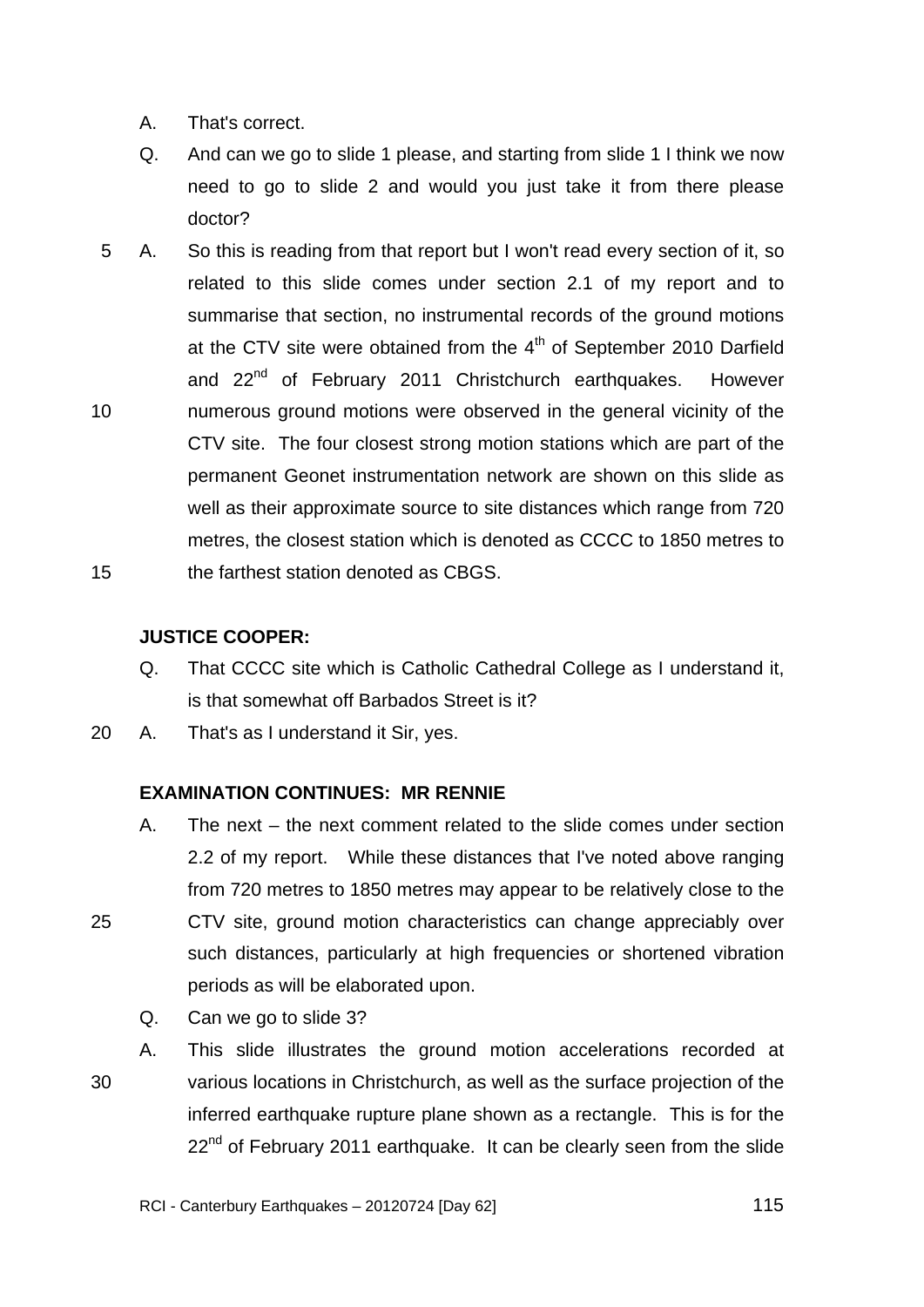even at a qualitative level that the characteristics and by that I mean the amplitude frequency content and duration of the ground motion is variable between recorded ground motions in close proximity to one another.

5

10

25

### **JUSTICE COOPER:**

- Q. Is that rectangle there the inferred location of the fault that ruptured on the  $22<sup>nd</sup>$  of February?
- A. That's correct, that's the surface projection of the fault over which the majority of the slip occurred.

### **EXAMINATION CONTINUES: MR RENNIE**

- Q. Go to slide 4.
- 15 20 A. On the next slide, this slide represents the elastic pseudo acceleration response spectra of the ground motions recorded in the 22<sup>nd</sup> of February 2011 earthquake at the four strong motion stations in close proximity to the CTV site. When viewing this slide it is immediately apparent that the response spectrum amplitudes are firstly well above the design amplitudes for a vibration period of one second which is approximately that at which the CTV building is deemed to behave in the lateral direction.

What is also important in examining this figure on the slide is that the variability and the response spectra of the ground motions observed at these four locations. It can be seen that the variability is a function of the vibration period considered with for example very little difference in the response spectra for periods greater than 2 seconds but differences on the order of a factor of two for periods in the range of 0.5 to 1.5 seconds. This large variability is significant given that the period of the CTV structure is estimated to be on the order of T=1 second and given that the exact ground motion at the CTV site is unknown.

30 The vibration period dependence of this variability noted in the previous paragraph is physically understood and occurs because of the fact that long period ground motion, that is ground motion which has long periods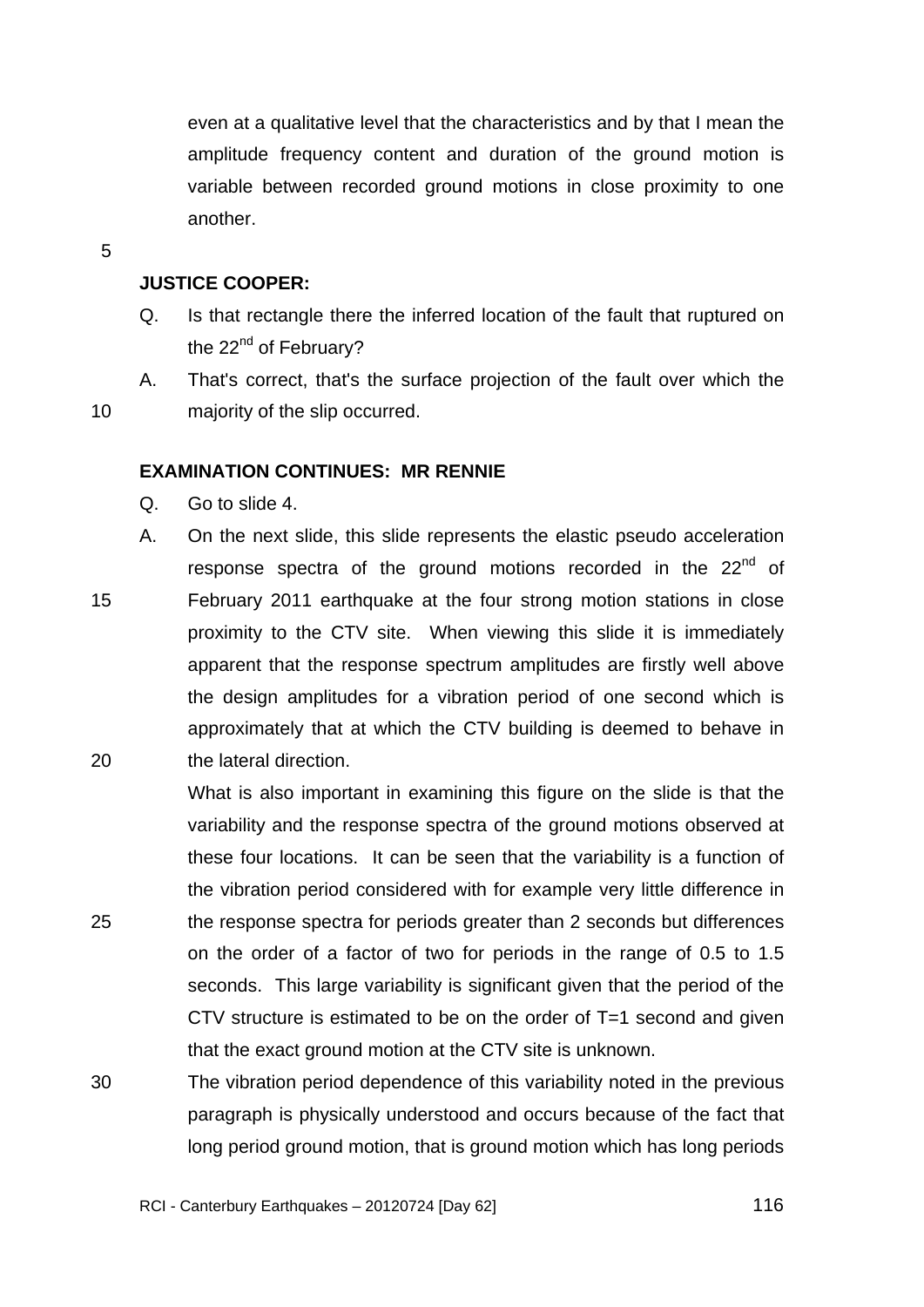of vibration has significantly longer wave lengths than short period ground motion. Short period ground motion which as I've mentioned has very short wave lengths is significantly modified via reflection, refraction and amplification of the local geotechnical characteristics of the site. Furthermore because of the short wave lengths the incident high frequency ground motion below each site will also be different. In contrast long period ground motion is generally not significantly affected by near surface geotechnical characteristics and also the longer wave lengths mean that the incident ground motion below each site will be similar.

Q. Can we go to slide 5?

5

10

15 A. This relates to section 4 of my brief. A strong ground motion instrument was deployed at the CTV site in March 2012. While no ground motions were recorded at the CTV site from the 22<sup>nd</sup> of February 2011, Christchurch earthquake, the ground motions recorded at the site since March 2012 can be compared with those concurrently observed at nearby Geonet strong motion stations in order to understand any peculiarities in the ground motion at the CTV site.

- 20 25 30 Ideally such instrumentation would have been deployed shortly after the 22<sup>nd</sup> of February 2011 earthquake and thus could have recorded the strong ground motions from the  $13<sup>th</sup>$  of June 2011 and 23<sup>rd</sup> of December 2011 earthquakes which were two notably large earthquakes since that time. In examining the earthquake events which have occurred since March 2012 I have only considered those events with magnitude greater than 4. I can elaborate on that if needed but the reasons are given in the brief. It is noted at the front that these ground motions from small magnitude recordings are small relative to ground motions experienced in the  $4<sup>th</sup>$  of September 2010 Darfield and 22<sup>nd</sup> of February 2011 Christchurch earthquakes. With for example peak ground accelerations between 2.5 and 5 percent of gravity compared with 10 to 50 percent of gravity in the main two earthquake events.
	- Q. Can we go to slide 6.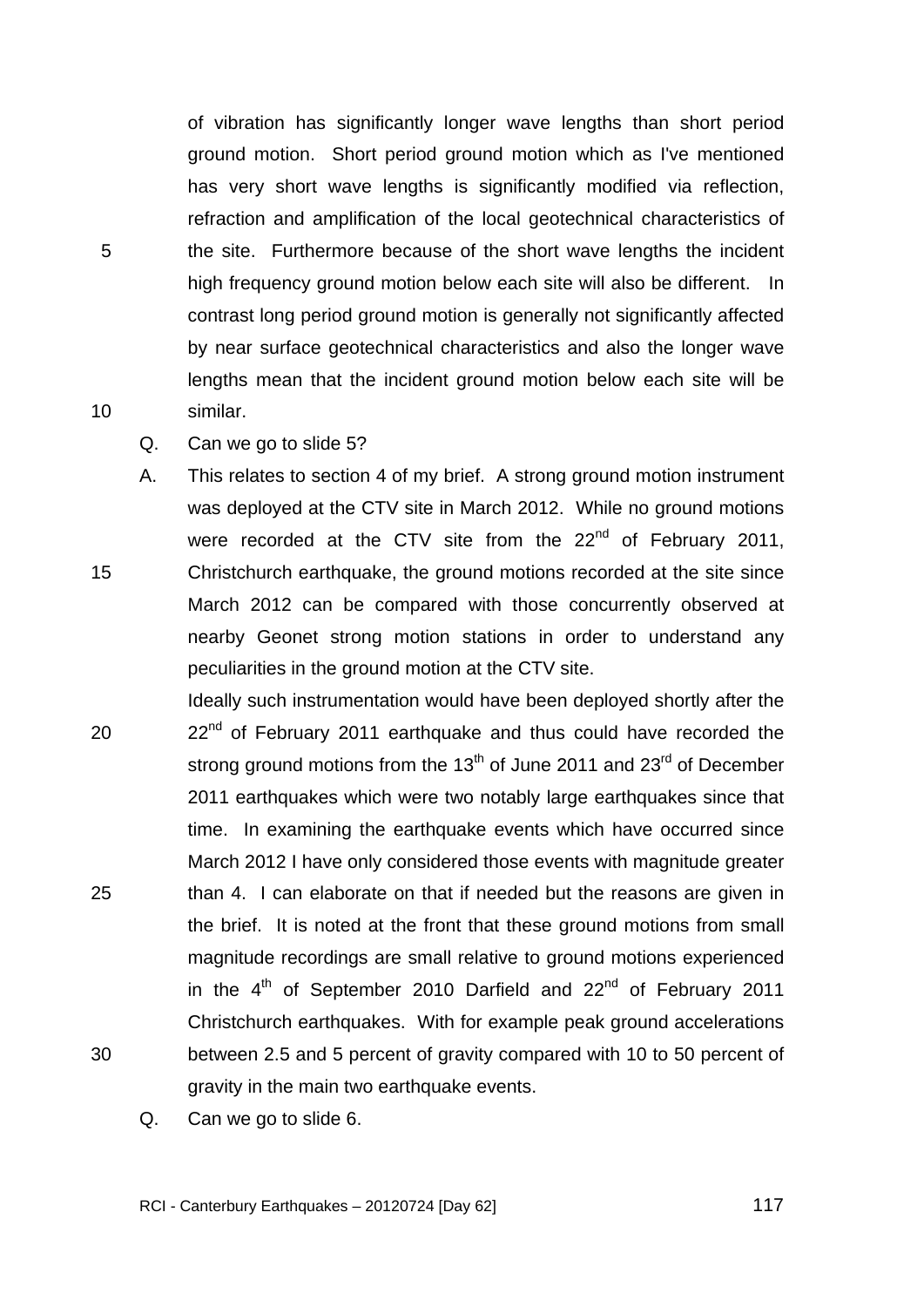A. This figure illustrates the response spectra of the  $12<sup>th</sup>$  of April 2012 magnitude 4.62 earthquake, the  $20<sup>th</sup>$  of May 2012 magnitude 4.8 earthquake and the  $25<sup>th</sup>$  of May 2012 magnitude 5.2 earthquakes recorded at the four Geonet strong motion instrument sites as well as the CTV site. By examining these three figures it can be seen that the response spectrum at the CTV site and the nearby instruments are at a qualitative level very similar. It should be noted that the ground motion at the Christchurch Police Station which is depicted in the first two or the upper two of those three figures in the slide is notably lower as a result of the fact that this instrument is in the basement of that structure and therefore is affected by the kinematic interaction of the structure with the underlying soil. Ground motion records from the basement of this Christchurch Police Station as well as from the basement of the Westpac building are therefore not appropriate for use in conventional non-linear response history analysis.

20

5

10

15

25

30

be rejected as being different than the site response at the other four stations. This is not the same as saying that the site responses are the same. It was previously mentioned that the ground motion amplitudes in these three events up to 5 percent of gravity in terms of peak horizontal ground acceleration were small relative to the  $4<sup>th</sup>$  of September 2010 and 22<sup>nd</sup> of February 2011 earthquakes. As a result the analysis of

As with the examples of the ground motions recorded in the  $22<sup>nd</sup>$  of

February 2011 earthquake at the four Geonet stations, these three

figures on this slide illustrate the significant event to event variability in

the ground motions recorded. Thus these results shown on the slides

serve merely to illustrate that the site response at the CTV site cannot

these events does not clearly examine the effects of significant nonlinear soil response which would have been more pronounced during these larger ground motions.

An improved consideration of near surface non-linear soil response would require additional in situ testing of the geotechnical site conditions as well as more representative soil modelling in the non-linear time

 $\sim$  118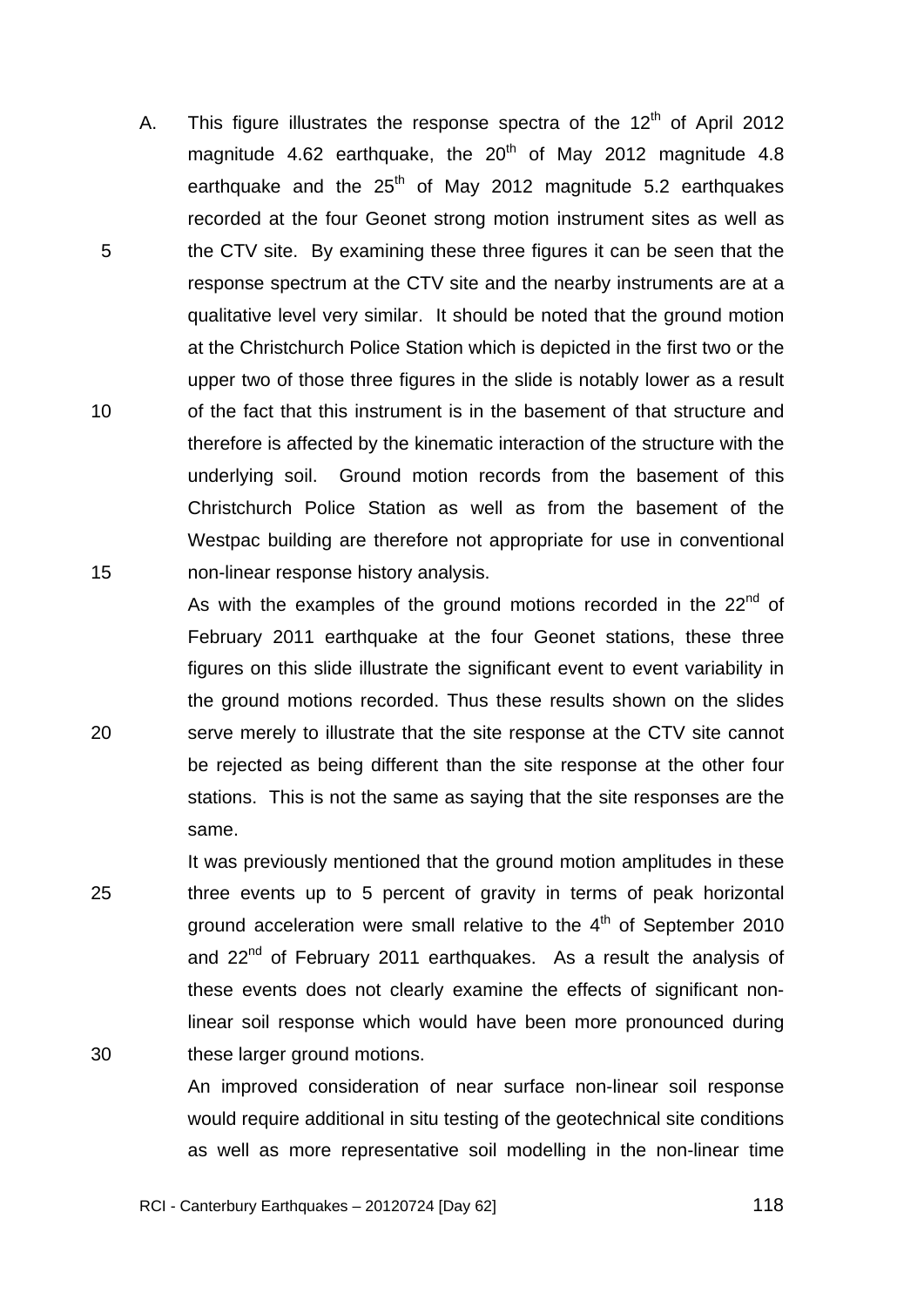history analysis. In that regard it is noted that the complexity of soil modelling using simple linear springs is highly simplified in comparison for the detailed modelling of the structure in the Compusoft report which was part of the DBH report.

5 10 I would note finally with relation to this slide and the remainder of that first brief of mine that since providing my evidence in written form Tonkin and Taylor have provided information that they accept the general basis for the inclusion of the REHS ground motion in non-linear time history analysis and I can confirm that these four ground motions have been included in the non-linear time history analysis

- Q. Now we go to slide 7 Doctor? We're now discussing the 4 September earthquake the ground motion in the Christchurch CBD in what had been called design ground motion.
- 20 15 A. With relation to this slide and the topic in general it should be first noted that ground motion severity on a structure is a function of (1) amplitude (2) frequency content and (3) the duration. Page 46 of my original evidence given in WIT.BRADLEY.0003.1.8 which is shown here in the slide illustrates the ground motion response spectra of the four ground motions which were in close proximity to the CTV site and which my evidence conclusively demonstrates are representative for the ground motion at the CTV site. I would add there that this statement is made in the absence of further geographical and seismological data.
- 25 30 Firstly, it should be noted that such elastic response spectra represent ground motion severity primarily in terms of its amplitude and frequency content, and only partially in terms of duration. It can be seen when examining this ground motion response spectra shown on the current slide that at a vibration period of 1 second which is of relevance for the CTV building the design spectra acceleration shown in the black line has a value of 0.375g. The observed ground motion spectral accelerations of the four Geonet strong motion instruments are 0.27, 0.35, 0.35, and 0.40, which in percentage terms correspond to 72%,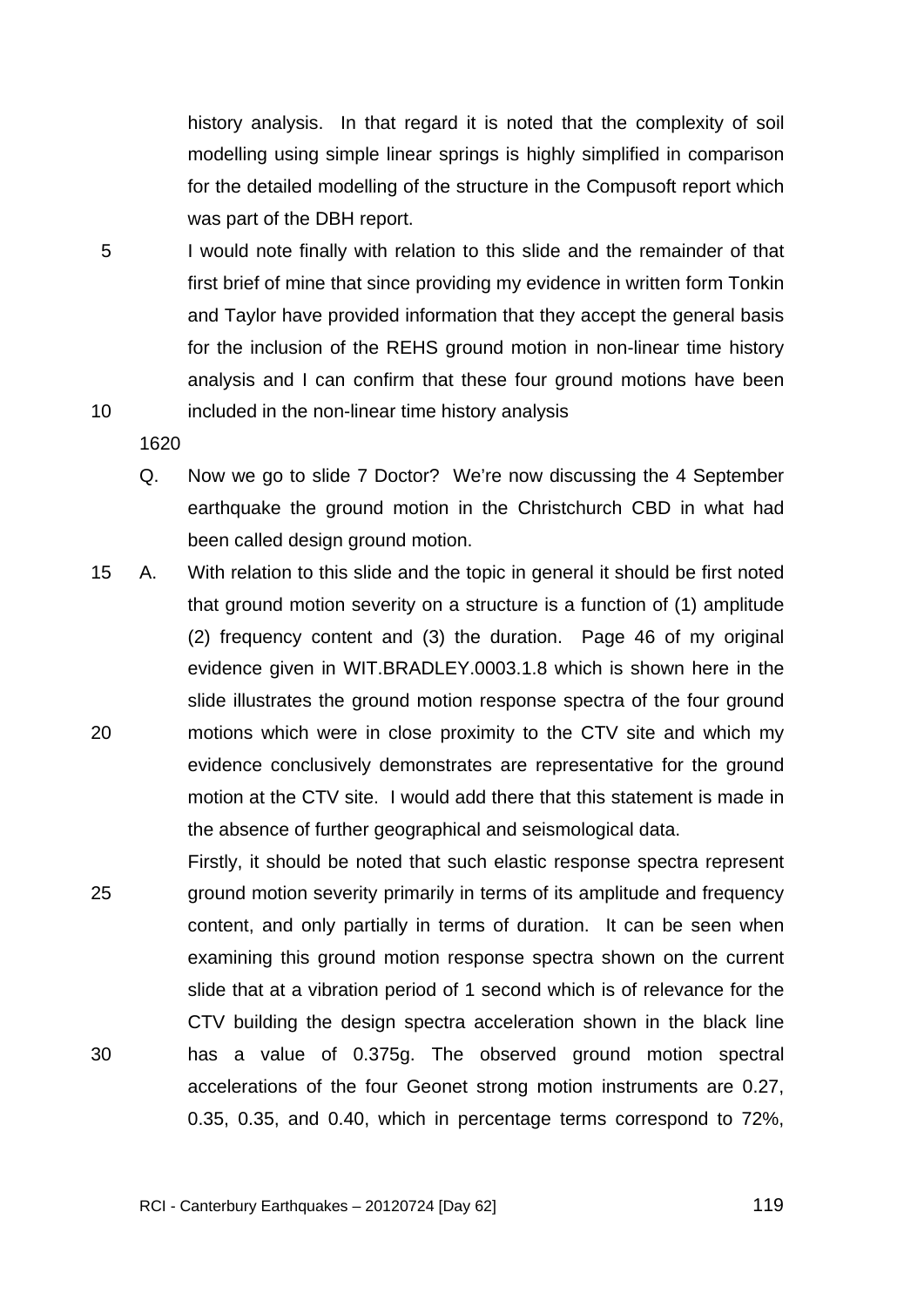92%, 92% and 107% of the design spectrum at that value of one second.

## **JUSTICE COOPER:**

- 5 Q. Have you given those figures in the order in which the sites appear in the legend?
	- A. That's correct.

## **EXAMINATION CONTINUES: MR RENNIE**

10 A. That is, the range of the four records is 72% to 107% of the design ground motion spectral amplitude with an average of 91%. Hence, the amplitude and frequency content related aspects of ground motion severity are approximately equal to the design response spectra.

## **JUSTICE COOPER:**

- 15 Q. The difference from your point of view is between 91 and 100 is not material for that purpose?
- 20 A. I think as a general question there is obviously a 9% difference but I think in this case that has taken the average of four sites but that's not to say that the CTV site which the ground motion is unknown is the average of those four so as noted above the range of those four sites from 72% to 107%. More formal probabalistic calculations would show that there's a 40% chance that the ground motion at the CTV site was above 100% and a 60% chance that it's below 100.
	- Q. So it's not possible to be more precise?
- 25 A. Unfortunately not Sir.

30

# **EXAMINATION CONTINUES: MR RENNIE**

A. Ground motion duration is at least partly considered in response spectra because a response spectrum illustrates the peak displacement of a single degree of freedom structure; and large displacements will not occur if the ground motion duration is so short that a state of resonance, which often leads to such large displacements, cannot be achieved.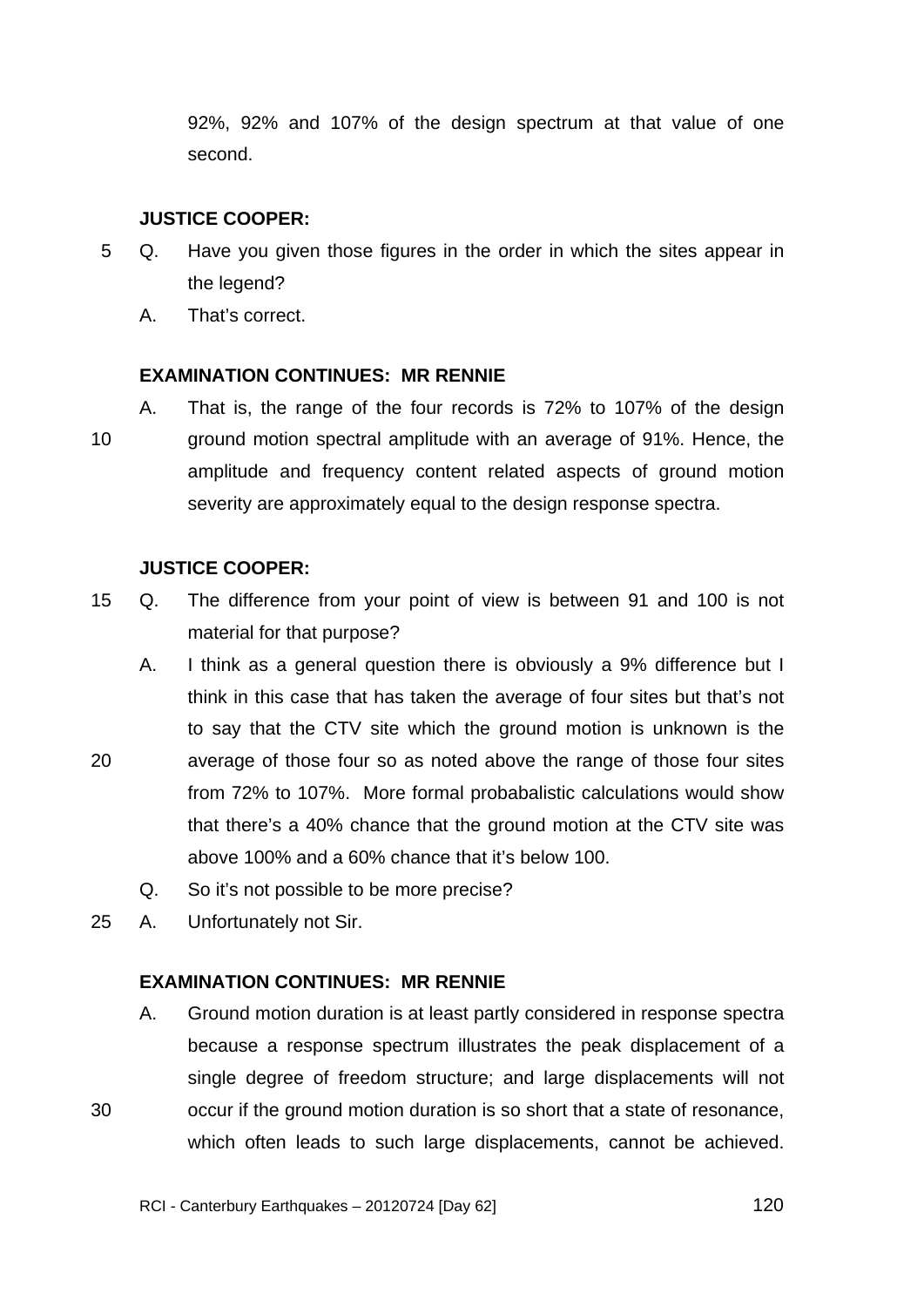However, a response spectrum only illustrates the single peak displacement, and therefore a separate, and explicit, measure of duration is insightful. There is no question that a larger ground motion duration (for the same ground motion amplitude and frequency content) is more severe on a structure.

Ground motion duration is principally a function of earthquake magnitude. Since earthquake magnitude is indicative of the time it takes for the earthquake rupture to actually occur. And at that point I should note the difference between the time of an earthquake rupture and the time that which the ground shakes.

Q. Go to slide 8.

15 20 A. In order to understand the appropriate duration of a so-called 'design ground motion' for Christchurch it is necessary to examine the contribution of various earthquake sources to the seismic hazard in Christchurch. This is conventionally referred to in scientific terms as a seismic hazard deaggregation. The results for a spectral acceleration of 1 second for site class D in central Christchurch are shown on this slide and the average magnitude based on this slide works out to be a value of Mw7.4. Hence the duration of ground motion from this mean magnitude of Mw7.4 is not significantly different than the ground motion duration for an average magnitude 7.1 ground motion.

> Therefore it should be noted that the assumption that a typical ground motion will have an extremely long duration is not consistent with earthquake sources which dominate the seismic hazard for Christchurch upon which this design response spectrum is based.

Q. Go to slide 9 please.

A. This slide provides data which were recorded at strong motion instrument sites following the 4 September 2010 Darfield earthquake. On the X axis shows the distance from the earthquake source to the instrument location and on the Y axis a measure of the ground motion duration. Significant duration means the duration over which the ground motion amplitude is significant.

5

10

25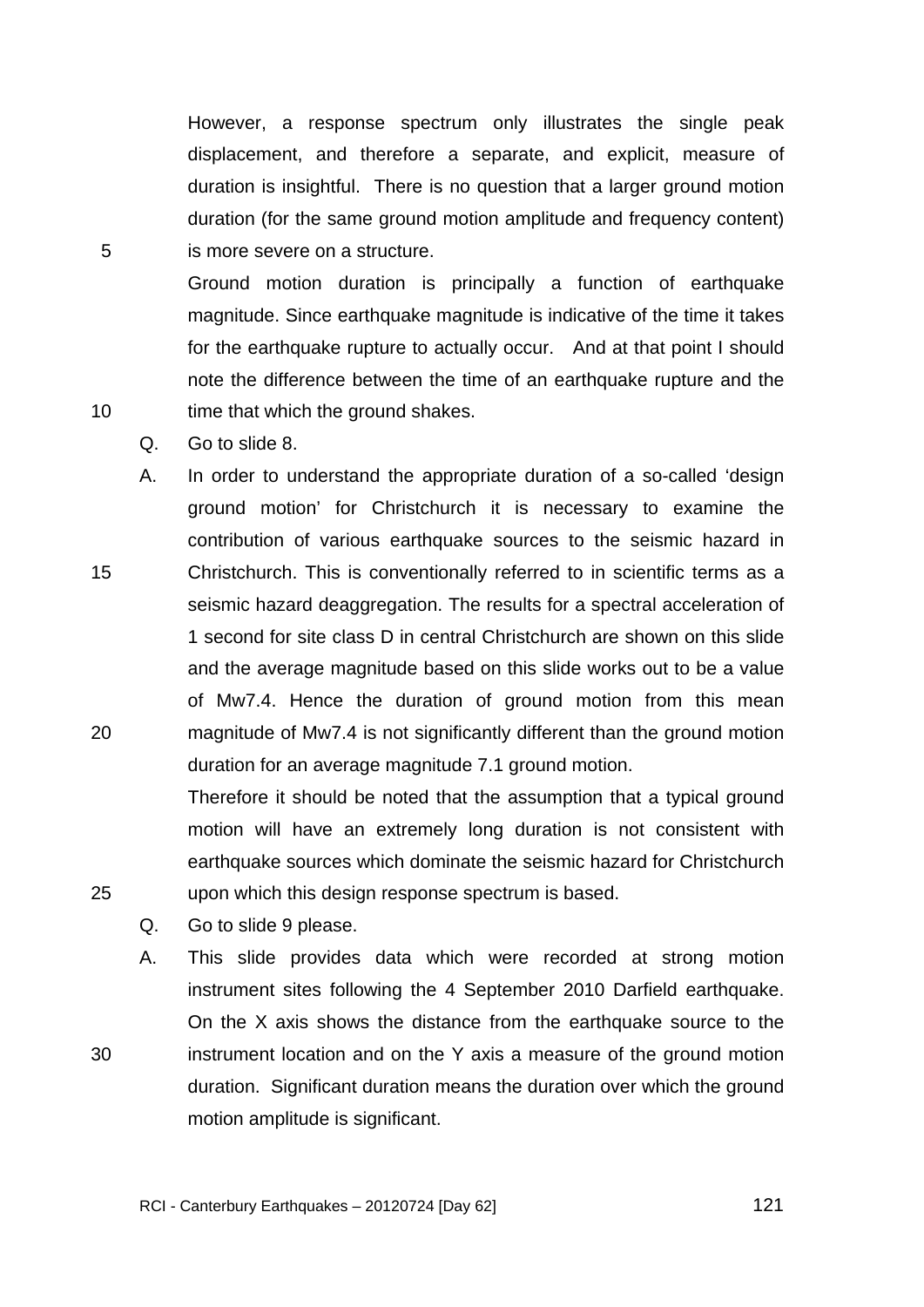### **JUSTICE COOPER:**

5

10

15

- Q. Sorry I just didn't catch that last bit.
- A. Over which the ground motion duration is significant. The definition of what is large and small, this is quantified in this figure to provide certain boundaries. So it's not necessary the duration that a person would feel but that which is significant.

What this figure shows and to say it in words the magnitude Mw7.1 ground motions from September 4 2010 Darfield earthquake were actually larger on average than the mean durations expected as a result of several physically understood phenomena. Those phenomena in summary the complex bi-lateral rupture and also basin-generated surface waves which produce longer ground motion durations on average than you would expect. Hence the ground motion duration in the CBD from the Darfield earthquake given that it's above average for a magnitude 7.1 is very similar to what would be expected from an average magnitude Mw7.4 earthquake which as I have explained represents the mean magnitude of earthquake sources dominating the

#### 20 **JUSTICE COOPER:**

- Q. This reference at the bottom of the slide to Bradley 2012, is that your principle statement you're summarising here or is that the report you did for us?
- A. No that's –
- 25 Q. Or neither?
	- A. Neither of the above. That reference you cite there is basically a scientific examination of the ground motion from the Darfield earthquake in general. The statement is above is relating that to this particular situation we're talking about.

#### 30 **EXAMINATION CONTINUES: MR RENNIE**

seismic hazard in Christchurch.

Point 8 – Following the above hence, in my opinion the ground motions in the CBD during the  $4<sup>th</sup>$  September 2010 earthquake were essentially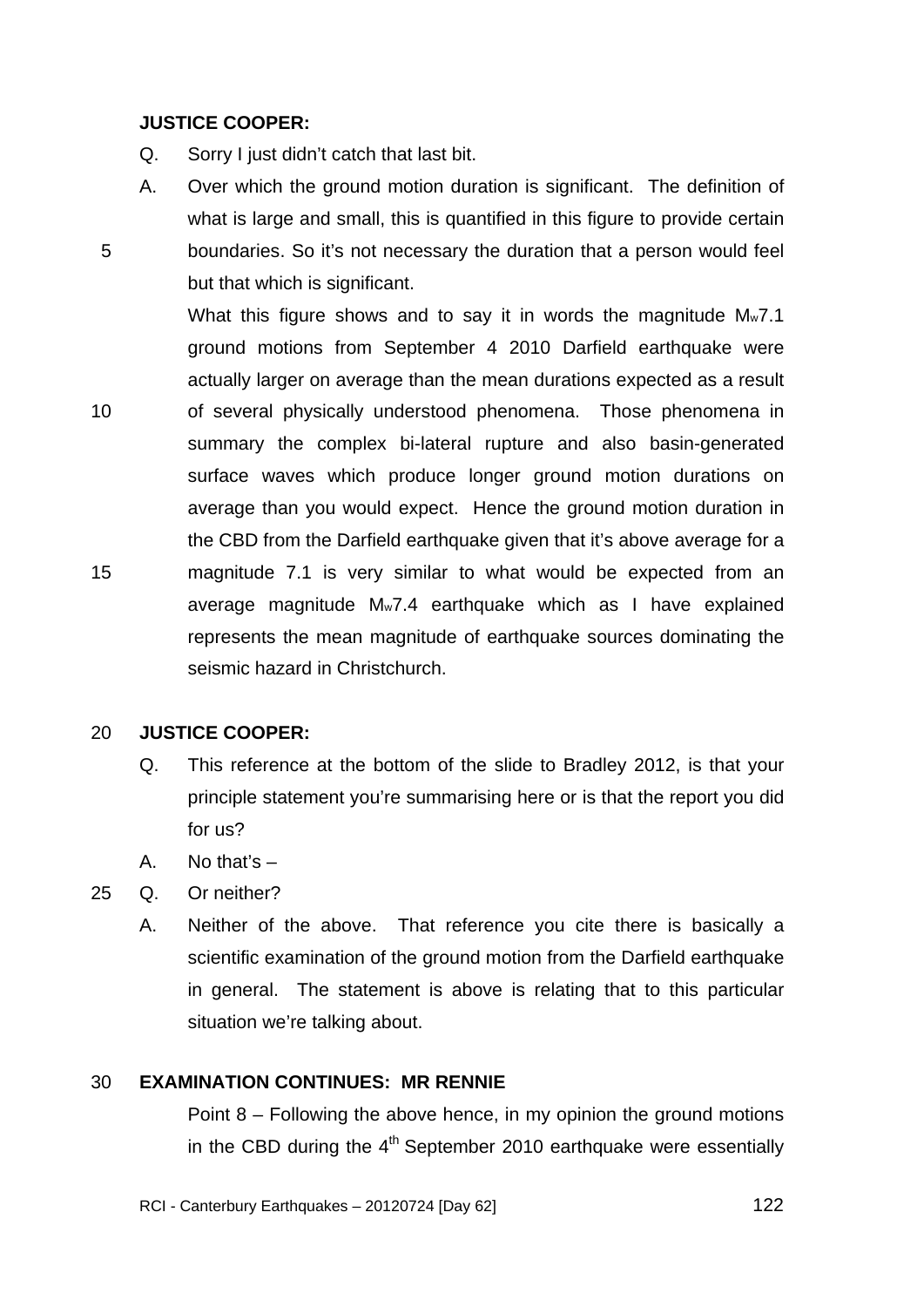TRANS.20120724.123

equivalent to a design ground motion for structures with a vibration period of 1 second at the CTV site." And again that comment is based on the two aspects of the ground motion not being significantly different than the design level given the uncertainty and response spectral amplitude and that the duration from the event was larger than expected and that magnitude 7.1 is not notably different from magnitude 7.4.

5

10

15

Point  $9 - A$  lack of observable damage in the  $4<sup>th</sup>$  of September 2010 earthquake is, in my opinion, not sufficient evidence to state that the ground motions from the  $4<sup>th</sup>$  of September 2010 earthquake were not equivalent to the design ground motion. This is because, for example, simplified design methods are conventionally employed and contain several locations of conservatism. For example fifth percentile characteristic strengths are used which results in a factor of 1.25 and 1.4 under prediction of the mean yield strength for grade 275 and 380 steel. (Reference there Adri

no and Park 1986). Another example is the neglect of additional damping which results from non-linear response of non-structural elements which may either be of a structural nature or purely architectural or functionality nature.

20 25 30 Point 10 – Furthermore, the lack of observable damage in post earthquake inspections does not imply that damage did not actually occur. For example, Professor Priestley, WIT.PRIESTLEY.0001(1) notes on paragraph 80 of his evidence that crack widths of only 2mm would be required to fracture the mesh in order to commence the disconnection of the floor diaphragms to the North Core and this may not have been easily identified. Analyses for Compusoft Engineering Ltd, both in the initial report and revision as part of the NLTHA panel indicate that such disconnection is likely to have occurred (specifically they found disconnection in the case in which the input ground motion was from the CCCC station, but no disconnection in the case of using CBGS ground motion).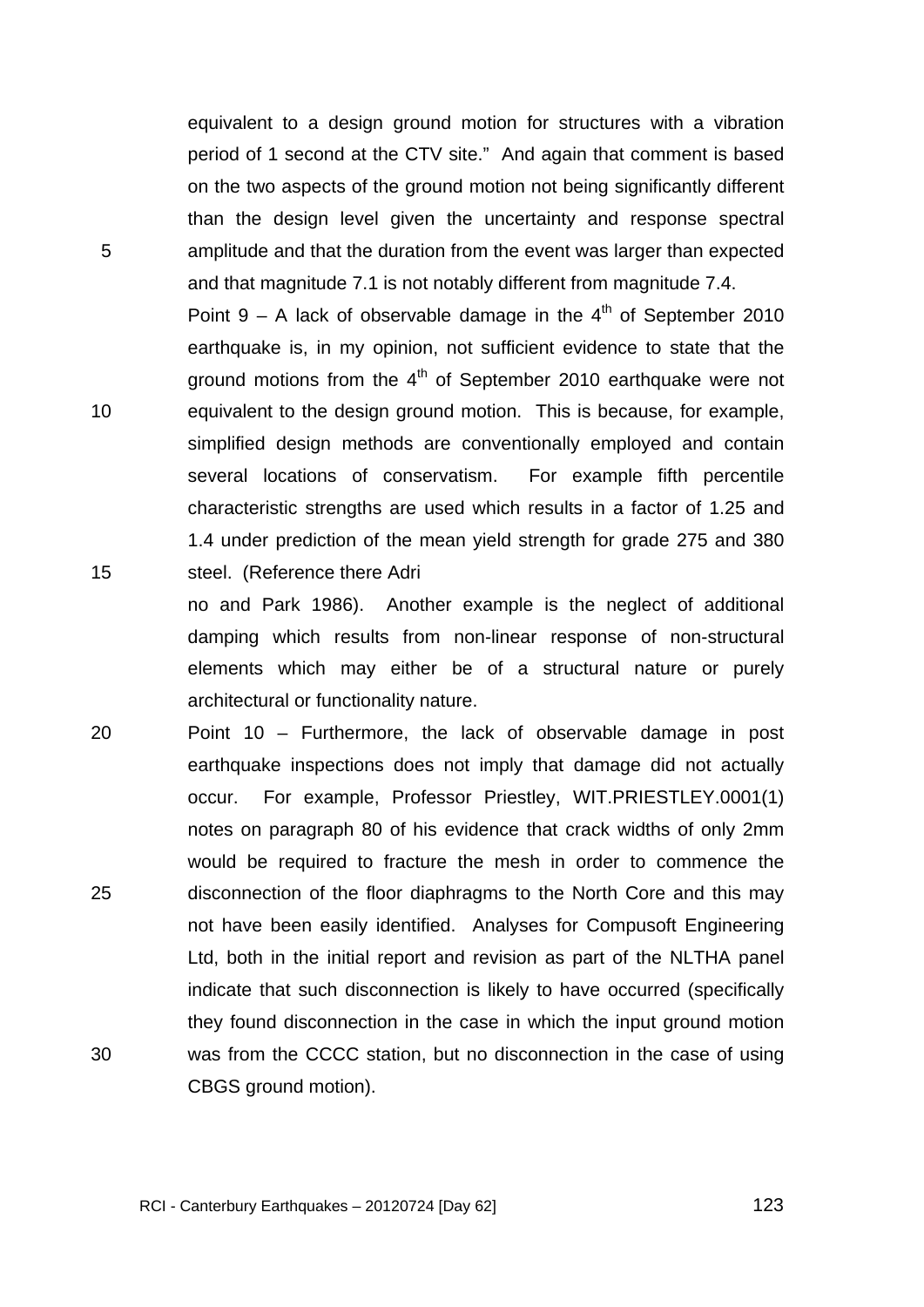- Q. Thank you and if you now go to slide 10 and this relates to your comparison between the Christchurch earthquake and potential Alpine Fault earthquake scenarios.
- A. I think in general but particularly following testimony in the recent weeks, it's become clear that structural engineers consider the Alpine Fault as the main earthquake they needed to design for in Christchurch and I have some brief comments on that which I'd like to provide.

5

20

# **WITNESS CONTINUES READING FROM SUPPLEMENTARY STATEMENT AT PARAGRAPH 1**

15 10 A. "The statements below are principally based on a technical publication in the 2012 New Zealand Earthquake Engineering Conference." It may be worth noting that that publication was a conference publication and therefore isn't subject to scrutinous peer review process. However the results presented aren't exactly revolutionary so I hope that wouldn't be a problem.

"Again I repeat the sentiment that ground motion severity on a structure is a function of its amplitude, frequency content and duration. The seismic hazard in Christchurch is comprised of larger faults at regional to large distances (and that was on one of my previous Figures). For example, the Alpine Fault has a postulated rupture magnitude of approximately magnitude 8.1 and the inferred source to site distance of approximately 130kms from Christchurch. Other notable faults include the Porters Pass fault and the Hope fault, among others.

25 Due a lack of historically observed large magnitude events, the ground motions which eventuate from such earthquakes have relatively poorly understood characteristics compared with the knowledge for small to moderate magnitude earthquakes.

30 However, their general characteristics are well known and can be well illustrated by comparing the ground motions in the Canterbury earthquakes with those observed from the M<sub>w</sub>9.0 Tohoku earthquake in Tokyo which at a source-to-site distance of 110km between the Tohoku earthquake source and Tokyo is similar to the 130km distance between Christchurch and the inferred location of a potential Alpine Fault rupture.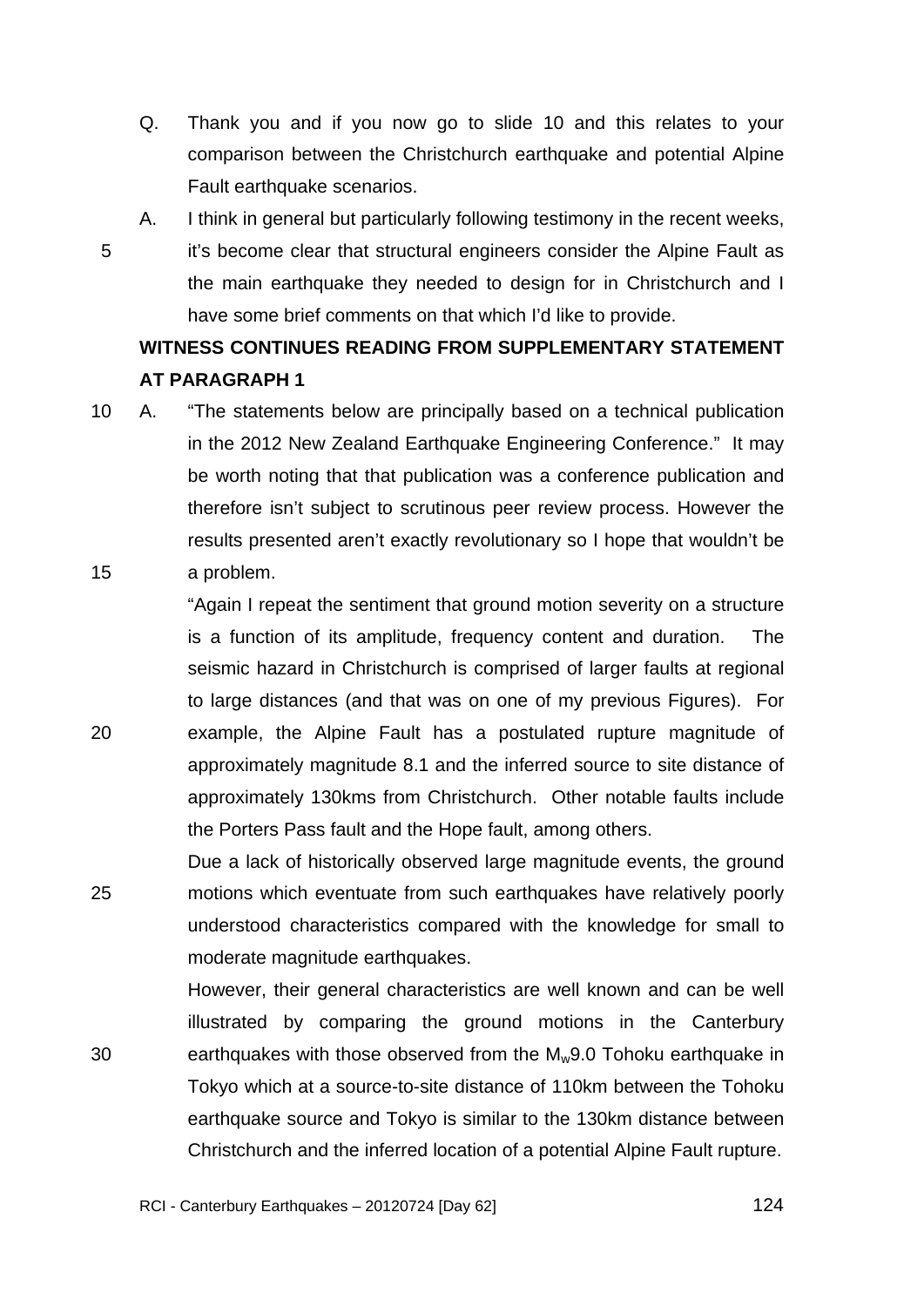The Figure on the current slide illustrates that ground motions recorded in the Christchurch CBD in the  $22<sup>nd</sup>$  of February 2011 earthquake,  $4<sup>th</sup>$  of September 2010 earthquakes and those recorded in Tokyo Bay in the 11<sup>th</sup> of March 2011 Tohoku earthquake. From the slide, and I should note on the slide that both the X axis which is the time and Y axis which is the ground motions acceleration are shown in the same scale for all three ground motions that are shown there. It is evident that the three ground motions vary widely in their amplitude and duration. The CBGS ground motion from the 22<sup>nd</sup> of February 2011 earthquake which is shown in red has a very large amplitude (nearly 0.6g) and short duration (approximately 10s of intense shaking). This is the result of  $M_w6.3$ rupture at a short distance (approximately 4kms). The CBGS ground motion from the  $4<sup>th</sup>$  of September 2010 earthquake has a longer duration (approximately 30s of intense shaking) but reduced acceleration amplitude and this is the result of the  $M_w$ 7.1 rupture at a short to moderate distance (approximately 14kms).

20 Finally, the Urayasu ground motion recorded in Tokyo Bay, shown in blue, during the  $11<sup>th</sup>$  of March 2011 Tohoku earthquake exhibits an acceleration amplitude similar to the  $4<sup>th</sup>$  of September 2010 CBGS ground motion (in green) but a significantly larger duration (approximately 150s of intense shaking). Clearly these three different ground motions will affect structures and soils in different ways, depending on the vibration characteristics of the structure/soil and the potential for strength and stiffness degradation due to cumulative effects.

Q. Go to slide 11 please.

A. The Figure on the current slide represents the ground motion response spectra. So on the X axis it's the period of vibration and on the Y axis it's the pseudo-spectra acceleration. The four red lines are those ground motions recorded in the CBD of Christchurch at the previously mentioned four Geonet stations. The blue lines are the ground motions recorded at three locations in Tokyo Bay. Those three locations have very similar soil characteristics to those in Christchurch and the dashed

25

30

5

10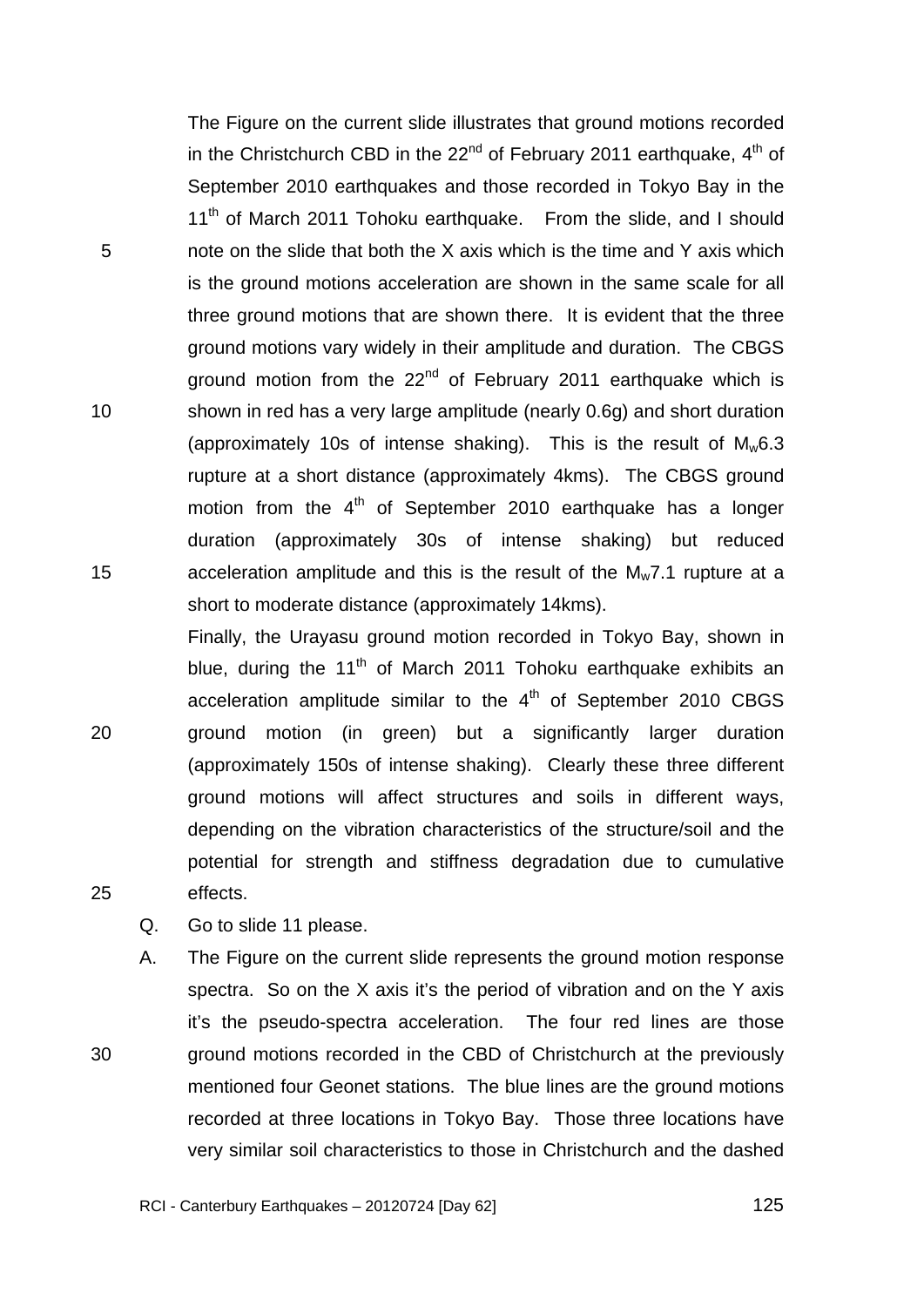TRANS.20120724.126

black line is the ground motion response spectra to the current New Zealand loading standard. I apologise that this is not the loading standard of 1984. However, I chose to use the same figure as a published document rather than create a different one.

5 10 This figure provides a comparison of the geometric mean response spectra observed in the Christchurch CBD during the 22<sup>nd</sup> of February 2011 and  $4<sup>th</sup>$  of September 2010 earthquakes with observed ground motions in Tokyo during the  $11<sup>th</sup>$  of March Tohoku earthquake. In this Figure the ground motions, maybe I can skip part of this statement up until the start of the next page, since I've already repeated that. The sentence beginning, "It can be seen..." still paragraph 7, line 6.

It can be seen from the figure that the response spectra for periods of lower than 4 seconds that the response spectra are larger from 22<sup>nd</sup> of February 2011 earthquake than those in Tokyo from the Mw9.0 Tohoku earthquake. Again this resemblance that the ground motions expected in Tokyo are similar to those in Christchurch. Also, while the response spectra of ground motions in the Christchurch CBD from the  $4<sup>th</sup>$  of September, I should flick to slide 12 now.

20 25 This slide is the same as the previous figure expect now that the red lines which represent the ground motions from the  $22<sup>nd</sup>$  of February earthquake have been removed and replaced with the green lines representing the  $4<sup>th</sup>$  of September 2010 Darfield earthquake. While the response spectra of ground motions in Christchurch CBD from the 4<sup>th</sup> of September 2010 earthquake and in Tokyo from the  $11<sup>th</sup>$  of March 2011 earthquake are similar, the effects of near-source forward directivity can be clearly seen in several of the response spectra from the  $4<sup>th</sup>$  of September 2010 earthquake at 2 to 3 seconds.

## **JUSTICE COOPER:**

- 30 Q. You've changed the scale slightly haven't you with the acceleration axis?
	- A. Yes I have Sir on the Y axis I apologise has changed.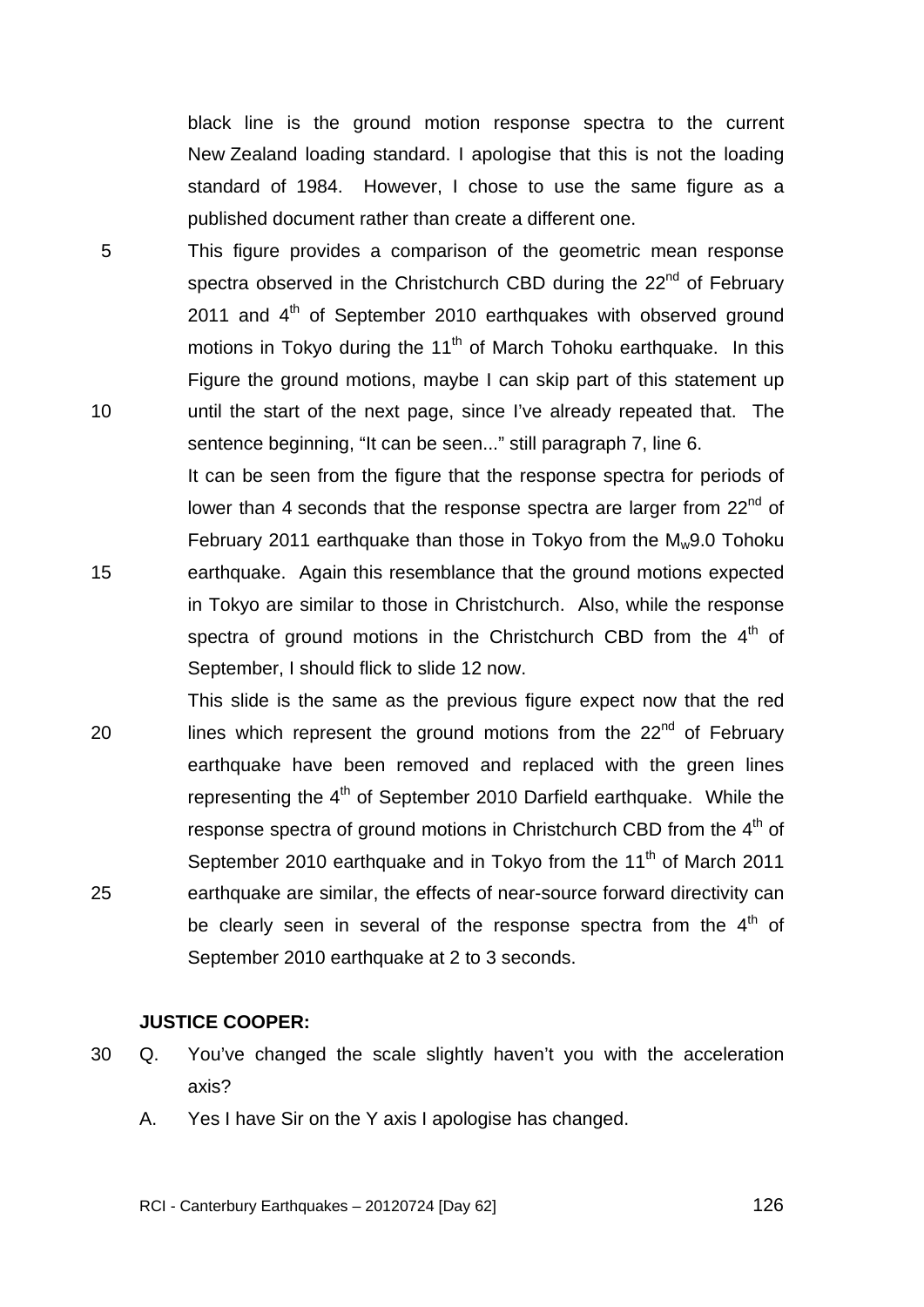### **WITNESS CONTINUES:**

The comment on near-source forward directivity evident in the  $4<sup>th</sup>$  of September 2010 earthquake at two to three seconds on the slide and the figure this can be seen as these large bulges which range from approximately two/two and a half seconds to about three/three and a half seconds. Such directivity effects are not present in the Tokyo ground motions due to the large source to site distance, that is 110 kilometres and would also not be present in Christchurch from an inferred alpine fault event.

10 1640

15

5

### **WITNESS REFERRED TO SLIDE 13**

A. As previously mentioned elastic response spectral accelerations do not explicitly account for the duration of ground motion, which is important if the amplitude of the ground motion is sufficient to cause non-linear response in structures and soils.

20 25 The previous slide, sorry the current slide explicitly illustrates the significant duration of the ground motions examined in these three different events. So in this slide on the X axis is the three different events considered and the Y axis is the ground motion duration so in the Christchurch CBD  $22^{nd}$  of February earthquake, as I've previously mentioned, caused ground motions of approximately 10 seconds significant duration. From the  $4<sup>th</sup>$  of September 2010 Darfield earthquake ground motions of approximately 25 seconds duration and from the Tokyo, the Tohoku earthquake, the ground motion durations ranging from 100 to 150 seconds.

> So that is the ground motions from this large magnitude earthquake were 13 times the ground motion duration from the magnitude 6.3 ground motions in Christchurch and six times that of the ground motions recorded from the magnitude 7.1 earthquake in Christchurch.

#### 30 **WITNESS REFERRED TO SLIDE 14**

A. As I've previously mentioned ground motion severity depends on its amplitude frequency content and duration and response spectra alone only provide explicit evidence of amplitude and frequency content.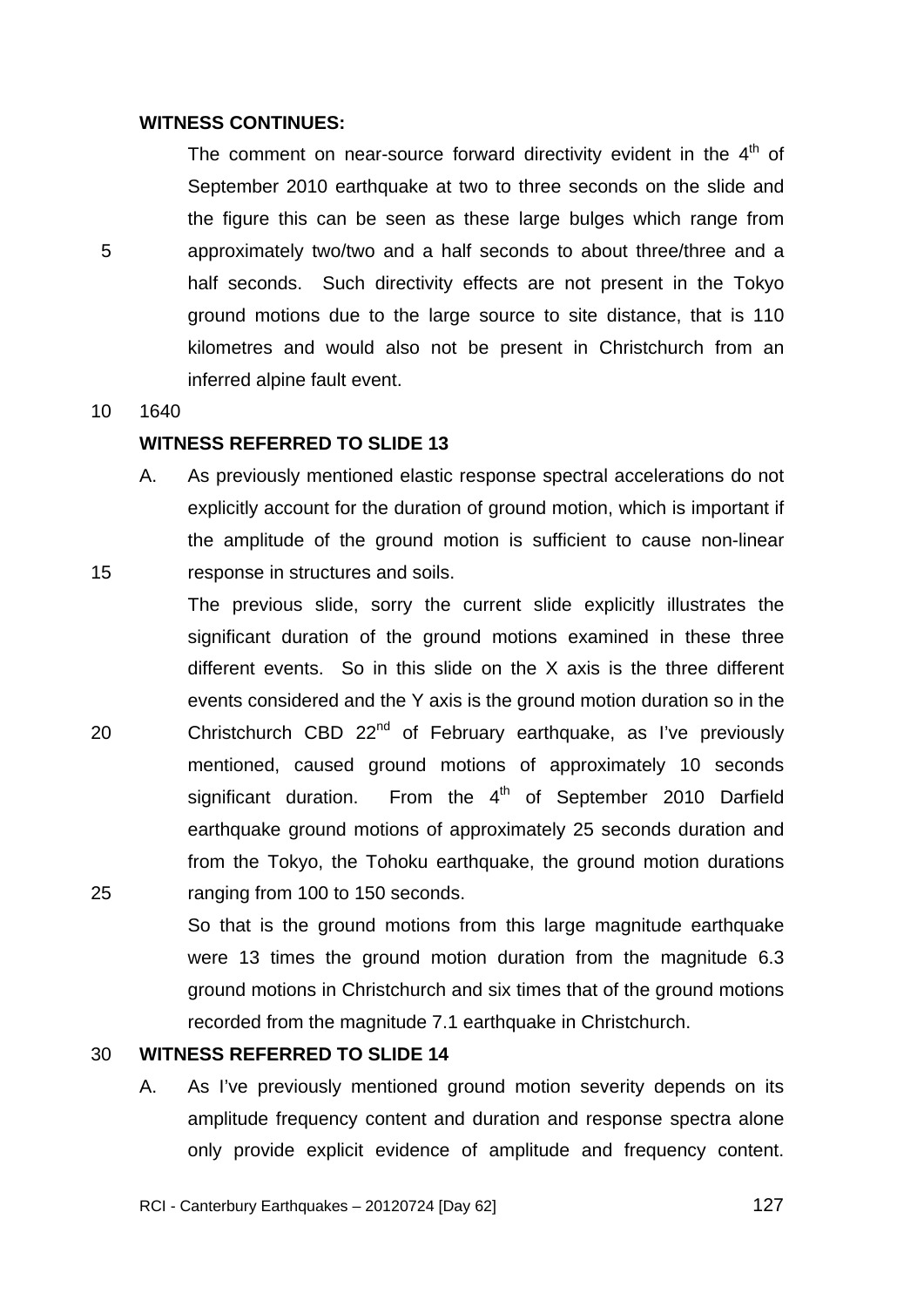However, one method to account for strong ground motion amplitude and duration explicitly is to consider the ground motions Arias Intensity which is a measure of both ground motion amplitude and duration. I should note that it is one method which is common for the consideration of the triggering of soil liquefaction but also is relevant to ground motion severity for short period structures.

5

10

15

A. The figures shown on the current slide provide a comparison between the Arias Intensities of the ground motions from the three different events that have previously been discussed. It can be seen that the Arias Intensities of the ground motions in the Christchurch CBD from the  $22<sup>nd</sup>$  of February 2011 earthquake, which on average have a value of about 2.5 metres per second, are approximately twice that from the  $4<sup>th</sup>$ of September 2010 earthquake, on average a value of about 1.25. It can be seen that the Arias Intensities of the ground motions recorded in Tokyo during the 2011 Tohoku earthquake are larger than the ground motions in the Christchurch CBD from the  $4<sup>th</sup>$  of September 2010 earthquake but smaller than those of the 22<sup>nd</sup> of February 2011 earthquake.

20 Based on the Arias Intensities, therefore, it can be concluded that the ground motion severity, in terms of liquefaction potential, for example, as well as structures which may be susceptible to significant strength or stiffness degradation for the Tokyo ground motions are between those of the Christchurch CBD for the  $4<sup>th</sup>$  of September 2010 and 22<sup>nd</sup> of February 2011 events.

25 30 Recalling that the source to site distance of approximately 110 kilometres from Tokyo to the source of the Tohoku earthquake is similar to that of Christchurch from a perceived Alpine Fault event 130 kilometres then the severity of the ground motions in Christchurch from an alpine fault event would be expected to be slightly less than those from the Tohoku earthquake in Tokyo, therefore, making them speculatively more similar to those from the  $4<sup>th</sup>$  of September 2010 earthquake than the 22<sup>nd</sup> of February 2011 earthquake. Strictly speaking the severity will be a function of the vibration period of the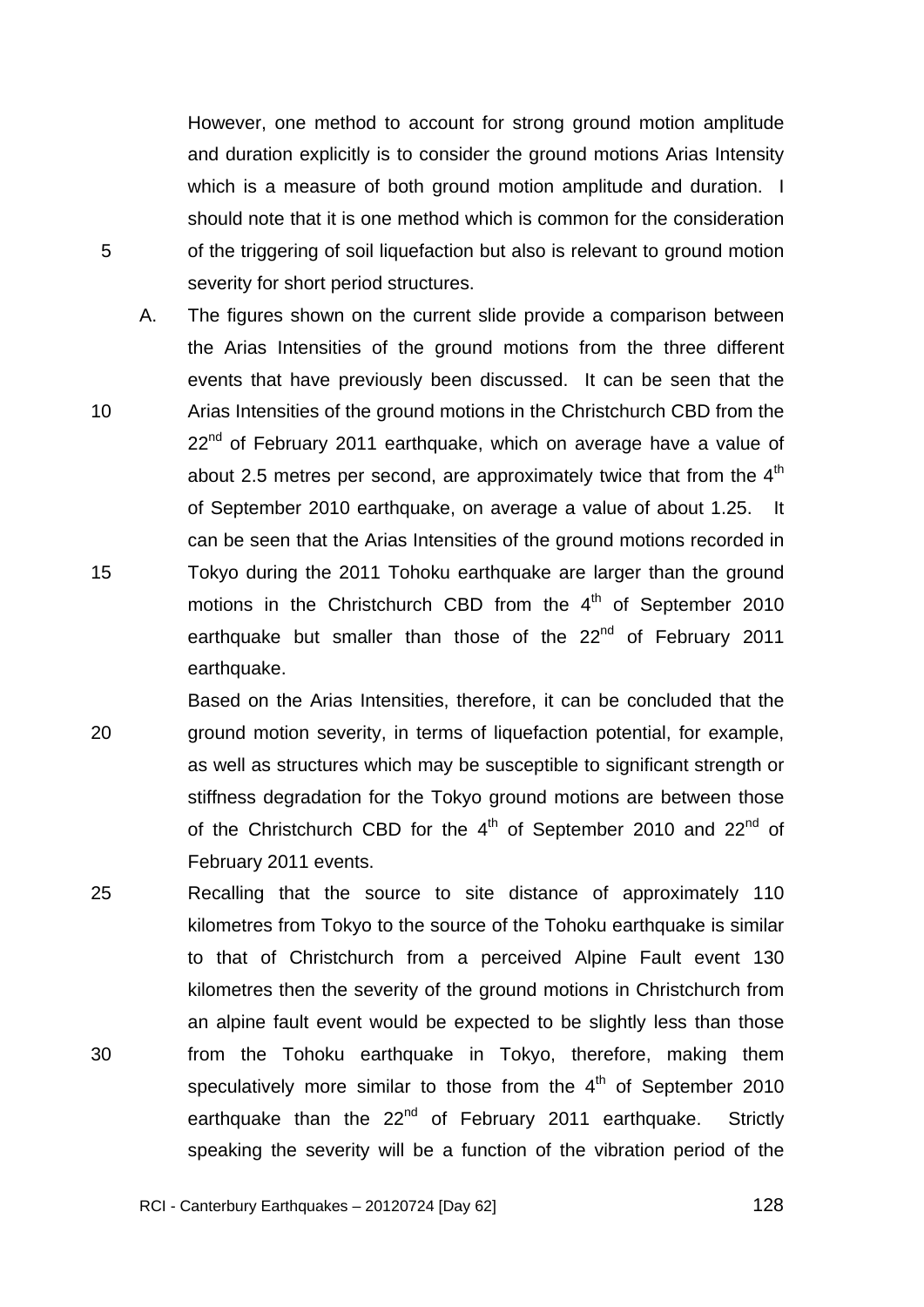considered structure with long period structures being subjected to greater demands than short period structures.

Q. Thank you Doctor and if you'd now turn to your discussion of the vertical ground motion effects on the 22 February and 4 September Canterbury earthquakes and we go to slide 15.

### **WITNESS REFERRED TO SLIDE 15**

5

10

- A. This slide shows on the left-hand side the ground motion response spectra recorded in the  $22<sup>nd</sup>$  of February 2011 earthquake at three locations. The response spectra are the same as ones you've previously seen, however, the scale of the axis is logarithmic in both the X and Y axis. The reason for doing so is to be able to illustrate the different nature of the response spectra for horizontal components which is shown on the left-hand figure with solid lines and vertical components which are shown on the left-hand figure with dashed lines.
- 15 20 On the right-hand figure represents a basic ratio from the results of the left-hand figure where for each vibration period the ratio between the response spectral amplitude of the vertical component is divided by the response spectral amplitude of the horizontal component. On the righthand figure, in particular, the results are for three strong motion stations. The station in red is the Pages Road pumping station, PRPC, located to the east of the CBD. The line shown in blue is the CHHC ground motion recorded at the instrument near Christchurch Hospital and the line in green is the ground motion recorded at RHSC which is Riccarton High
- 25 30 As well as those three lines representing specific locations in Christchurch I've shown a dashed black line at a value of 0.7 which represents the design standard in terms of permitted ratio between vertical and horizontal response spectra. So one thing to note, looking at the curve on the right-hand side, would be that the design ratio is constant and independent of the period of vibration whereas you can see that evidently the observations suggest otherwise with particularly large ratios at short vibration periods.

School located to the west of the CBD.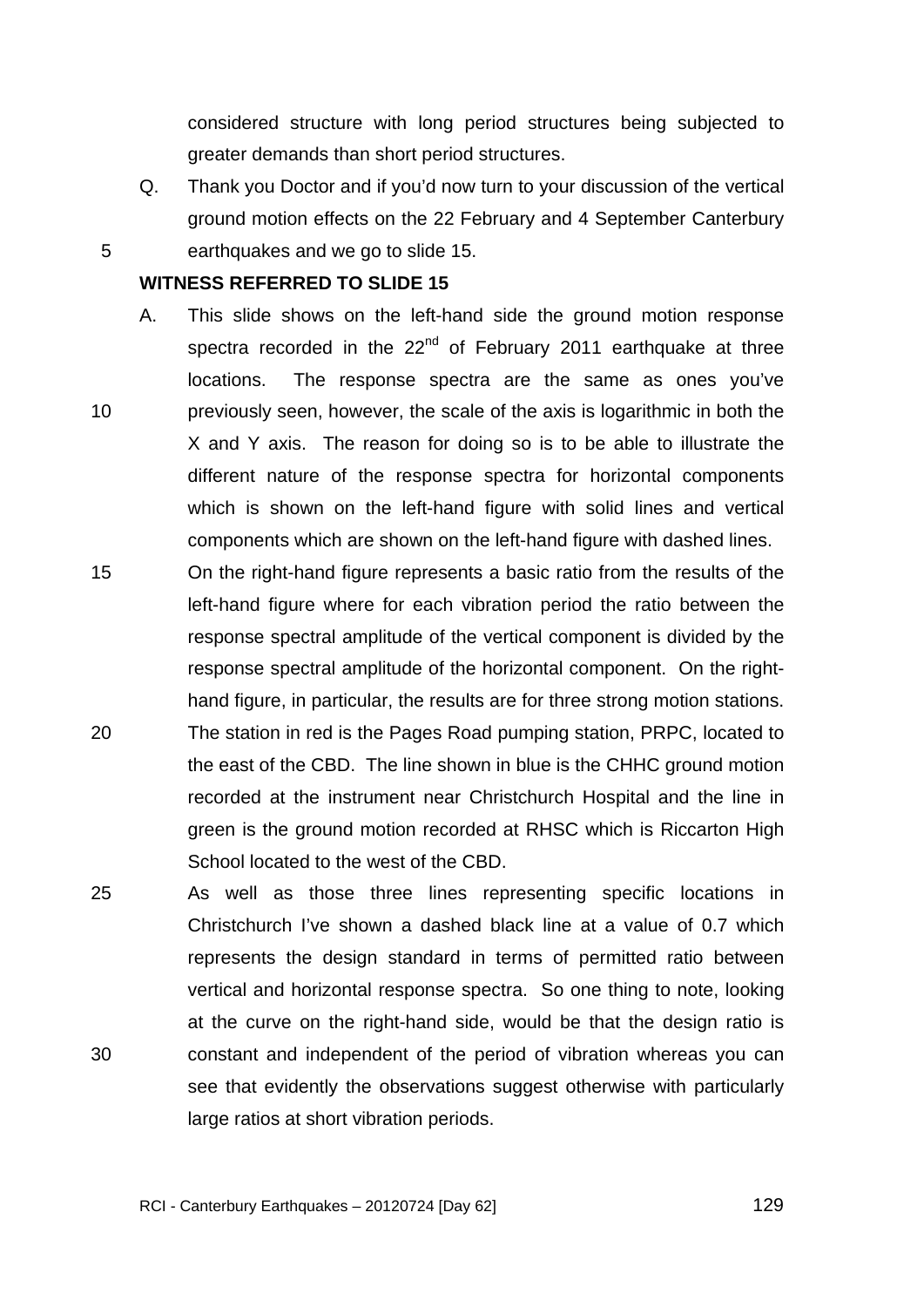So with that I would state that in both the  $22<sup>nd</sup>$  February 2011 and  $4<sup>th</sup>$  of September 2010 earthquakes the ground motions in the CBD had vertical response spectral amplitudes which exceeded the vertical design spectra based on the Code rule of two-thirds of the horizontal ground motion which, for the New Zealand loading standards, is actually a ratio of 0.7.

I note that other structural engineering experts have commented during their testimony, for example, Professor Priestley, among others, that the peak ground accelerations in the vertical component in the CBD during the  $4<sup>th</sup>$  of September 2010 earthquake were not significant. That is presumably to say that they were below two-thirds of the horizontal motion. This statement is true for peak ground acceleration which, on the current slide, corresponds to a vibration period of zero seconds. However, the statement is not true for vibration periods in the range of 0.05 to 0.25 seconds which often corresponds with the potential important vertical vibration modes of structures.

**WITNESS REFERRED TO SLIDE 16** 

#### 20 **JUSTICE COOPER:**

5

10

15

25

- Q. Is that a statement that applies to structures generally or particular kinds of structures?
- A. Sir, of course, every structure is slightly different but I would say it to be generally true that the vertical vibration modes for conventionally designed structures are significantly shorter, in terms of vibration period, than the lateral vibration ones.
	- Q. Yes, so it's a statement that's generally applicable.
	- A. I would, I would suggest so yes.

#### 30 **COMMISSIONER FENWICK:**

Q. And this would overcome would it normal design criteria where you take load factored actions, the dead load plus live load, and to use the strength reduction factor, compared with when you're looking at vertical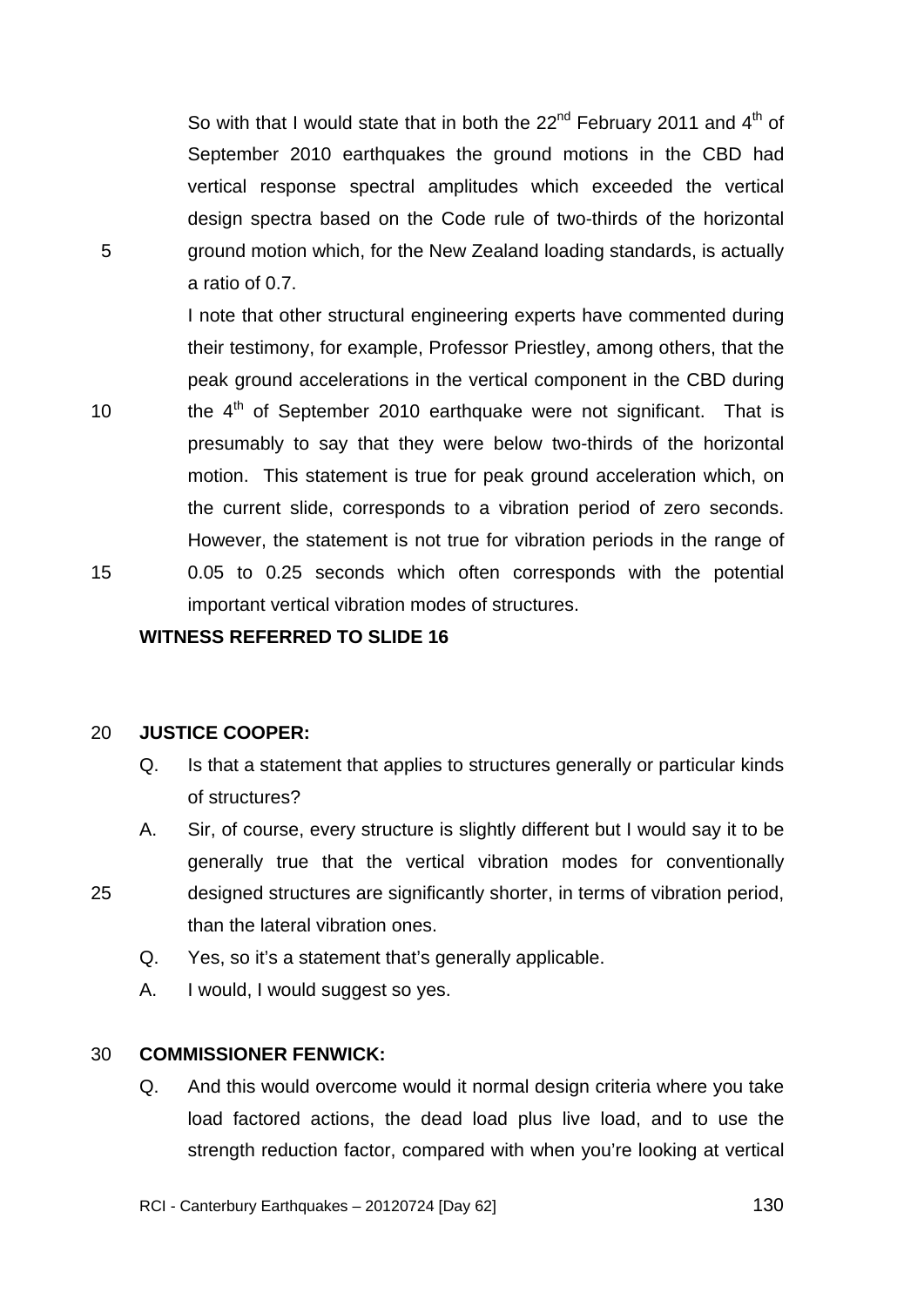excitation you take just your dead load plus a small fraction of your live load so there's less action there. I mean to get up to that you'd have to have a pretty high vertical excitation wouldn't you?

A. I'm not sure quite what you mean sorry. Are you meaning from a capacity viewpoint or a demand viewpoint?

1650

5

10

15

- Q. I'm pointing from the point of view of the capacity to upset I mean we don't normally design vertical excitation, except where you've got cantilevers, that's the only case. I mean there are two cases in the standard where you're required to consider it, one is if you do an inelastic time history analysis, I don't know why it's in there but it's required there. It's not required for any other conditions except for where you've got cantilevers and the reason for this is there are limits, you know, it's assumed that the gravity load conditions will dominate and to overcome them you need to have very high accelerations.
	- A. I would accept –
	- Q. When you come to columns there's another factor which is slipped in, to make sure that you're well below the capacity of the column.

20 A. Yeah, I would accept that under – ground motions which are not directly near the earthquake source and which ground motions are not large that vertical ground motions are not important for structural response.

## **JUSTICE COOPER:**

- Q. What do you mean by near –
- 25 A. Yes, maybe the look it maybe point 3 which I'm about to say will elaborate on that.
	- Q. All right.
	- A. Either I'm very happy to answer directly afterwards if it doesn't ...
	- Q. Okay, but in the meantime I interrupted Commissioner Fenwick who had
- 30 another question.

## **COMMISSIONER FENWICK:**

No, it's all right, carry on.

RCI - Canterbury Earthquakes – 20120724 [Day 62]

131 - **131 - 131 - 131 - 131 - 131**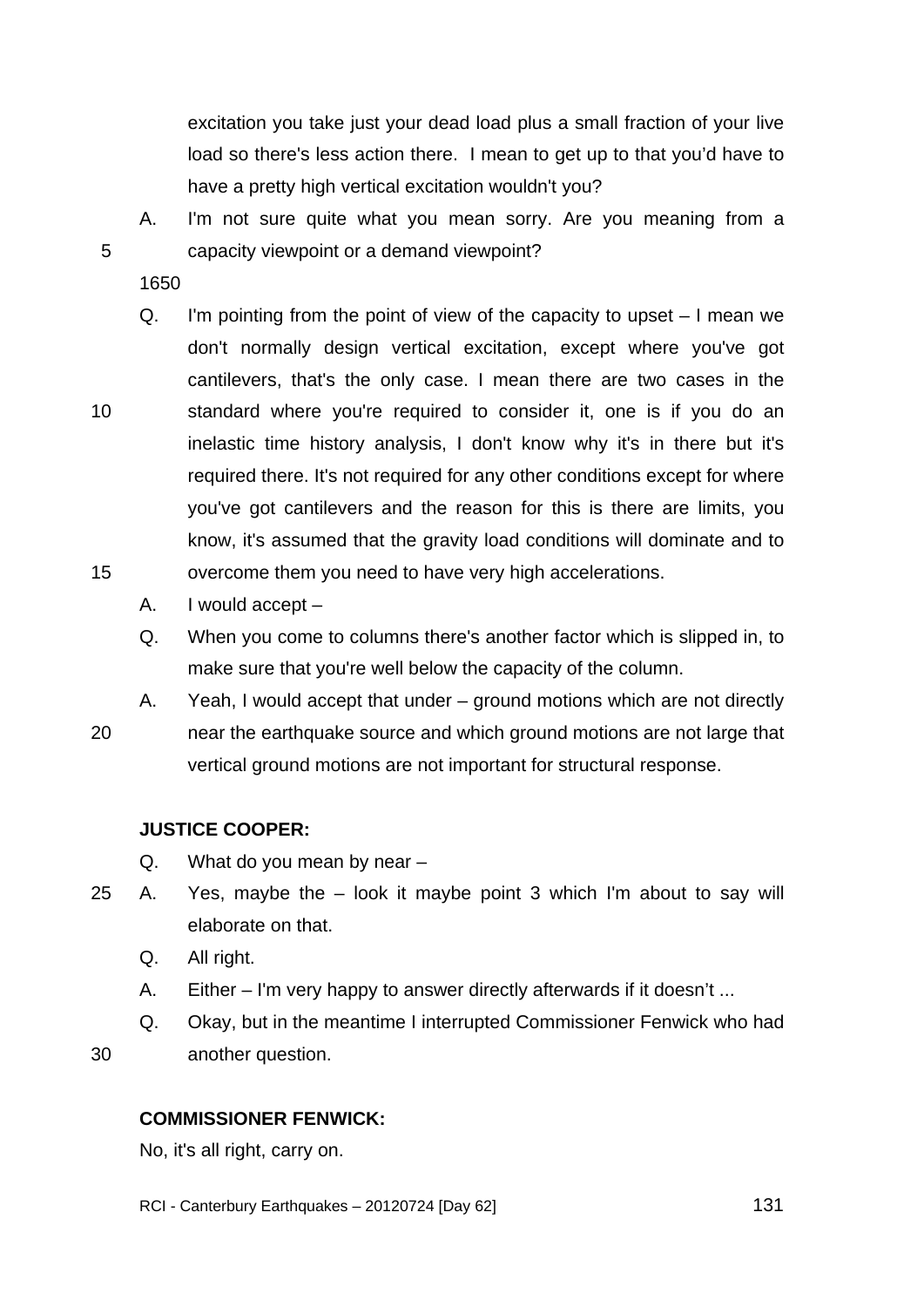### **EXAMINATION CONTINUES: MR RENNIE**

5

10

15

A. Thank you. It is well acknowledged based on observations of multiple earthquakes worldwide since the 1994 Northridge earthquake that the rule that the vertical acceleration spectrum is two-thirds of the horizontal spectrum is highly un-conservative in the near field region for short vibration periods. So by the term near field region I mean when the distance from the earthquake source to the site of interest is relatively small. For example in the Christchurch earthquake the distance from the earthquake source to the CBD was approximately 4 kilometres so that is most definitely a near source. The distance from the Darfield earthquake source to the CBD was 14 kilometres and that's on the border of near source I would say.

This un-conservatism was evident in both the  $22<sup>nd</sup>$  of February 2011 Christchurch and also  $4<sup>th</sup>$  September 2010 Darfield earthquakes. As the two current figures on the slide show the response spectra in the vertical direction on the left-hand side for the  $22<sup>nd</sup>$  of February 2011 earthquake and on the right-hand side for the  $4<sup>th</sup>$  of September 2010 earthquake that those vertical response spectra go above the dashed black line which represents two-thirds of the NZS 4203 1984 design spectrum.

20 25 30 The point to note there would be that that point at which the ground motions exceed that response spectrum is at short vibration periods, however when looking at the response spectrum you have to make the link between the vibration period of the particular mode of the structure that you're interested in and the ground motion intensity at that mode. So while the structure has a lateral mode of vibration of approximately one second, that looking at the vertical response spectra at a period of one second in my opinion is relatively meaningless and only looking at the vertical response spectra at periods of vibration similar to that at which the vibration to floors occurs in the vertical direction is appropriate, which for reference based on the analyses of Compusoft are around .2 to .25 seconds, the vertical vibration period.

Q. Slide 17.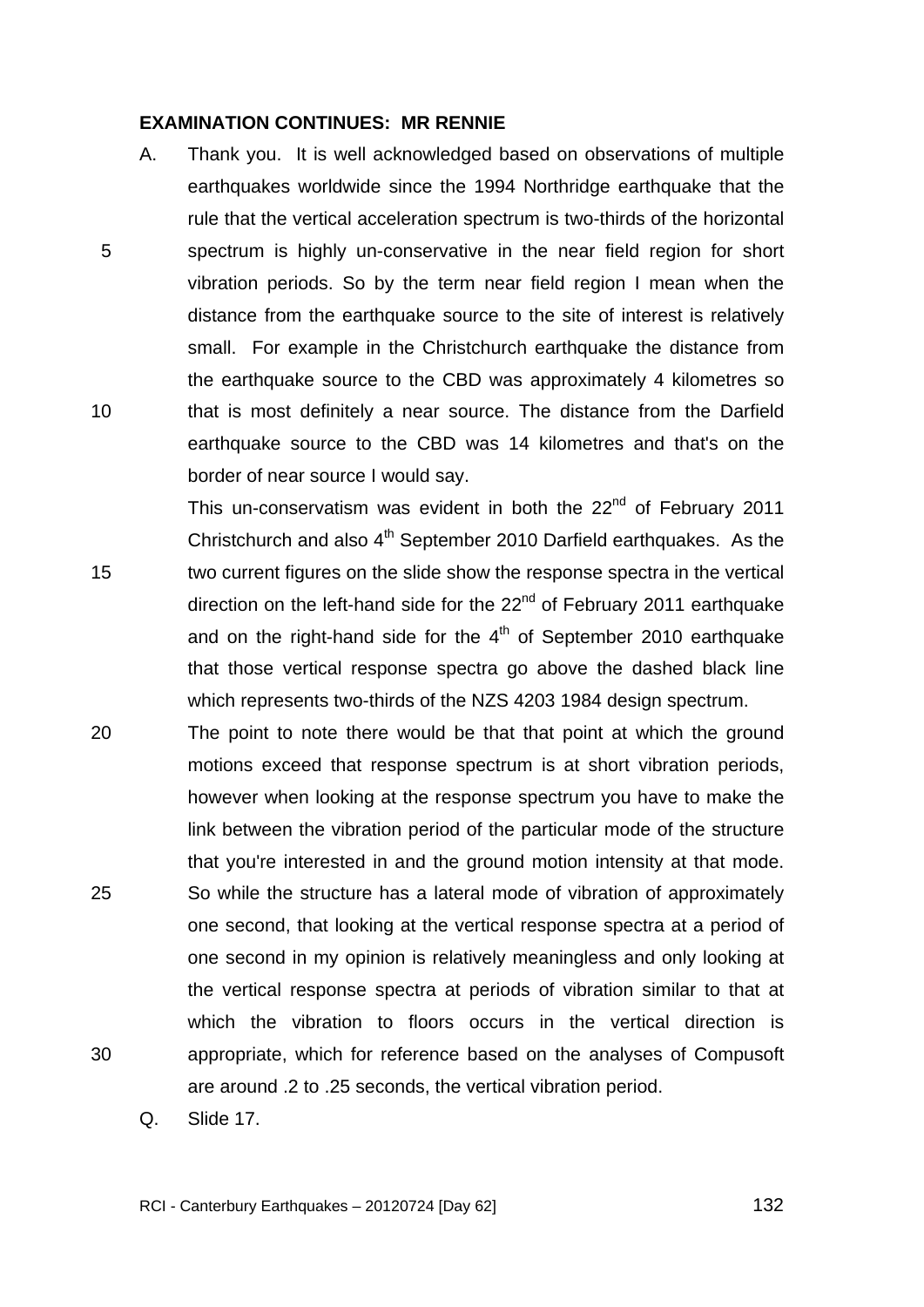A. This slide illustrates essentially the same results as the previous figure except rather than presenting the result for one location across a range of periods, what I've presented is the values for different sites for a given vibration period. So for example the top left-hand figure represents the V over H or the vertical over horizontal ratio for peak ground acceleration. So that's for a vibration period of zero seconds. On the X axis of that figure is the source to site distance, so what we're looking at here is how does that ratio change as you move from right beside the earthquake source at a distance of zero kilometres out towards a distance of for example 40 kilometres.

5

10

- 15 What this figure illustrates across the four different plots. If we look at the top two figures in particular which correspond to peak ground acceleration as I mention for a period of vibration of zero seconds, and spectra acceleration for a vibration period of .1 seconds, that actually that ratio exceeded 0.7 in the majority of cases at source to site distances less than approximately 20 kilometres. That is to say that for those two vibration periods within 20 kilometres you can expect that the vertical to horizontal ratio will exceed the value currently given by design codes.
- 20 25 30 Looking at the bottom two figure panels, the one on the left at the bottom is for a vibration period of .2 seconds, the one on the right for a vibration period of .3 seconds, and what these two results illustrate compared with the two on the top panel is the sensitivity to vibration period. They're unlike the top panel where the values are very large. In the bottom panel the values are a lot smaller. On the bottom left-hand side at a vibration period of .2 seconds you can see that within 20 kilometres the results still largely exceed a value of 0.7, however at a vibration period of 0.3 seconds the bottom right-hand panel, you can see that almost all of the events, even at very short distances are below that ratio of 0.7.

So the unconservatism of the design code is a function of both the distance, particularly within 20 kilometres, and also the vibration period particularly those below a value of .3 seconds.

RCI - Canterbury Earthquakes – 20120724 [Day 62]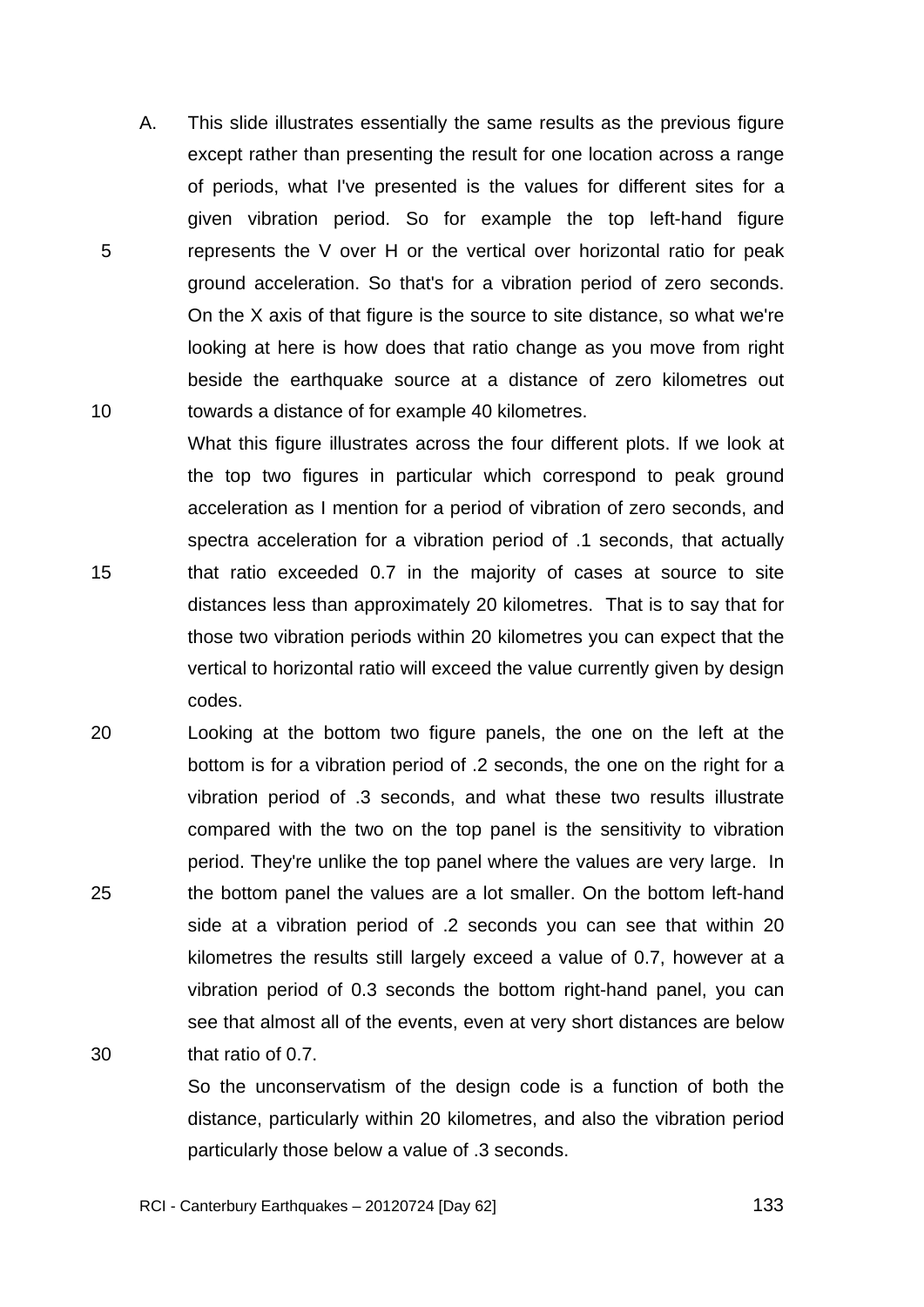Moving from the actual vertical ground motion demand to its significance. The significance of vertical ground motions on structural response is well recognised as can be ascertained from the following quote from Elgamal and He 2004. Papazoglou and Elnashai 1996 drew attention to the significance of studying vertical ground motion and its damaging effects on structures. At this point I'll turn to slide 18.

Q. Slide 18.

5

- 10 15 20 A. Indeed field evidence from recent earthquakes and by that recent is in the context of the publication 1996, has shown that many buildings and bridges experienced significant damage attributable to higher vertical earthquake ground motions. Papazoglou and Elnashai collated such data, such damaged building and bridge case histories during the 1986 Kalamata earthquake, 1994 Northridge earthquake and the 1995 Kobe earthquake. Figure 1 from their quote which is shown here on slide 18, is among the many examples of damage due to vertical motion presented by Papazoglou and Elnashai 1996. It shows the collapse of the California State University Northridge three storey parking structure. Inward bending of the lateral force resisting system occurred as a result of interior column collapse. Very likely due to vertical ground motion, with reference to Papazoglou and Elnashai 1996. In this regard vertical motions may increase axial column forces causing an increase in moment demand, shear demand, plastic deformation and extent of plasticised zones in the beams/columns, and they cite several references for their statement.
- 25 Q. That completes your presentation.
	- A. There's one sentence left. Vertical motion may also reduce the ductility level in columns and moment shear capacity in beams.

### **HEARING ADJOURNS: 5.01 PM**